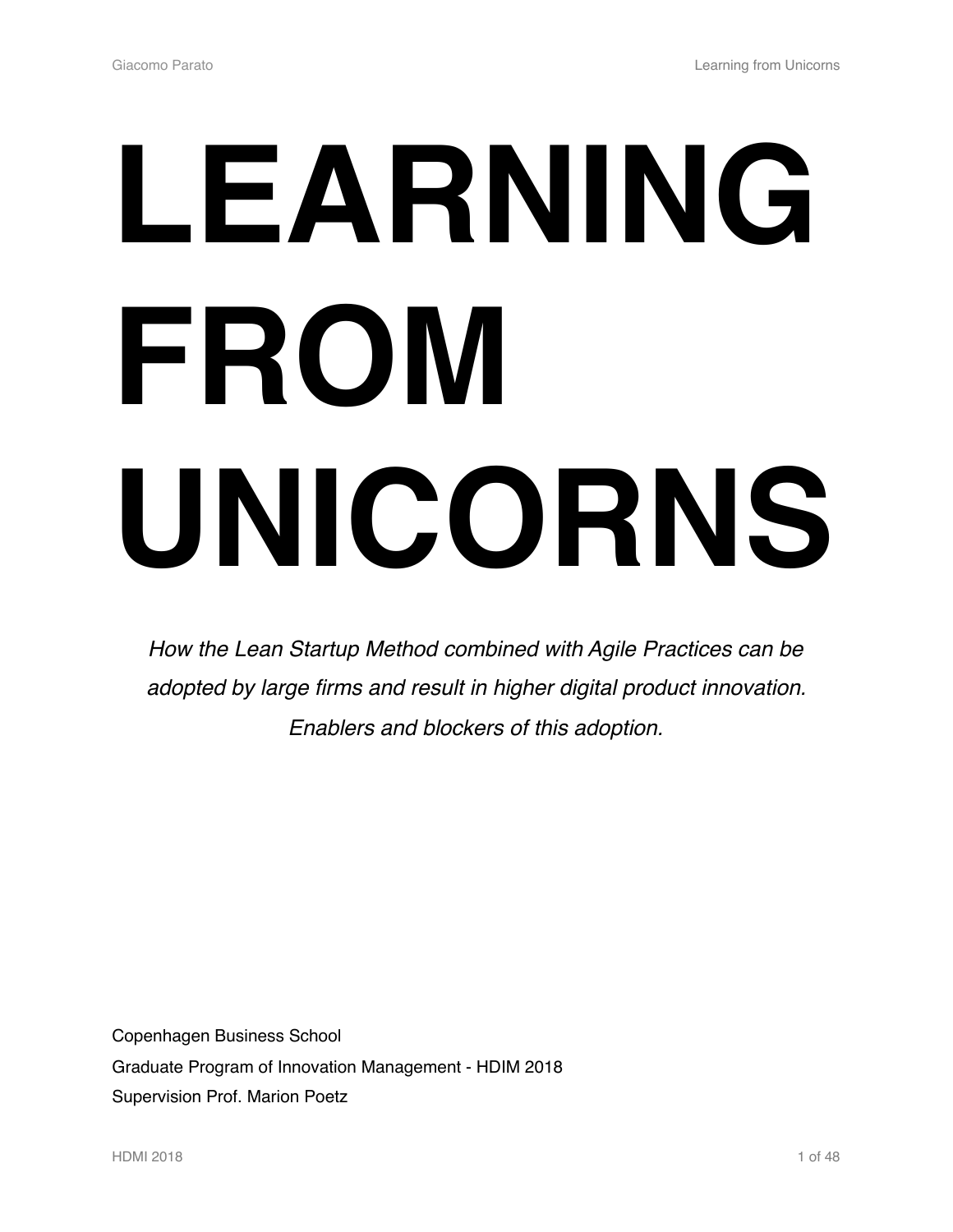# **Table of Contents**

| Abstract                                    | 3              |
|---------------------------------------------|----------------|
| Introduction                                | $\overline{4}$ |
| <b>Startup Practices in Scope</b>           | 7              |
| The Lean Startup                            | 7              |
| <b>Agile Software development Practices</b> | 7              |
| Methodology                                 | 9              |
| <b>Research Context</b>                     | 10             |
| <b>Data Selection</b>                       | 11             |
| Data collection                             | 13             |
| Data analysis                               | 14             |
| <b>Findings</b>                             | 18             |
| Outcome of applying the practices           | 18             |
| <b>Customer Satisfaction</b>                | 18             |
| <b>Team satisfaction</b>                    | 20             |
| Time to market                              | 23             |
| <b>Waste Reduction</b>                      | 25             |
| <b>Financial Savings</b>                    | 26             |
| People and Roles                            | 27             |
| Mindset                                     | 28             |
| <b>Influencing Factors</b>                  | 31             |
| <b>Leadership Behaviors</b>                 | 32             |
| Workspaces                                  | 33             |
| <b>Release and Security Practices</b>       | 36             |
| <b>Budgeting Process</b>                    | 37             |
| <b>Customer Access</b>                      | 40             |
| <b>Coaching and Mentoring</b>               | 41             |
| <b>Discussion</b>                           | 44             |
| Limitations of this study                   | 47             |
| References                                  | 48             |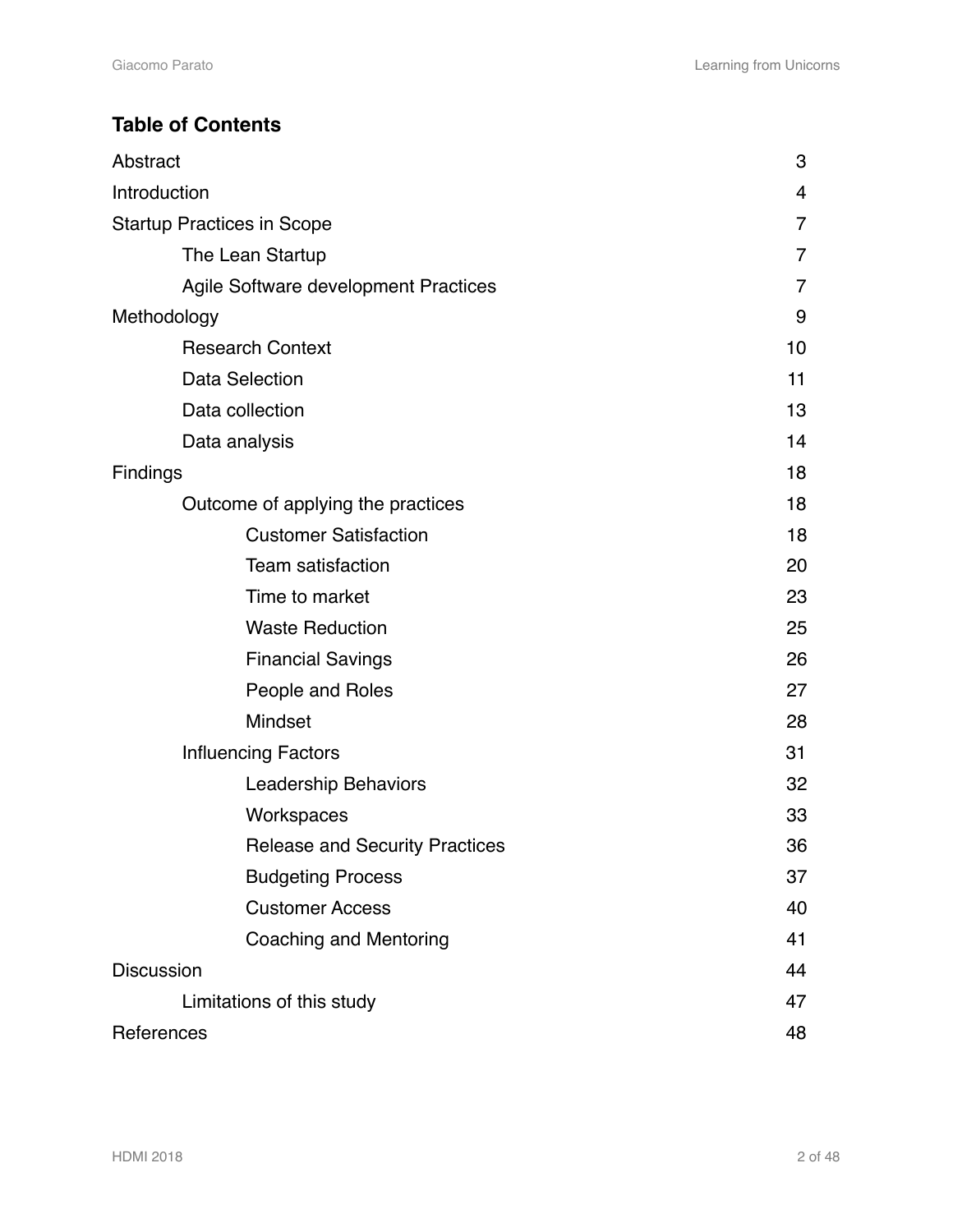# <span id="page-2-0"></span>**Abstract**

In the last decade many industries have adopted innovation practices that introduced digital products in their markets; these have gained a significant traction and market share and in some cases have disrupted entire industries (Netflix case vs blockbuster).

Within the assets driven industries like shipping, this phenomena is yet to create a disruptive effect. However, many new entrants and unconventional competitors are starting to explore these sectors to potentially disrupt them.

These new entrants are fast in prototyping and creating new products and services; they simplify customer journeys and experiences; they offer simpler and more attractive digital products; they explore new business models. These new entrants are posing a serious threat to the shipping industry.

The new ways of working and innovating have emerged in the startup scene. Large firms have looked at the effectiveness of how these smaller and less bureaucratic firms operate and innovate and have tried to adopt their practices.

In this study we investigate how a large firm in the shipping industry can learn and adopt startup practices and adopt these for higher digital product innovation. We identify possible blockers and enablers of innovation and we discuss our findings and conclusions. We interview 5 people from a well established incumbent in the shipping industry and we combine this primary data with secondary data from surveys, statistics, and from case studies published by consulting firms.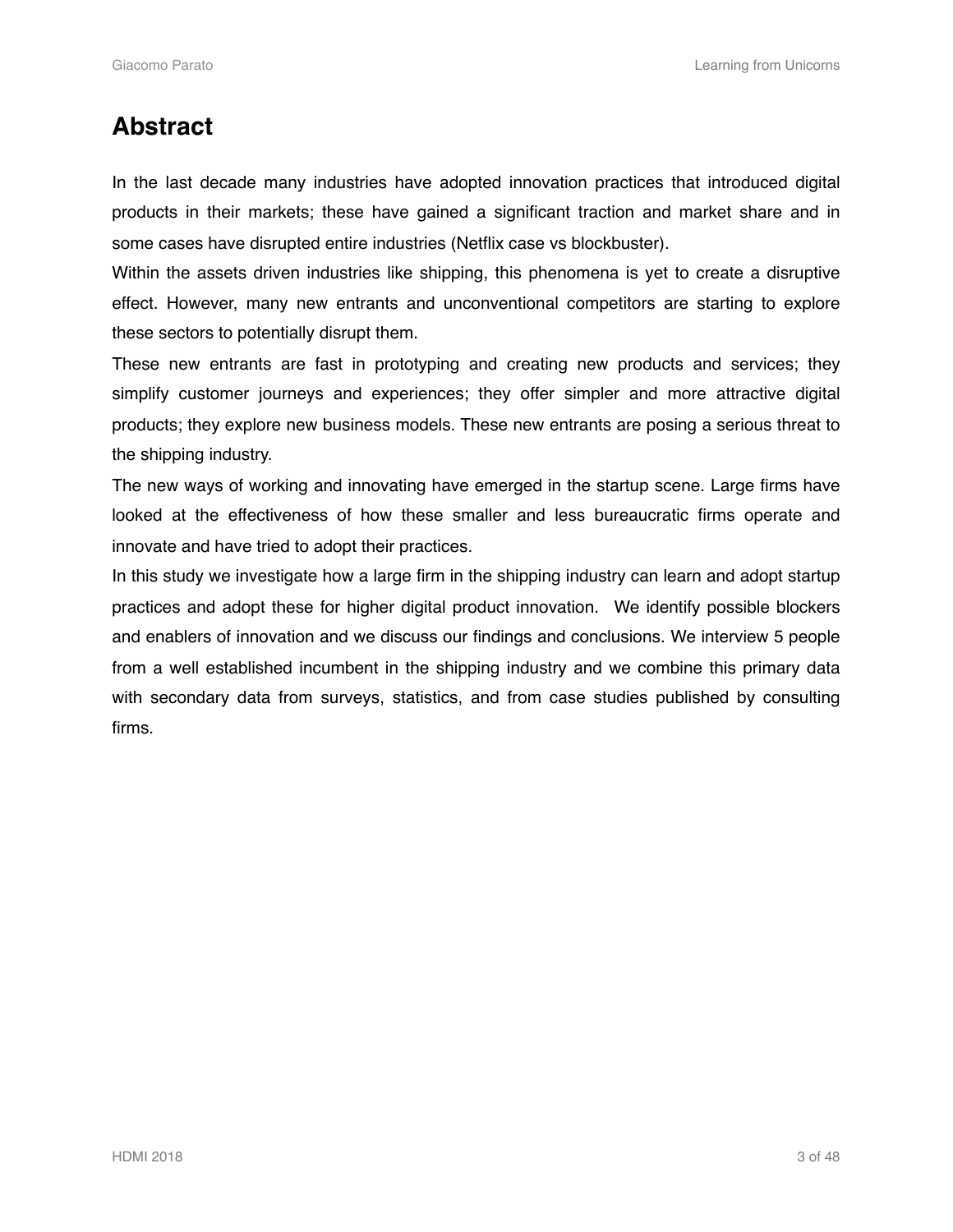# <span id="page-3-0"></span>**Introduction**

The rate of change in business has never been higher. It is hard to imagine that the current incumbents will be here for more that 20 years. Most of of today's fortune 500 listed companies are in danger. A study from the John M. Olin School of Business at Washington University estimates that 40 percent of today's Fortune 500 companies will no longer exist in 10 years.

Focusing on what large firms know and master is not enough anymore to innovate, especially in the digital area. Many studies have been conducted on the adoption of new practices and methods that can help large firms to innovation.

Some have focused on the adoption of Lean Startup in large firms (H. Edison et al., 2018) summarizing the inhibitors and enablers.

In the paper "Reinventing the wheel" (Antonio Ghezzi, 2017) we learned how incumbents can reinvent their business by learning from the past; since they have loyal customers, assets, and resources, it is by reinventing the past that they can create new products and services.

Usually startups aims at having a "big bang disruption effect" (Downes, L. and Nunes, P. (2013), "Big bang disruption", *Harvard Business Review*, pp. 44-56.) rather than an incremental innovation approach. Yet, both worlds have something in common: the need to find new products and services in the fastest and more effective way.

Others (Thomas Kohler, 2017) have focused on the use of corporate accelerators as sources of innovations and new product developments. Whilst these are valuable sources of innovation, they tend to create two cultures and fail in really transforming the core of the company.

Whilst Incumbents have tried to replicate the startup practices and innovation processes in their own firms with a variable degree of success, many have argued that startups are a valuable source of knowledge (Dushnitsky & Lenox, 2005); large firms should explore and exploit whilst learning from them.

Cooper, R., & Sommer, A. (2018) argue that agile methods and stage gates applied in large manufacturing firms provide some level of benefits in terms of team morale, time to market, as well as faster response to change.

Despite some have researched the topic of how large firms can learn the start-up practices, this area is yet to be understood and well explored.

Large firms struggle to implement startup practices successfully. Some of these practices include organizing the teams in smaller and cross functional teams with specific business goals; adopting a seed funding model within the firm; creating a knowledge sharing experience with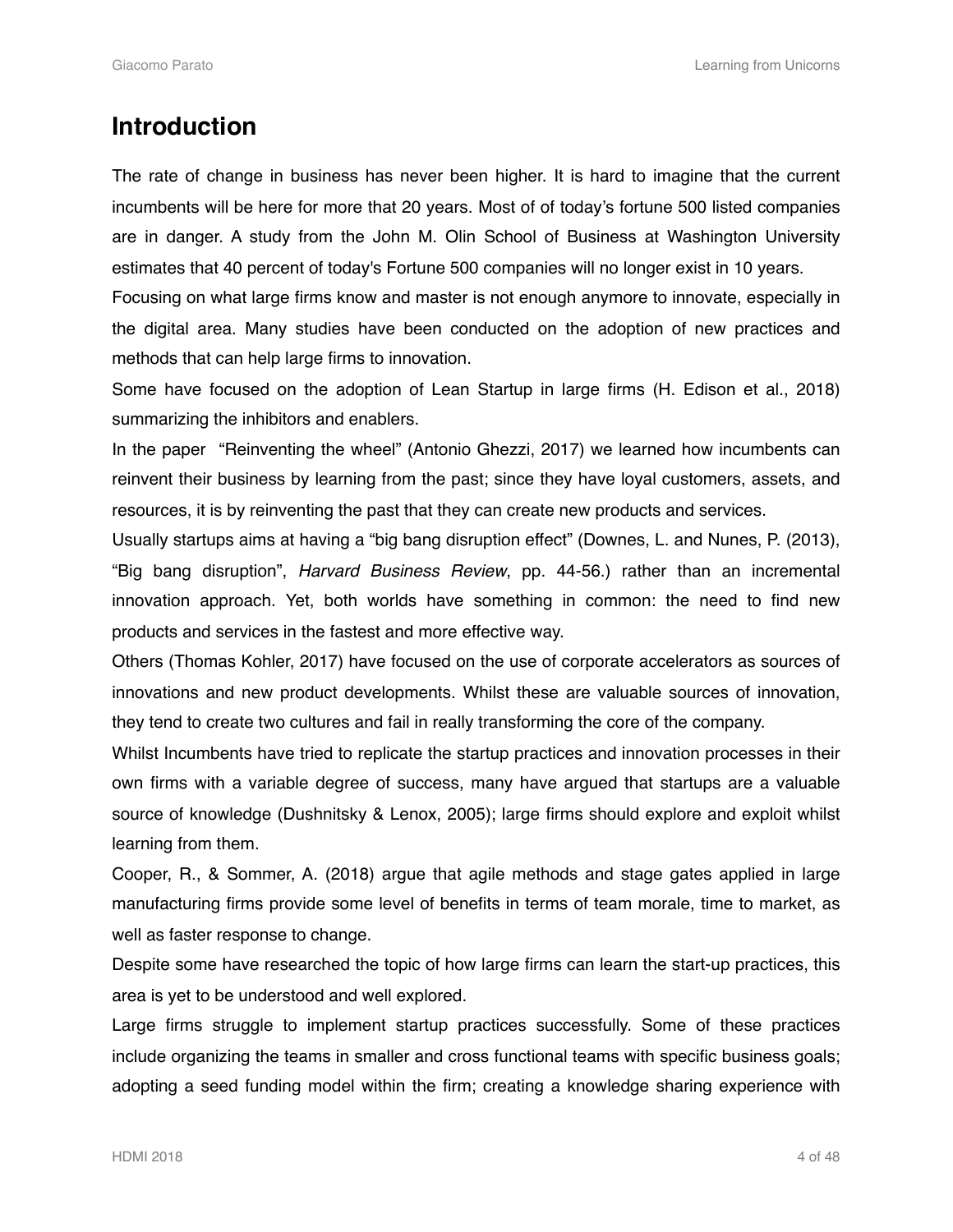guild and communities; creating a new collaborative environment and office space; organize in a more flat structure and delegate decision making to the frontline; create an entrepreneurial mindset and allow the teams to experiment, and the adoption of the Lean Startup method. We have found that most of these studies address some areas but do not explore in deep the implementation of these practices in large asset driven firms like Maersk. We find this topic genuinely interesting and challenging. Many companies like Maersk are starting to move towards a more exploration driven approach rather than exploiting the current business. Large firms have realized that they have optimized their current business for decades and there is a need to create new revenue streams from completely digital products and services. They also know that they have many advantages compared to startups; a well established customer base, a reputable brand, knowledge in the operating industry, and huge amount of unexplored data.

Firms like General Electric have already undertaken a leap into their transformation initiatives and have created a great deal of revenue from their digital products like Predix. Other players in the financial service sector have completely transformed their operating model by embracing Agile and Lean Startup practices (<https://hbr.org/2016/05/embracing-agile>).

We find that the shipping industry is at the start of this transformation that is driven mostly by the recent threads coming from the outside.

Few players from the startup scenes are entering the shipping industry (Flexport). Large firms like Amazon are experimenting with new technologies like self driving vessels. The shipping industry is known to be well behind in the digitization area. Non refrigerated containers are still not equipped with digital devices; vessels have limited connectivity; container port movements are still planned manually; customer journeys are not optimized at all. There is a strong appetite to disrupt this industry.

Whilst this industry plays a fundamental role in global trade, we find that there are huge opportunities in the digital area. The humongous amount of data that is unexplored and not utilized can crate global and local opportunities.

To do so, we believe that firms like Maersk need to start learning from Unicorns, small startups that have grown to company valuations of millions of dollars. These players have succeeded also because they mastered the Lean Startup Methods and Agile practices. We find interesting to understand the adoption of these practices, the enablers and blockers of this adoption in Maersk, and generally in large asset driven firms.

Therefore in this study we address the research question:

*1. Can the adoption of startup practice by large firm result in higher digital product Innovation?*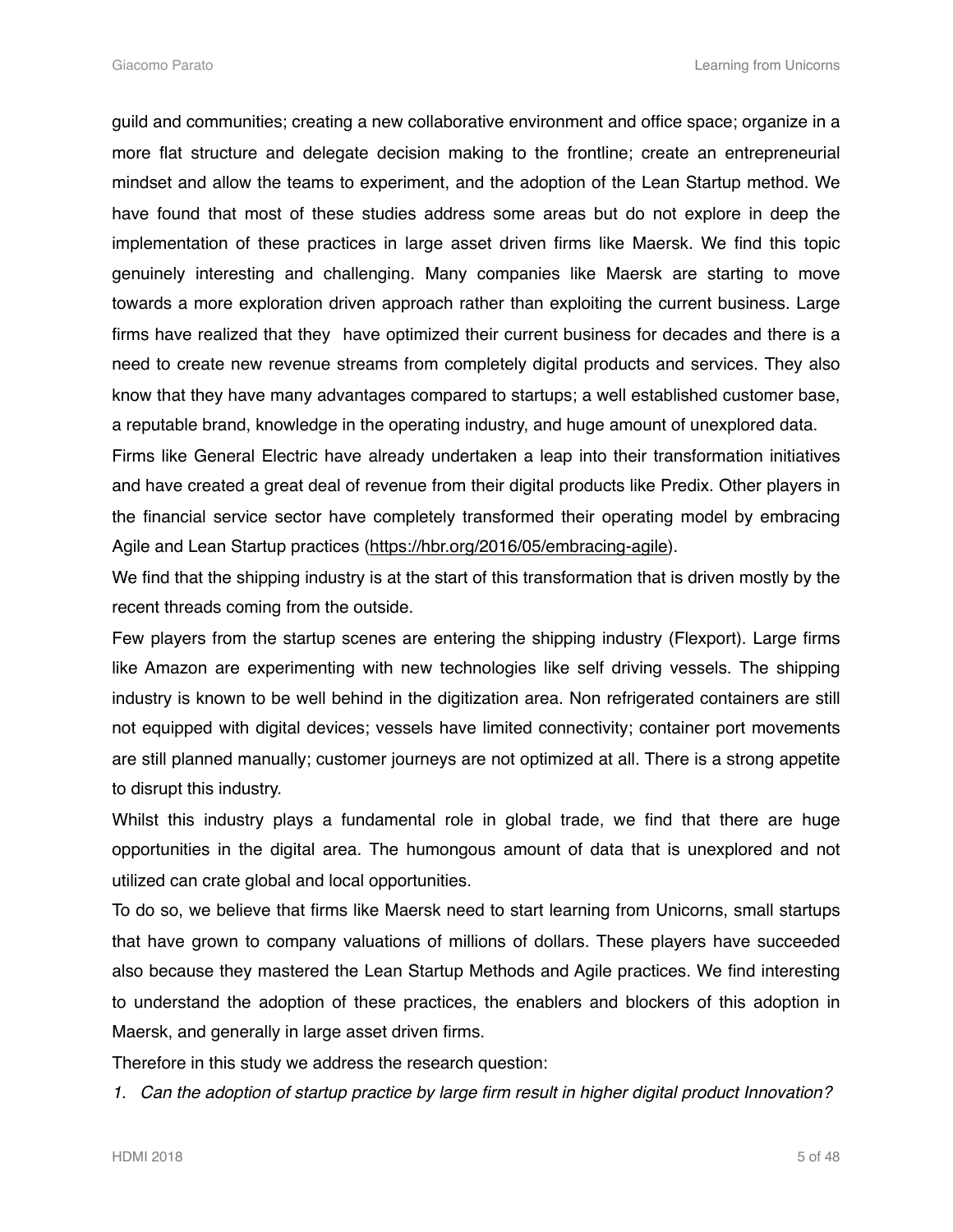Followed by the questions:

- *2. What are the inhibitors and blockers of a successful adoption of the these practices?*
- *3. How can large firms like Maersk successfully adopt these practices for product innovation success?*

In particular, we focus on exploring why certain practices of digital product innovation that are very successful in start-ups, fail when replicated and implemented in large firms. These are the Lean Startup Method combined with Agile Software Development Practices.

By studying Maersk, the largest shipping firm in the world, this thesis aims at discovering what should Maersk do to successfully implement these practices.

We interviewee 5 people that work with Digital product innovation at Maersk and that can provide insights on the enablers and blockers of the startup practices in focus. Three of the interviewees have also worked for a large asset driven company in the United States and have extensive knowledge of the startup practices in scope. We combine this primary data with secondary data from consulting firms and research papers.

Our study contributes to the existing knowledge and potentially helps large firms in successfully implement the startup practices and ultimately create new digital products that will create new revenue streams.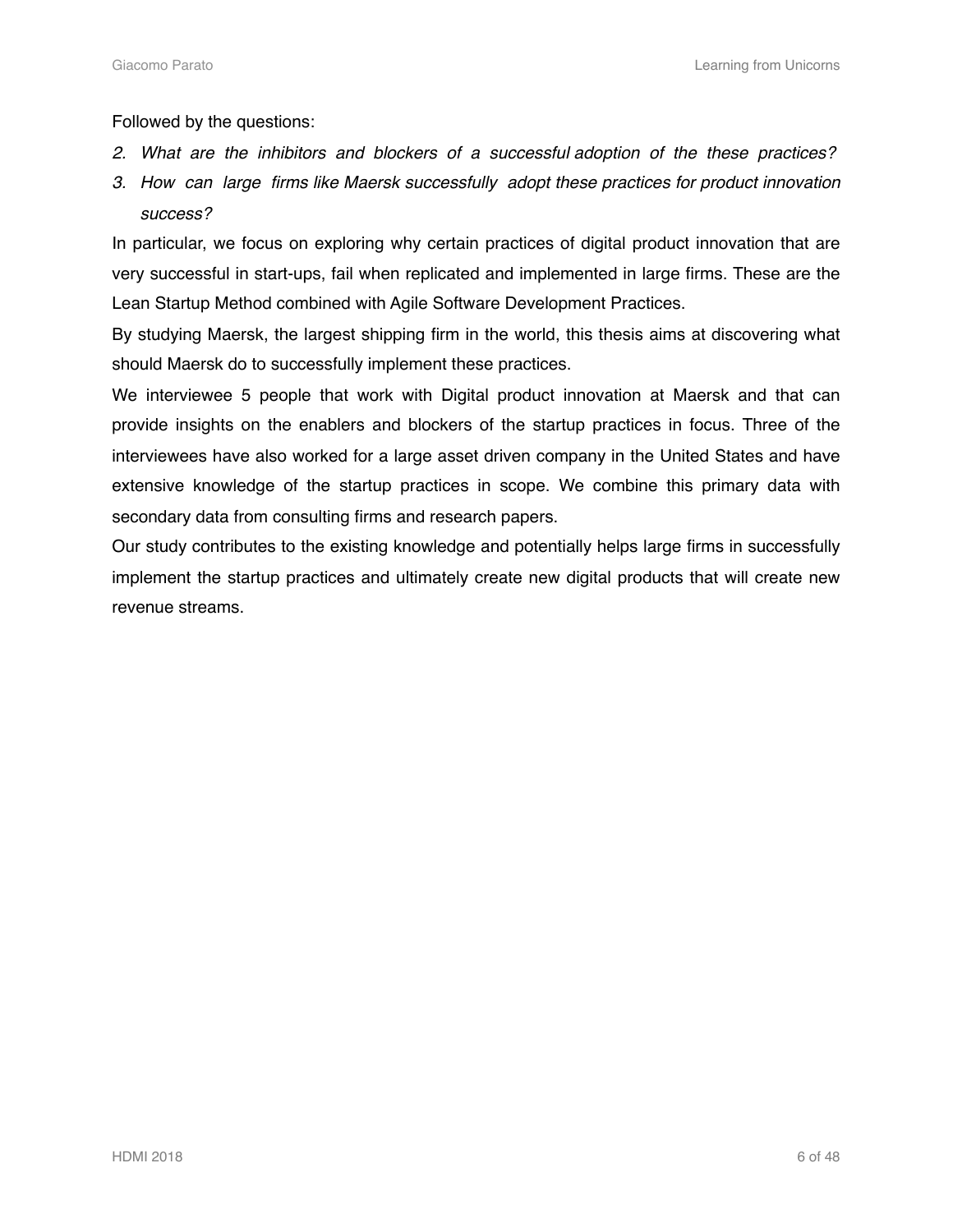# <span id="page-6-0"></span>**Startup Practices in Scope**

Maersk has introduced the new practices aimed at achieving speed and innovation in the digital transformation. These practices are derived from the principles of the Agile Manifesto, the Scrum Framework, and the Lean Startup Practices. There are multiple reasons for introducing this new way of working. The need for a faster and iterative product development where customers are presented with a working product at every iteration and not only at the end of the development. The current industry outlook, everchanging and unstable. The Maersk T&L strategy of customer centric business solutions; the need of a new mindset and method that can empower cross functional teams to own and develop the product from start to end and deliver value faster (reference New new product dev game). Below we find introduction about the methods. Since the two methods have been combined into one operating model, we will also detail and describe this model.

## <span id="page-6-1"></span>**The Lean Startup**

The Lean Startup approach had been defined by Eric Ries as a new way for entrepreneurs to quickly assess a business idea and prove the potential on the filed by implementing a buildmeasure-learn continuous loop. This practice is by far the most adopted practice in the start-up scene and has gained a lot of attention in the last decade.

(Eric Ries, The Lean Startup: How Today's Entrepreneurs use Continuous Innovation to Create Radically Successful Businesses, Crown Books). This method has gained a lot of attention and has been implemented in many industries. It requires that the team is able to create and release a so called minimum viable products, measure the effect on the market, and learn. Based on empirical knowledge, the method is very effective in understanding the customer and in descaling undesired features of the product. The cycles repeats until a product/market fit has been reached or the teams decides to pivot because the product doesn't have enough traction.

## <span id="page-6-2"></span>**Agile Software development Practices**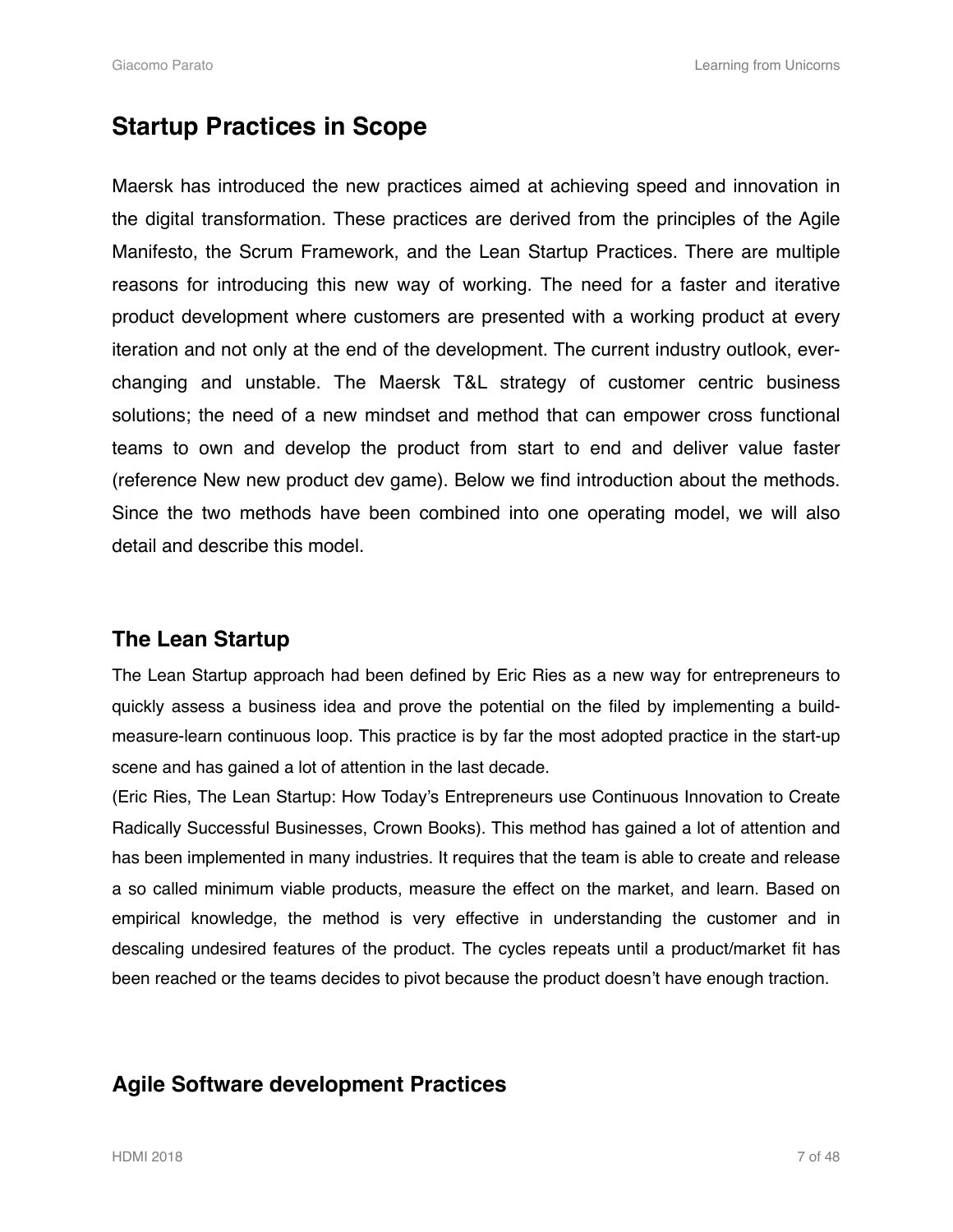The Agile software development methods have gained a lot of attention and have been subject to academic attention. Born from the studies of Dr. Hirotaka Takeuchi and his well known HBR article "The New New Product Development Game", agile practices like Scrum have spread all over the world. These practices are well established in startups but are very difficult to implement in larger firms. In particular, the scaling element is difficult to achieve when you have more teams coordinating the work. The Agile practices include Scrum, Extreme Programming, DevOps methods and more.

#### *Table - Practices*

| <b>Main Methodology</b> | <b>Practice</b>                              | <b>Description</b>                                                                                                                                                                                                                                                                                                        |
|-------------------------|----------------------------------------------|---------------------------------------------------------------------------------------------------------------------------------------------------------------------------------------------------------------------------------------------------------------------------------------------------------------------------|
| Lean Startup            | Go and Talk to<br>customers                  | Derived from Lean practices (go and see) this<br>practice entails direct contact and communication<br>with the customer continuously and from the early<br>stages. It is intended to understand the problem and<br>if it worth in investing in it.                                                                        |
| Lean Startup            | Minimum Viable<br>Products                   | The practice entails the creation of a product that<br>can serve as a tool to learn customer behaviors and<br>create knowledge for the team to further decide it<br>this is an opportunity worth pursuing or not.                                                                                                         |
| Lean Startup            | Pivoting                                     | Pivoting can be defined as a change in the plan<br>towards targeting different Feature sets, Customer<br>Segments, Architectures, Design, etc The reasons<br>to pivot are understood from the Learn cycle in the<br>Build-Measure-Learn. An outline of the 10 pivoting<br>types can be found in the practice description. |
| Lean Startup            | <b>Actionable Metrics</b>                    | Metrics that can be used to drive the direction of the<br>product and not "Vanity Metrics". Measurable and<br>simple metrics that provide indication to the pivoting<br>decision                                                                                                                                          |
| Agile Development       | <b>Product Development</b><br><b>Sprints</b> | 1 to 4 weeks cycles that produce a product<br>increment that is potentially shippable to the<br>customer.                                                                                                                                                                                                                 |
| Agile Development       | <b>Continuos Deployment</b>                  | A practice that aims at deploying the software in a<br>continuous fashion and that eliminates the sign-off<br>processes by automating quality and controls                                                                                                                                                                |
| Agile Development       | <b>Continuos Delivery</b>                    | The delivery of new features to the customers in a<br>continuous manner; aims at reducing the cost of<br>delay and the opportunity cost                                                                                                                                                                                   |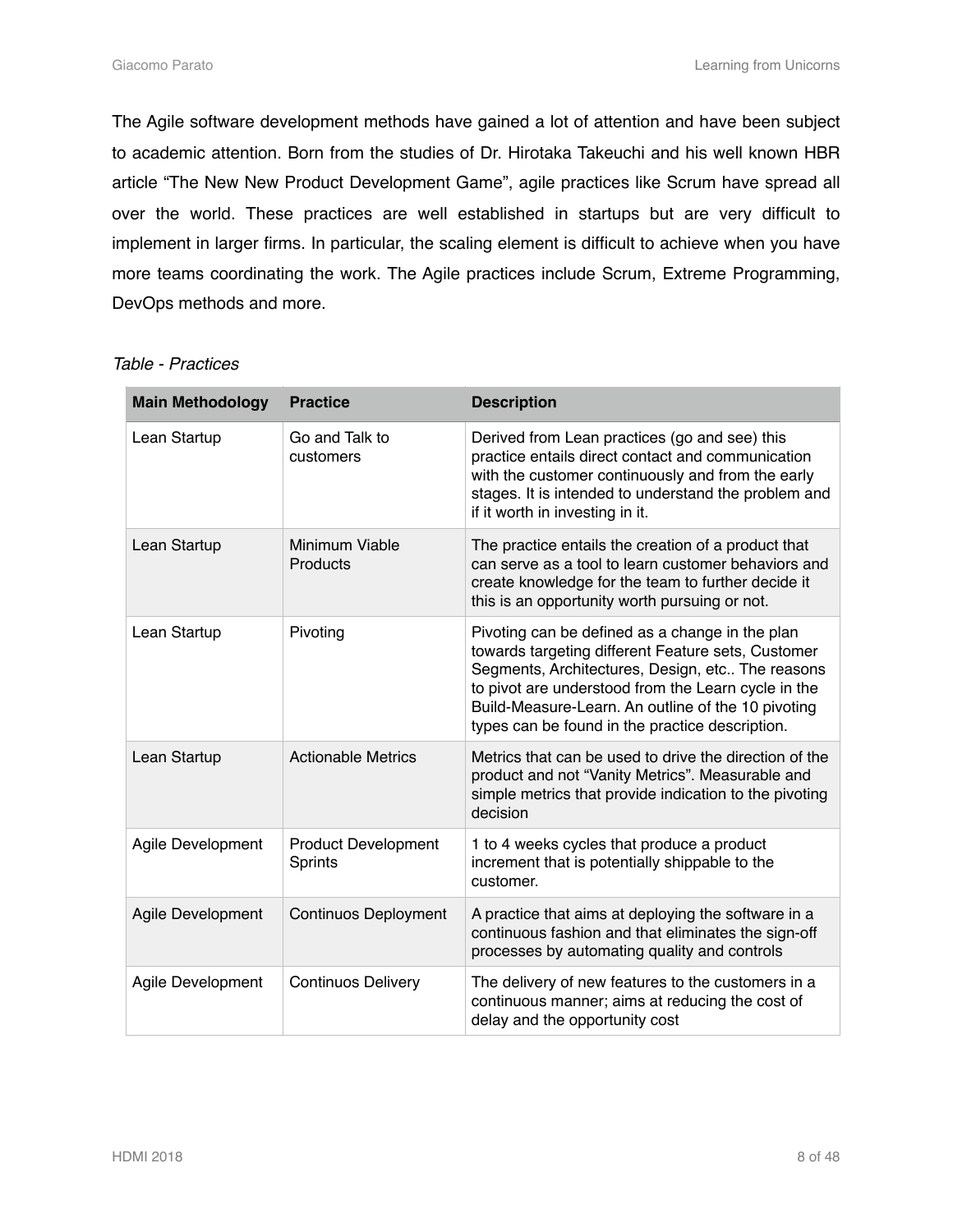| <b>Main Methodology</b> | <b>Practice</b> | <b>Description</b>                                                                                                                                                                                                                                                   |
|-------------------------|-----------------|----------------------------------------------------------------------------------------------------------------------------------------------------------------------------------------------------------------------------------------------------------------------|
| Agile Development       | Scrum           | The framework used by the teams to develop a<br>usable and releasable product. Defines the roles<br>and ceremonies and the artifacts to be used in a<br>non prescriptive manner. Based on the continuous<br>improvement concepts and the retrospective<br>learnings. |

#### Table - Pivoting types

| <b>Type of Pivot</b>         | <b>Description</b>                                                                                                                                                                                                                                      |
|------------------------------|---------------------------------------------------------------------------------------------------------------------------------------------------------------------------------------------------------------------------------------------------------|
| Zoom in                      | The single feature becomes a product for itself. This is identified in the<br>lean loop; typically the customer is willing to pay for the one feature<br>only and the product can be packaged around this single feature.                               |
| Zoom out                     | If one single feature is not enough to constitute a whole product, we<br>zoom out and open up to multiple features.                                                                                                                                     |
| <b>Segment Customer</b>      | The need of the customer is not satisfied by the MVP. We need to<br>focus on a different segment and reposition the product. Unwillingness<br>to pay for the product or unsatisfactory feature sets typically trigger a<br>Segment Pivot.               |
| Platform                     | The switch between application and platform and vice-versa.                                                                                                                                                                                             |
| <b>Business Architecture</b> | The business model and product value proposition. Could be placing<br>the product in a niche (lifestyle product) or aiming at lower prices but<br>high volumes.                                                                                         |
| <b>Value Capture</b>         | How the product makes money. The revenue model and value<br>proposition design.                                                                                                                                                                         |
| Engine of growth             | The model for growing the product or service in the market. The lean<br>startup uses the Viral, Sticky, and Paid Engine of growth.                                                                                                                      |
| Channel                      | How the product is delivered to the customers. Online, Point of Sales<br>etc are examples of sales channels                                                                                                                                             |
| Technology                   | Pivoting Technology is particularly important for digital products. Using<br>different technologies can be the disclaimer between being able to<br>scale or not. Pivoting the technology is very common especially in the<br>early phases of a startup. |

*Adapted from Eric Ries - Lean Startup*

# <span id="page-8-0"></span>**Methodology**

In this research we are addressing the research questions: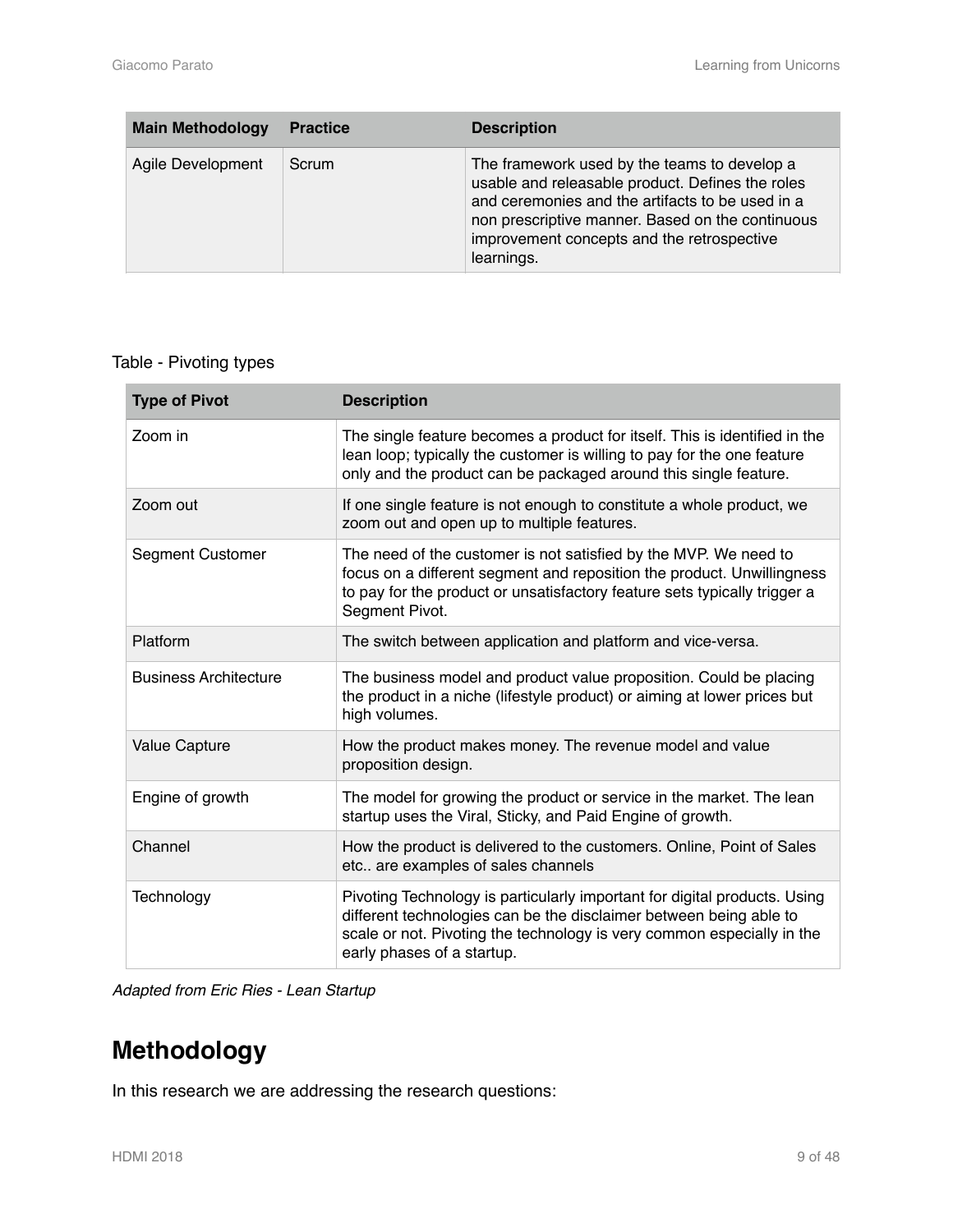- *1. Can the adoption of startup practice by large firm result in higher digital product Innovation?*
- *2. What are the inhibitors and blockers of a successful adoption of the these practices?*
- *3. How can large firms like Maersk successfully adopt these practices for product innovation success?*

Our assumptions are that firms similar to Maersk can learn from this study and apply more successfully these methods. This will result in a higher digital product innovation. We define companies that are similar to Maersk as large companies that have more than 5000 Employees and a turnover of more than 1,5 Bil Euro. We have chosen this definition because we believe that companies that exceed 5000 employees have the similar complexity of processes and will encounter similar issue in adopting the startup practices.

Since the problem we are researching is not yet well understood and developed, we will use a case study approach and qualitative research methods combined with quantitative research methods like surveys. This will allow us to better understand the phenomenon and will keep our research open to explore the subject. We have not developed an hypothesis or theory to prove, hence the nature of this study will be highly exploratory and aims at better understand the effects of adoption of the Lean Startup Method combined with Agile practices in large Asset driven firms like Maersk. We believe the research complements the current literature and creates knowledge and field for future studies.

## <span id="page-9-0"></span>**Research Context**

Maersk has adopted a model that took practices from both the Lean Startup and Agile. Since the lean startup is mostly useful to identify what to build, and agile practices and frameworks define how to build it, the assumption has been that combination of the two models can result in higher innovation. The practices we will focus on in this study are highlighted in the table below. We have chosen to focus on these practices because they represent the core of both worlds and because previous studies have mostly focused on one or the other and not on the effects of a combination of the methods. The pivoting practices are also explained in the table below. Here we provide an explanation of the the pivoting types that will be investigated. We believe its important to understand this core practice and how it is implemented at Maersk.

We impose the above selection criteria because we want to collect data not from teams that are experimenting with the methods and are only at the early stages of the adoption, but with teams that have collected learnings and can share more insightful data about the adoption. For this reason we have discarded the teams that are in the early stages of the implementation. We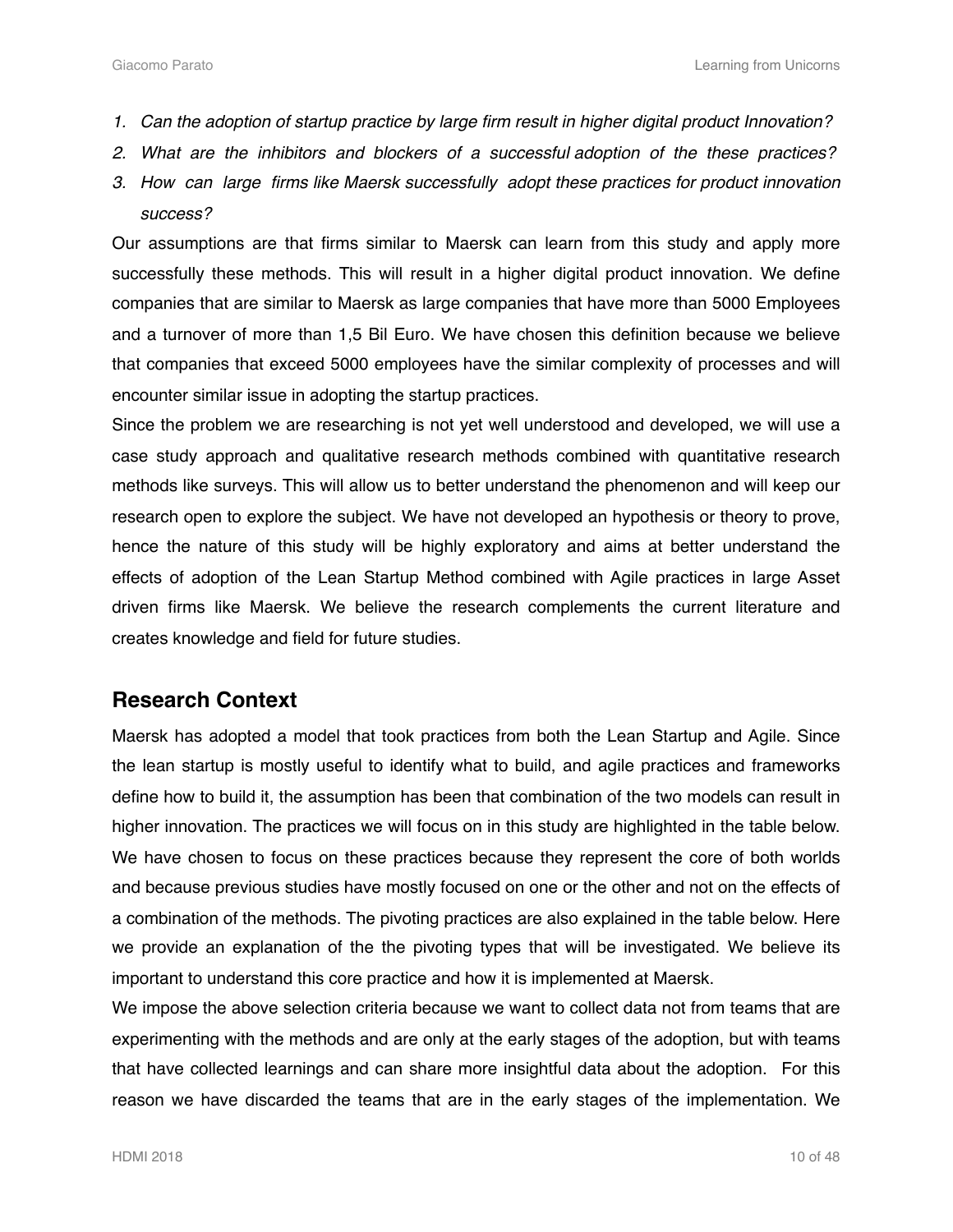believe these teams are Mose suitable to shed light on the blockers and enablers. For our interviews, we used a narrative interview method with open ended questions that allowed us a more exploratory approach.

## <span id="page-10-0"></span>**Data Selection**

Since the methods are adopted by the product development teams, we believe we will focus on investigating the teams by interviewing different people in the teams. Hence the unit of analysis will be the product development team. We have selected roles and people in the teams that can provide evidence and help us to better understand the enables and blockers of adopting the methods in scope for this study. We have adopted the following criteria to select the interviewees.

- The interviewee have worked in the product team for at least one year so he can provide deep information about the methods and their effect. He needs to have at least some level of experience in the implementations and use of the methods.
- The interviewee is fully allocated to the product team and has exercised a role as software developer, product owner, scrum master, or agile coach. The roles external to the teams had only a superficial understanding of the practices and wouldn't be able to provide enough knowledge.
- The interviewee have both a senior manager level and individual contributor level. The choice towards different levels is to gather information about the enablers and blockers that happen both at the management level and at team level. The assumption is that there are in both levels and the study aims at identifying both.
- The interviewee was part of a product team that had full end to end responsibility of the ideation, prototyping, development, and commercialization of the product or had a management role hence had a more holistic view on the blockers and enablers.
- The people interviewed had either extensive experience with the methods and with Digital Product Innovation or low experience. We chose to interview people with extensive to increase the external validity of the study since we can relate the findings to previous external experiences. On the contrary, the people with less experience will provide an unbiased look into the subject and would be less prone to jump to conclusions.

Table - Interviewees profiles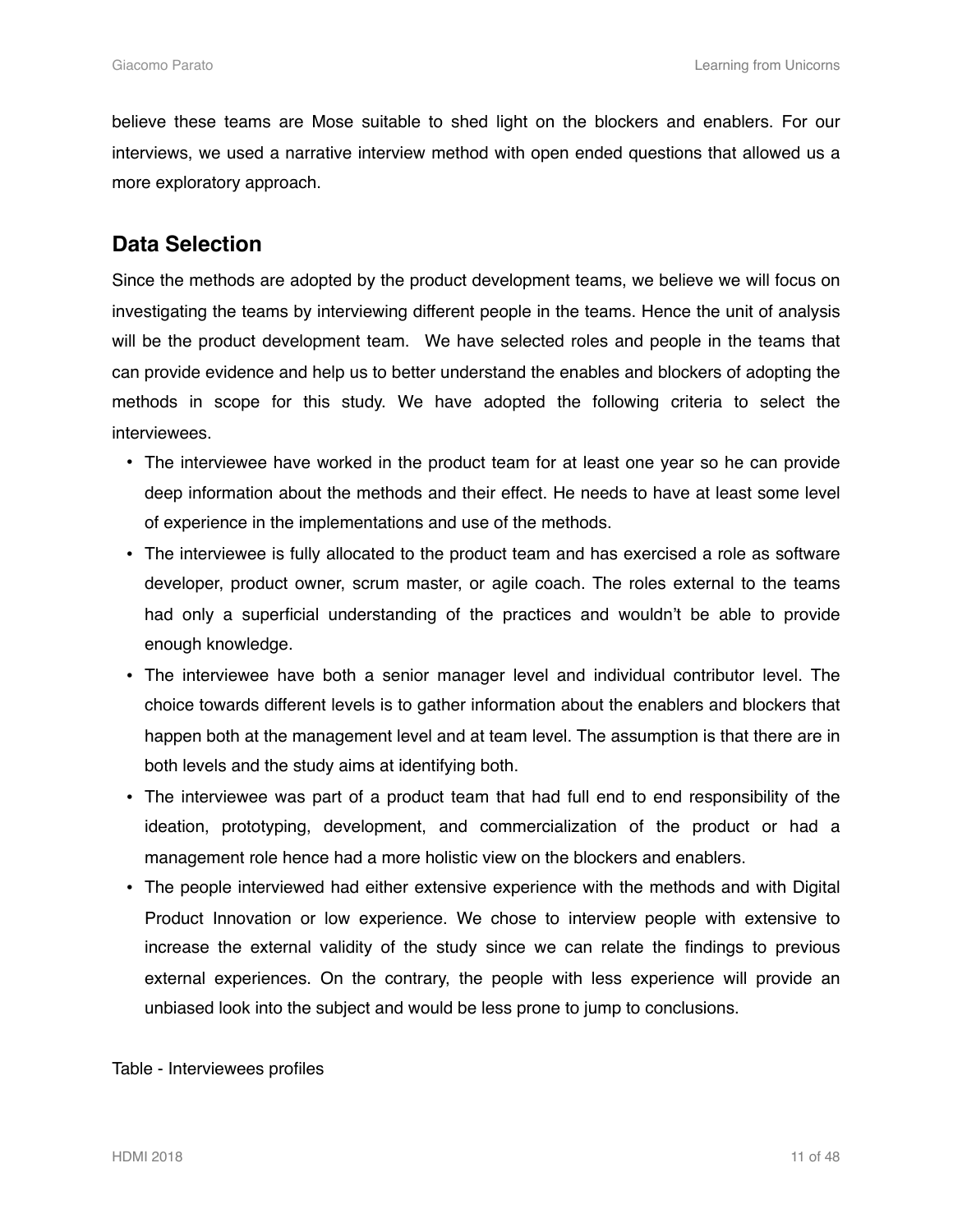| <b>Interviewee</b><br><b>Position</b> | <b>Seniority in</b><br><b>Maersk</b> | Gender | Age | Prior experience with the<br><b>Methods</b> |
|---------------------------------------|--------------------------------------|--------|-----|---------------------------------------------|
| <b>Scrum Master</b>                   | 5 years                              | Female | 32  | 7 years                                     |
| Senior Developer                      | 2 years                              | Male   | 45  | 20 Years                                    |
| <b>Chief Digital</b><br>Officer       | 2 years                              | Male   | 38  | 13 Years                                    |
| <b>Product Manager</b>                | 3 years                              | Female | 32  | 2 years                                     |
| Team Member                           | 7 years                              | Male   | 43  | 8 years                                     |

This primary data will be combined with secondary data from Maersk sources such as power point presentations, training materials, documentation about the Agile and Lean Startup implementation. This triangulation aims at collecting even more information and also to increase the internal validity of the data.

We have followed this process to selected the content:

- We proceeded in collecting all the materials in the intranet that were tagged with the keywords in the table below (Intranet search keywords).
- We checked that document was relevant during the implementation of the practices by asking the teams to recognize validity and relevancy of the document. To do this, the teams rated every document with as very relevant, less relevant, not relevant; valid and in use, not valid.
- We discarded the content that was tagged as not valid, and ranked the rest by relevancy.

| <b>Keyword</b>         | <b>Rational</b>                                                                                                                                  |
|------------------------|--------------------------------------------------------------------------------------------------------------------------------------------------|
| Lean Startup           | Generic understanding of the Lean Startup methods applied at<br>Maersk                                                                           |
| <b>MVP</b>             | How Maersk understands and implements this concept.                                                                                              |
| Minimum Viable Product | How Maersk understands and implements this concept.                                                                                              |
| <b>DevOps</b>          | How DevOps practices are implemented at Maersk                                                                                                   |
| Sprint                 | What is the definition of this component of scrum in terms of<br>duration, rationale for implementing this concept, definition of the<br>concept |
| <b>Agile Practices</b> | Broader understanding of the Agile Practices implemented at<br><b>Maersk</b>                                                                     |

Table - Intranet Search Keywords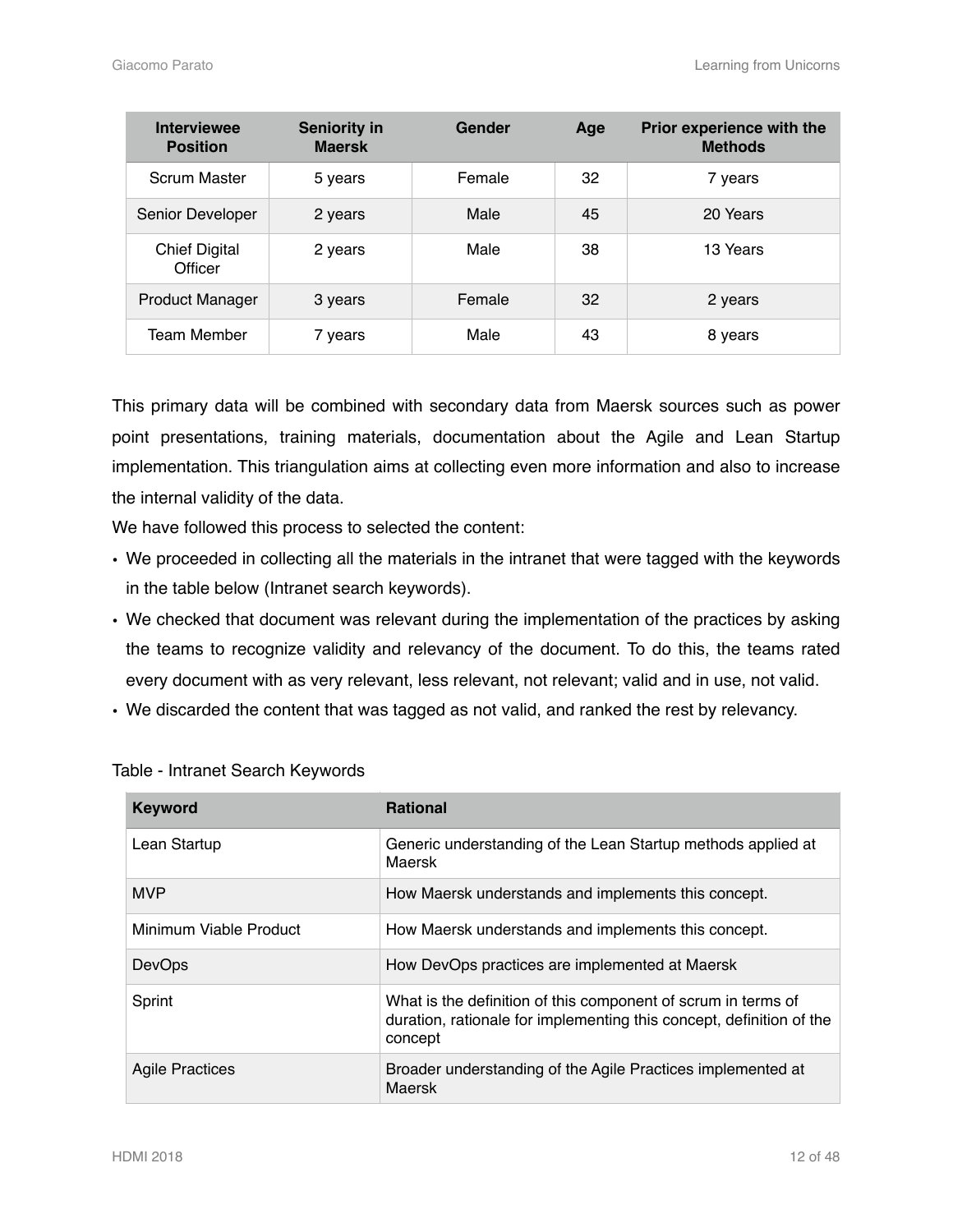| <b>Keyword</b>            | <b>Rational</b>                                    |
|---------------------------|----------------------------------------------------|
| Scrum                     | Understanding of the scrum practices at Maersk     |
| <b>Customer Discovery</b> | Understand how this phase is implemented at Maersk |

# <span id="page-12-0"></span>**Data collection**

Four face-to-face in-depth interviews of the employees with different people that cover roles and responsibilities within and outside the product teams. The interviews where conducted by one researcher and have a duration of approximately one hour. The interviews where held in a newly formed collaboration space at Maersk in an informal and confidential manner. We believe that this has enhanced the quantity of information and that the interviewee can be more free to speak about the blockers of this innovation. The interview style was informal and encourage the interviewee at being really open especially in specking about the blockers of the adoption. The interviewees where kept confident.

The qualitative data of the interviews is also cross references with the data collected from the from the intranet.

This included a survey was conducted on the product teams and aimed at focusing in identifying if the implementation initiative was successful. The team satisfaction was measured; the survey also aimed at collecting data regarding the successful implementation of the methods and the impact on customers, product quality, and speed of delivery. These have elements have been historically low at Maersk. The purpose of collecting secondary data source is to identify further enables and blockers that might not have been identified in the interviews and also to quantify the data and rate the enablers and blockers of the adoption.

The interviews where executed from June 15th to June 29th 2018. One of the interviewee was interviewed for a follow up session to further explore an enabler. The interviewee asked to get back to his team and collect further data and than come back to us.

All of the interviews were done in the Maersk Digital office, face to face. The interviews were recorded with a digital device and transcribed by the researcher with the aid of a software. During the interviews the interviewer took notes for each of the respondent answer.

Given the nature of the study, we also collected secondary data such as power point presentations, training materials, documentation abut the Agile and Lean Startup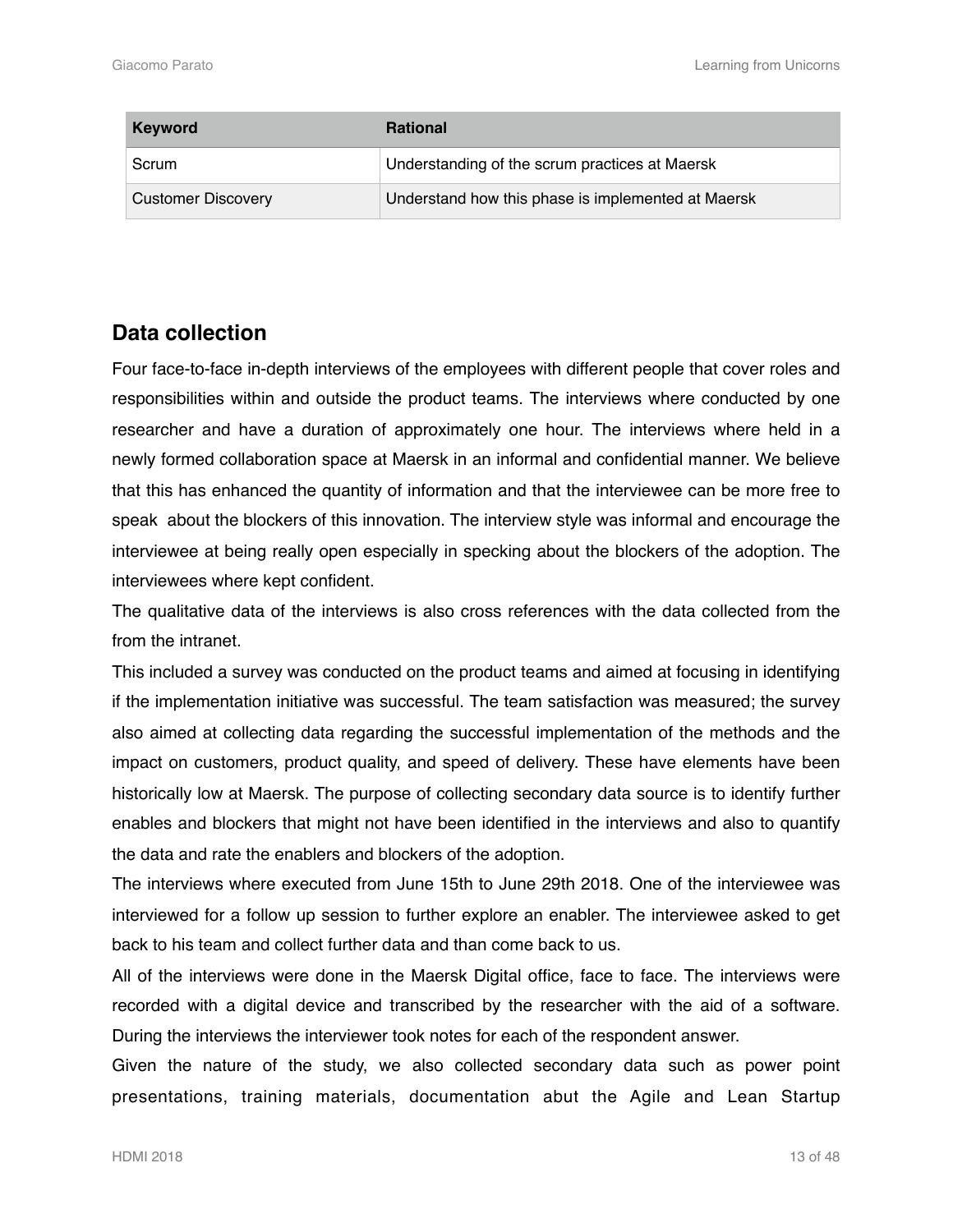implementation. The intranet of Maersk proved also to be an excellent source of data where we found interviews of senior people and other materials such as newsletters and content in team sites that proved to be useful in coding the data.

#### Table - Interview Guideline

| <b>Area of Interest</b>                 | <b>Specific Question</b>                                                                                                                                                                                                                       |
|-----------------------------------------|------------------------------------------------------------------------------------------------------------------------------------------------------------------------------------------------------------------------------------------------|
| Introduction of the methods             | How was this new way of working introduced? What training was<br>provided to you? Did you receive coaching and mentoring on this<br>method? Was the coaching and mentoring a one off activity or did<br>you have assigned coaches and mentors? |
| Adoption and maturity of the<br>methods | How well is the method working in the team? What is working of the<br>method? How did people reacted to the introduction of this method?<br>Today, are you tailoring any of the mentioned practices within your<br>team??                      |
| <b>Influencing Factors</b>              | In your opinion what are the organizational processes that need to<br>change to enable the full adoption of this method?                                                                                                                       |
| Outcomes                                | What are the outcomes so far that you have observed by<br>introducing this method?                                                                                                                                                             |
| Influencing Factors                     | In your opinion, is the Maersk Culture an enabler of this adoption?                                                                                                                                                                            |

## <span id="page-13-0"></span>**Data analysis**

The data collected consisted of the interviews and the secondary data collected in the intranet and data sources at Maersk. We used a thematic analysis, that is a search for themes that are identified as being relevant in describing the phenomenon. Thought this process or iterations we read data codes and found themes and concepts as in (Rice & Ezzy, 1999, p. 258). In this analytical process the themes become the main focus and emergent areas that helped identify how to do this analysis. The coding process followed an analytical process of thematic analysis in which data, in both quantitative form (such as questionnaires results) or qualitative form (such as interview transcripts) are categorized to describe the phenomena. These themes are considered relevant for our analysis (Daly, Kellehear, & Gliksman, 1997). The methods will involve reading the data in different The purpose of our coding is to create an understanding of the current state and help identify the enablers and blockers of the adoption. We will use a thematic synthesis approach to coding with a six-step process. We being with basic coding in order to understand overall themes and associate parts of the interview to these; we continue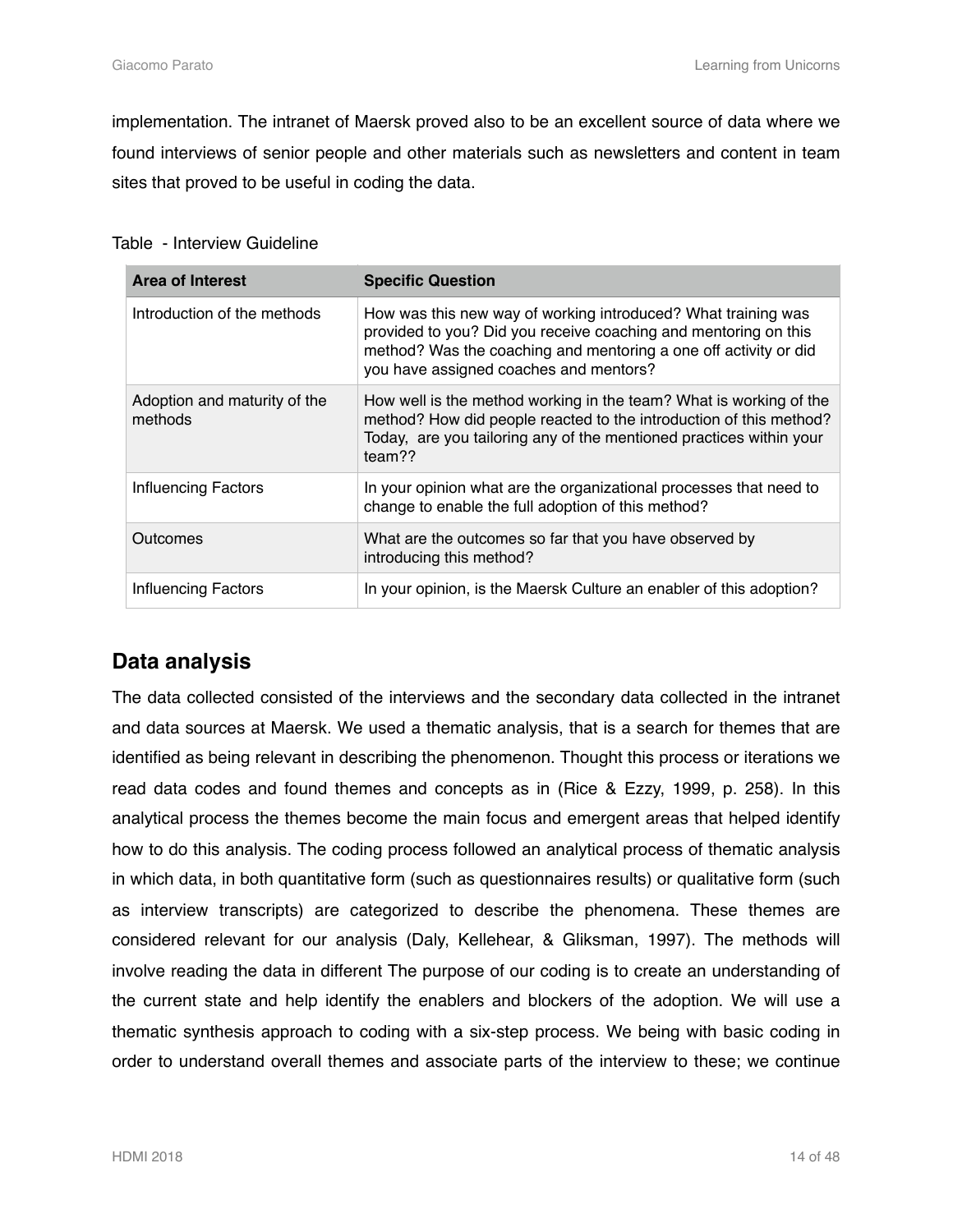with a deeper, interpretive code in which more specific trends and patterns are better understood and helps us to identify higher patterns.

The first scrutiny of the interviews happens line by line and the researcher associated parts of the interview to the coding scheme. The second data analysis will associate these themes with higher order themes.

The coding process will follow a three step approach. We will at first analyze with an open coding technique. We will than use an Axial Coding technique to reconfirm the Open coding results.

- Open Coding: At first we will read the data line by line and we will identify distinctive concepts to aid the categorization of data. We will break down the work into high level concepts that constitutes themes. With the themes we will identify categories that will constitute sub categories of the themes. This step has been done manually by reading the four interview transcripts and the selected secondary data.
- Axial Coding: Once the coding has identified the different concepts and categories, we will use these to confirm that the concepts and categories are really representing the data results and also to explore how the interrelations of these are connected. This has aided us in identifying the causes and interrelations of these causes and what influenced the behaviors.
- The third step will be to create a coding table with the results of the first and second step. We will transfer final concepts and categories into a data table. To validate the relevance of the data, the table was also used to analyze the secondary data and to find patterns and correlations in the data.

| <b>Initial Themes</b> | <b>Sub Category</b>      | <b>Sample Coding text</b>             |
|-----------------------|--------------------------|---------------------------------------|
| Culture               | <b>Empowering People</b> | At every iteration we have to prove   |
|                       |                          | ourselves and ask ourselves if we     |
|                       |                          | have a shippable product. This drives |
|                       |                          | a performance culture and springily,  |
|                       |                          | the team members are happier to       |
|                       |                          | work like this. They feel more        |
|                       |                          | <b>empowered</b> to take ownership    |

#### Coding table Extract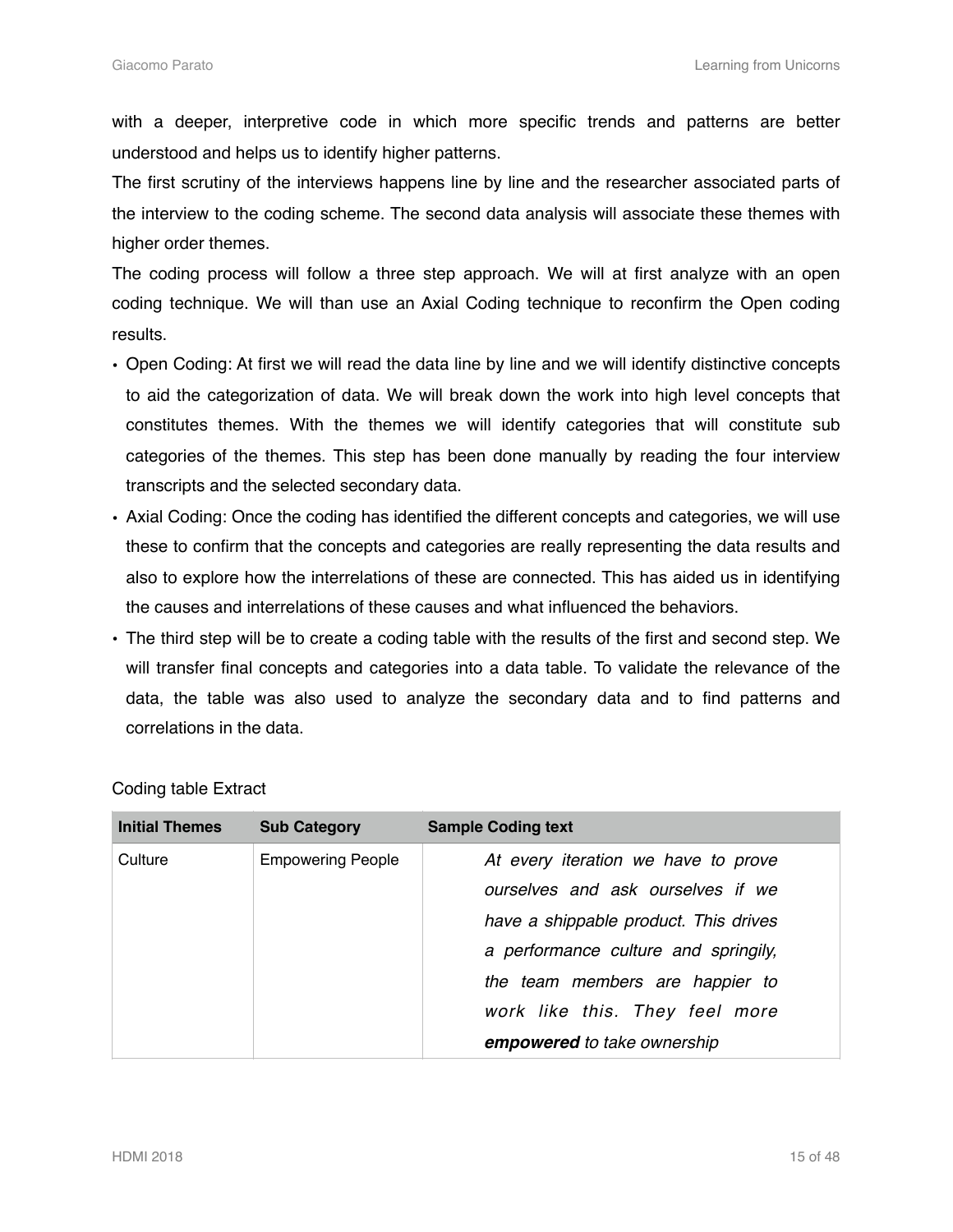| <b>Initial Themes</b> | <b>Sub Category</b>          | <b>Sample Coding text</b>                                                                                                                                                                                                                                                                                                                  |
|-----------------------|------------------------------|--------------------------------------------------------------------------------------------------------------------------------------------------------------------------------------------------------------------------------------------------------------------------------------------------------------------------------------------|
|                       | <b>Management Culture</b>    | "Its a big change. For example, we<br>had to go back to management and<br>say that we where not doing the<br>predictive dashboard anymore<br>because there was no value in doing<br>that. We proved that by involving our<br>customers and the feedback was<br>negative.                                                                   |
|                       | Mindset                      | We introduced a crazy amount of<br>wasteful activities and nonsense roles.<br>Everything went to stall. And they say<br>methods are just tools. I think they can<br>drastically change everything and<br>create a new mindset.                                                                                                             |
| <b>Customer Value</b> | <b>Customer Satisfaction</b> | I haven't talked to a single customer<br>for 5 years, which it made it extremely<br>difficult to understand what to prioritize<br>and develop. Not only we didn't have<br>a way to measure the customer<br>satisfaction, we simply didn't even<br>have anything to show                                                                    |
| Processes             | Release Processes            | The management in this case will hear<br>the story from our users directly. They<br>need speed and want new features<br>rapidly. This means that we need to<br>have nimble release processes and a<br>DevOps setup. The IT management is<br>not willing to embrace this journey;<br>they are most willing to sit on the old<br>procedures. |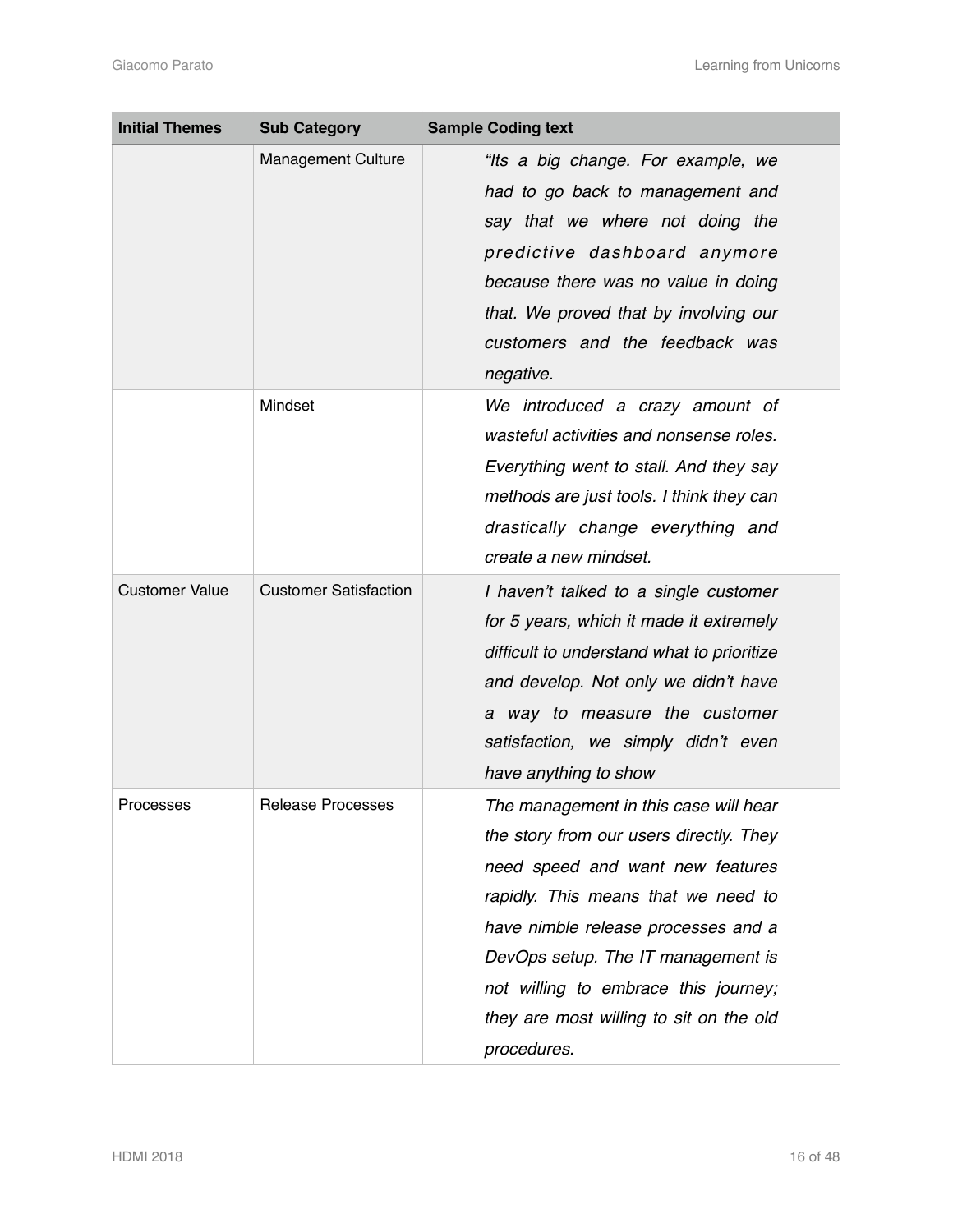| <b>Initial Themes</b> | <b>Sub Category</b>        | <b>Sample Coding text</b>              |
|-----------------------|----------------------------|----------------------------------------|
|                       | <b>Budgeting Processes</b> | "I almost get depressed about the      |
|                       |                            | budgeting process. As a product        |
|                       |                            | person I simply cannot relate this old |
|                       |                            | stuff. I understand the company wants  |
|                       |                            | control and needs to know the          |
|                       |                            | budgets that they spend money on but   |
|                       |                            | if you do it this way you even loose   |
|                       |                            | control.                               |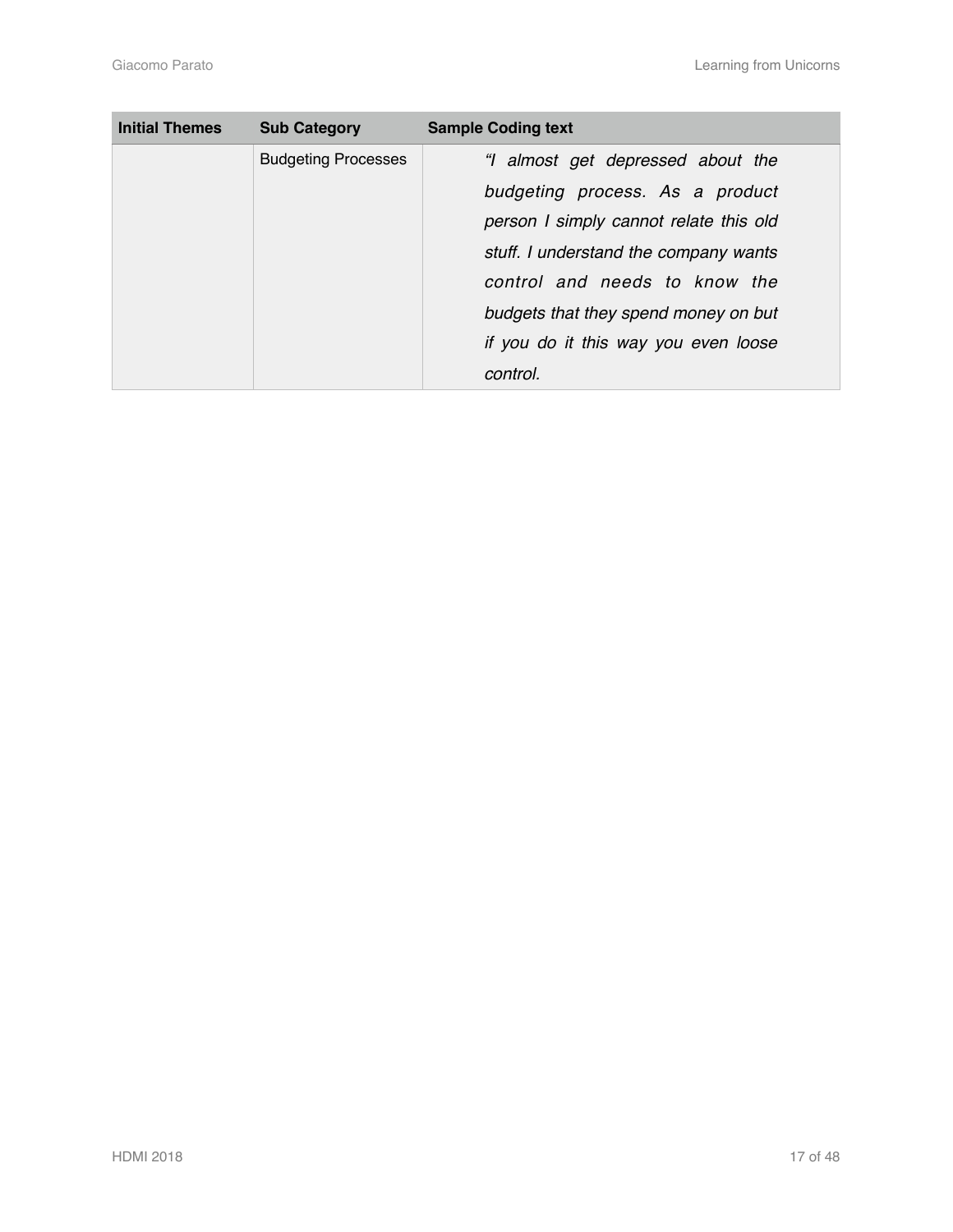# <span id="page-17-0"></span>**Findings**

## <span id="page-17-1"></span>**Outcome of applying the practices**

In this section we will describe the outcomes that the practices have on Maersk Digital Production innovation. We have used the data from interviews and found common traits that have emerged from the interviews and from triangulating this data with the secondary sources. The data is presented in chapters. Every chapter describes a theme as explained in the coding table. The chapters are not organized in order of importance. In each chapter we present the findings and an indication of the internal validity of the data. For example, we have found that a positive outcome of the adoption of Lean startup practices combined with Agile Practices, has been a higher Customer Satisfaction score for the digital products.

The correlation between Customer Satisfaction and the adoption of the practices in scope, is demonstrated by the data points collected. We have also found that there are negative outcomes to this adoption like the Employee churn. This was not something that was predicted or is not indicated in any literature review.

#### <span id="page-17-2"></span>**Customer Satisfaction**

In this section we will present the data and findings that are related to the Customer Satisfaction theme. The startup practices in scope have amongst many, the underlining objective to improve the customer satisfaction. This can be done by constantly involving the customer in the development process; by prototyping and researching the customer needs on the field; by focusing the team on what provides more value to the customer and iterating this at every sprint.

Our research shows that everyone interviewed mentioned the customer satisfaction as a positive outcome of the implementation of the practices in scope for this study. The customer satisfaction was measured by the teams in different ways, being Net Promoter Score, and various CSAT techniques the predominant ones. The previous methods to develop digital products at Maersk stemmed from a standard project management approach and did not include an iterative conversation with the customers. An analysis upfront was done to develop the requirement specification documents. Business review meetings where held to evaluate if the plan execution was on time and on budget, but, they discarded the customer involvement. As one person describes it below, not only the customer satisfaction wasn't measured, customers where extremely far away from the development teams.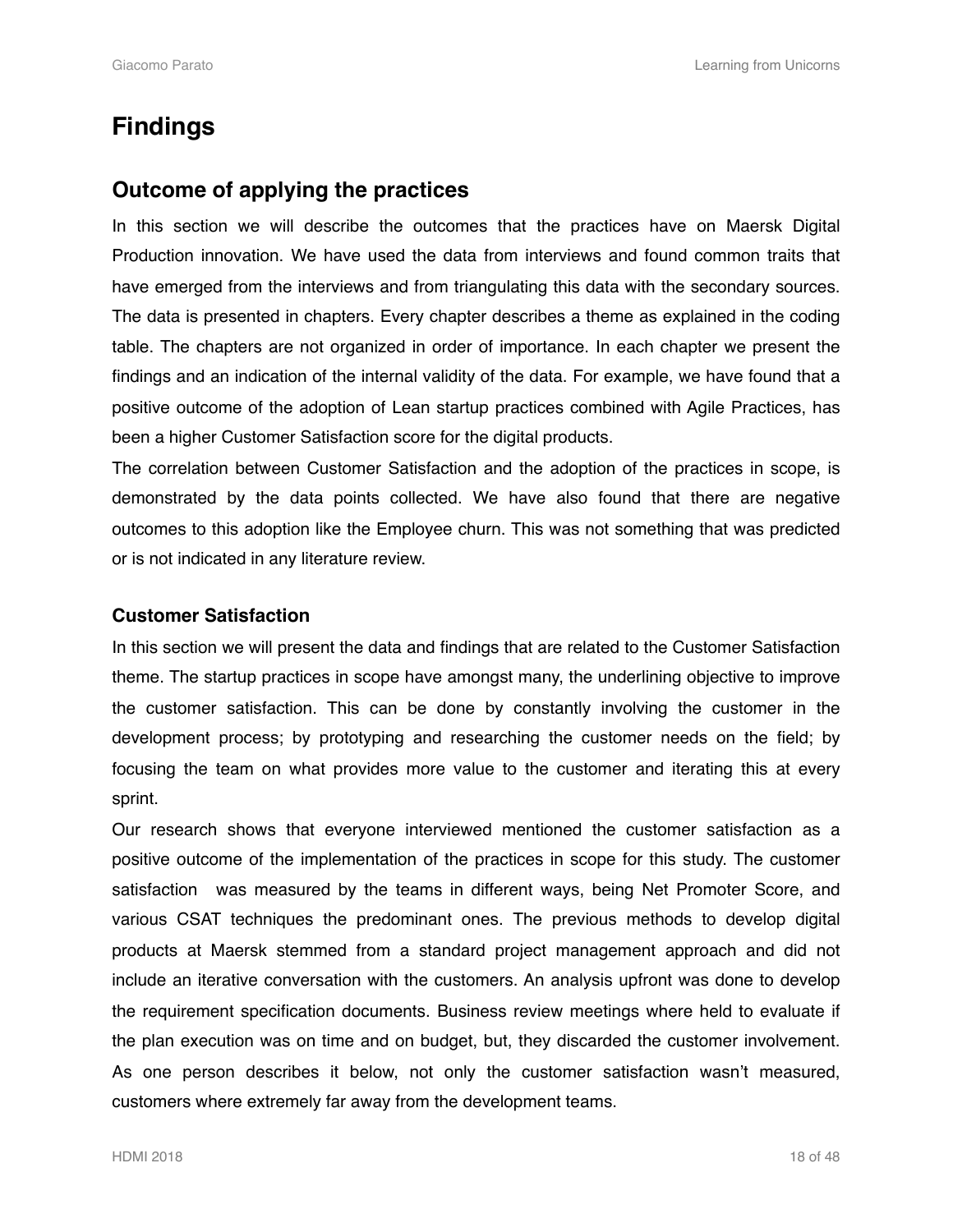*"we talked to multiple stakeholders on a weekly basis. Most of them represented our customers, but where not our customers. I haven't talked to a single customer for 5 years, which it made it extremely difficult to understand what to prioritize and develop. Not only we didn't have a way to measure the customer satisfaction, we simply didn't even have anything to show"*

Or as another interviewee stated, the teams almost got obsessed by these metrics.

*"After implementing these practices we have developed a customer obsession… Everything we do needs to be related to an outcome for a customer. It's almost too much! But seriously, this has helped us enormously. We even have a higher satisfaction in the teams, because the customer is happier, we see results and have more energy to continue. Before we did not get anything out in time, and it honestly got boring after some time. We just didn't have the energy to continue anymore like that. Today we are always waiting for the customer feedback about the latest feature and we can correct our approach every second week, because we know what they (the customers) are saying about the latest version"*

And furthermore another team member identified the time to market of one product as being crucial to the success.

*"We are building an optimization tool of the container flow. This is a crucial tool for Maersk and is the core of logistics. We gave the tool in the customers hands after 50 days of development even if it wasn't ready at all. This was a crucial move to start a real dialogue with the customer and build the customer feedback loop efficiently and to get traction. We measured the user traction and the* feedback and build on it. We didn't develop half of the features that we thought *we would. Also, we would never get funding if we didn't have users on the platform. In the future we will do the same; first lesson we learned, get something in the customers hands as fast as possible"*

The customer satisfaction was measured at every major release, every 2 to 3 months for products with long release cycles. For product with more frequent release cycles (weekly or even daily cycles), the customer surveys varied in frequency. Generally, the response to the question "how frequently do you collect customer feedback?" was not consistent in terms of time but was consistent on the explaining the purpose. Most of the interviewee held customer feedback activities almost as a continuous flow of activities. Customers where invited to calls with product managers and with the team members to provide feedback and clarification on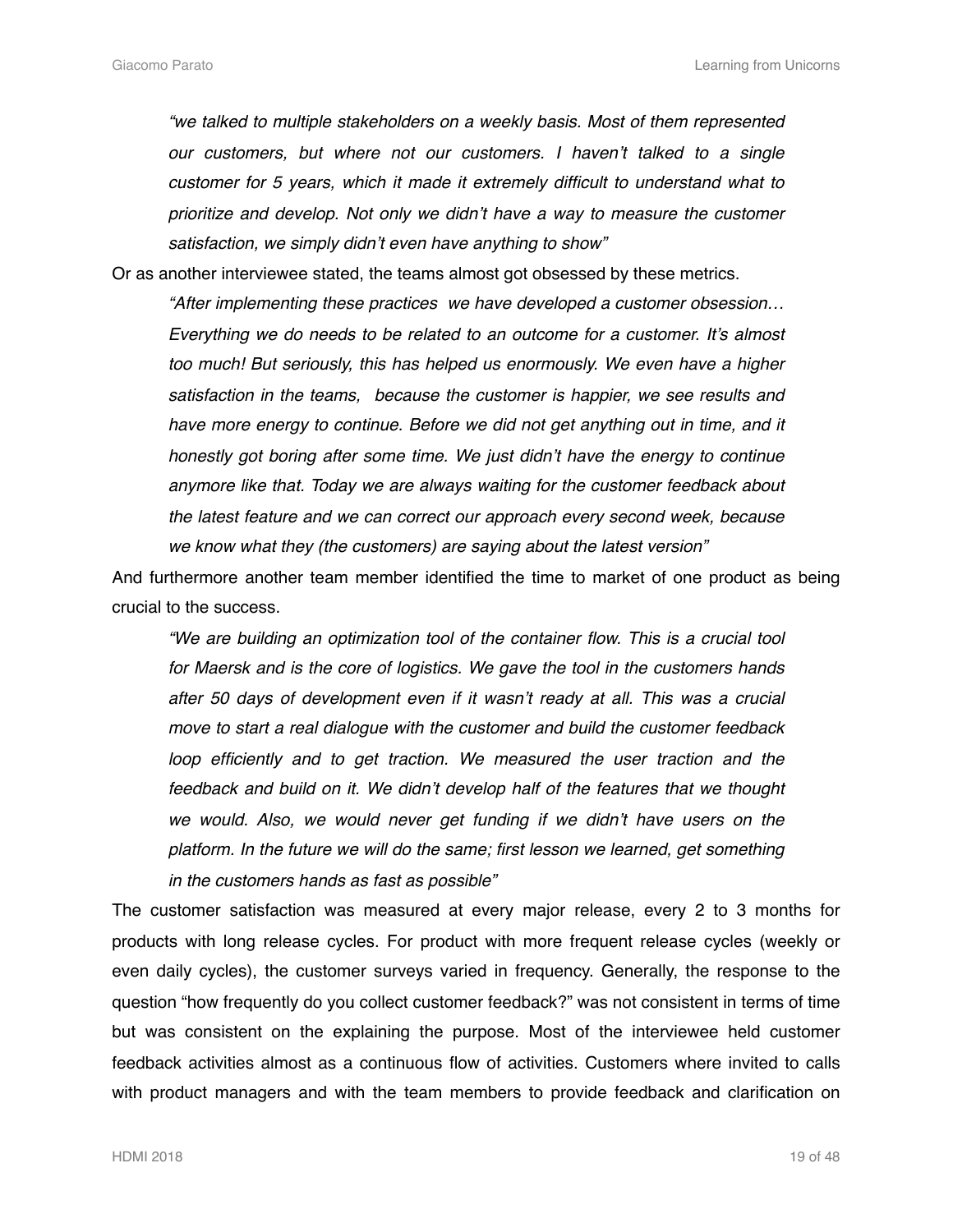features. This also included collecting feedback about their satisfaction. Particularly, the interviews showed that the customer satisfaction was directly related to the sprint iterations activities. The customers where not only happier in being heard, but mostly in being part of the development process. As an interviewee stated:

*"Being as execution oriented as we are, there is a risk that we don't take enough time to understand the problem before we go for the solution. We don't have a strong culture of being user and customer centric. We sometimes lack the patience to consider a failure a learning and still give it another try. The new approach helps in doing this, and our customers are extremely happy to collaborate with us"*

The survey on Agile at Maersk also confirmed this view. In this case we are not specifically talking about the Customer Satisfaction but above delivering value to our customers. There is of course a strong correlation between the two themes that will be discussed in the discussion section; for now, this data point reinforces the findings that this customer centric method is more efficient to deliver value to customers.



Every team had visuals on the customer satisfaction metrics. Paper or Electronic versions where kept in Jira and where consulate to triangulate the data above and confirm the findings.

#### <span id="page-19-0"></span>**Team satisfaction**

Startups are usually considered a vibrant and energetic workplace to be in; they engage their employees and constantly discover new ways of innovating. However, by simply implementing the practices in a large corporation, it is not taken for granted that the same environment can be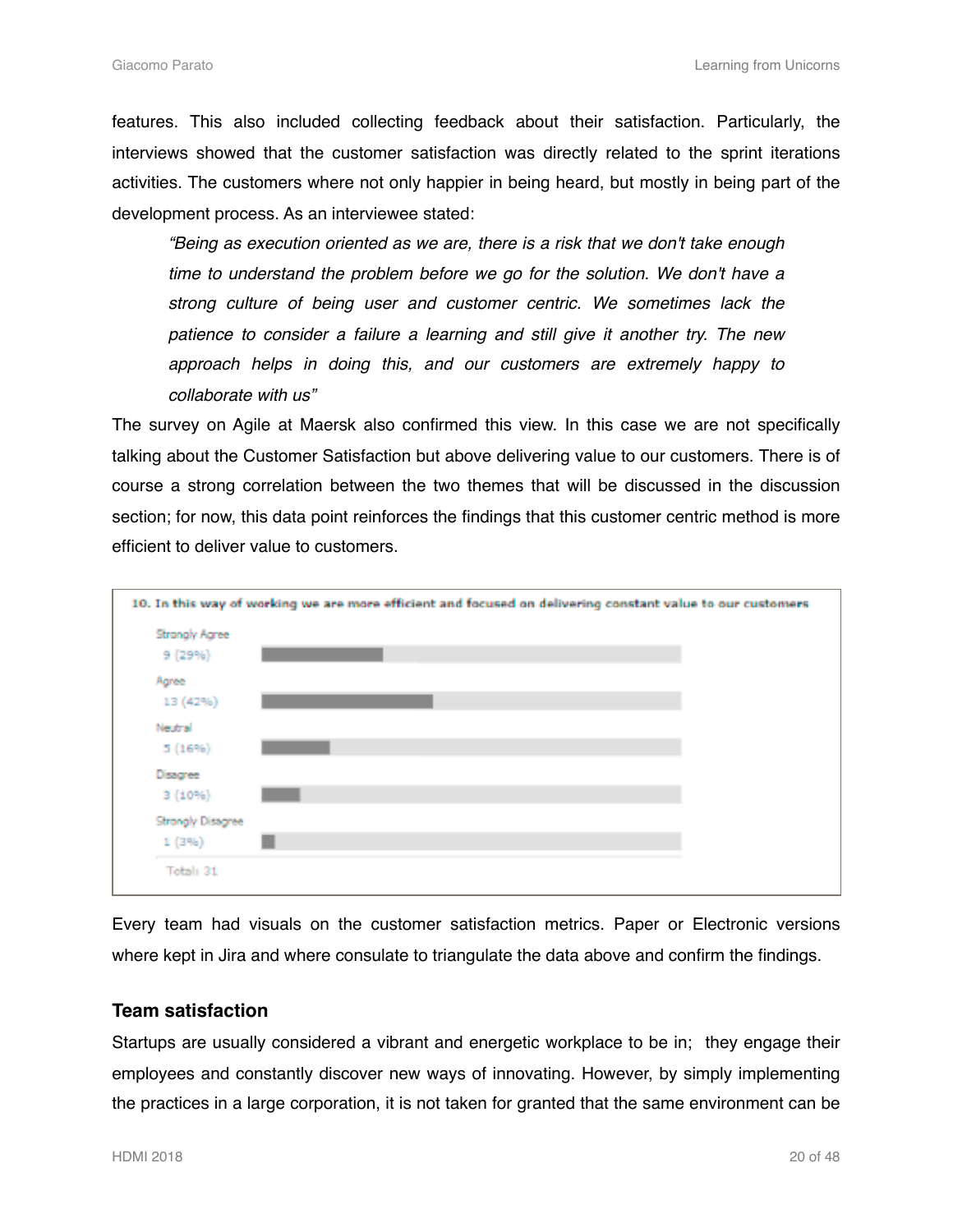artificially created. Team satisfaction is usually measured at the end of each sprint (product development iteration of 1 to 4 weeks). The measurement is consistent across teams and consists of a 1 to 5 rating scale where one is the lowest satisfaction and five the highest. The rationale of measuring team satisfaction is that the Agile practices consider this one of their pillar to enhance productivity, velocity and creativity. As one of the interviewers said

*"'A happy team produces more, is more engaged, and will walk the extra mile to solve a problem. Our ESS (Employee Satisfaction Score) has risen of many points compared to last year".* 

This pattern is overall present in all the interviews. Every team member interviewed mentioned the "Team Happiness", "Team Morale", and"Team Satisfaction" as one of the key improvements after the introduction of the methods. Multiple where the reasons behind a higher team satisfaction rate. The combination of Agile Methods and Lean Startup practices also introduced a higher customer focus and a performance culture.

*"At every iteration we have to prove ourselves and ask ourselves if we have a shippable product. This drives a performance culture and springily, the team members are happier to work like this. They feel more empowered to take ownership"*

Or as another interviewee stated regarding the reasons of the increase in team happiness: *"The team is happier than ever; they can talk to customers, create products and ship them to customers and collect feedback, they release whenever there is value in doing so, not when you have to because if a schedule".*

Multiple responders also stated that the team happens is mostly due to the fact that now the teams are making progress faster and the time to market is considerably reduced.

*"Before to do one software release we had to have a change manager and fill out a lot of useless forms. The purpose was to ensure quality, but honestly, it was just a bureaucratic exercise. Now I feel way more motivated to release to production and have our customers use our features on a weekly basis. Its really great to see how we progress and that we are able to progress".* 

Our research shows that there has been a considerable increase in team satisfaction after the adoption of these practices and that there is a correlation to productivity of team.

Another data point related to the team is the empowerment and decision making process. The survey and the interview reveled that the most of the respondents feel empowered to take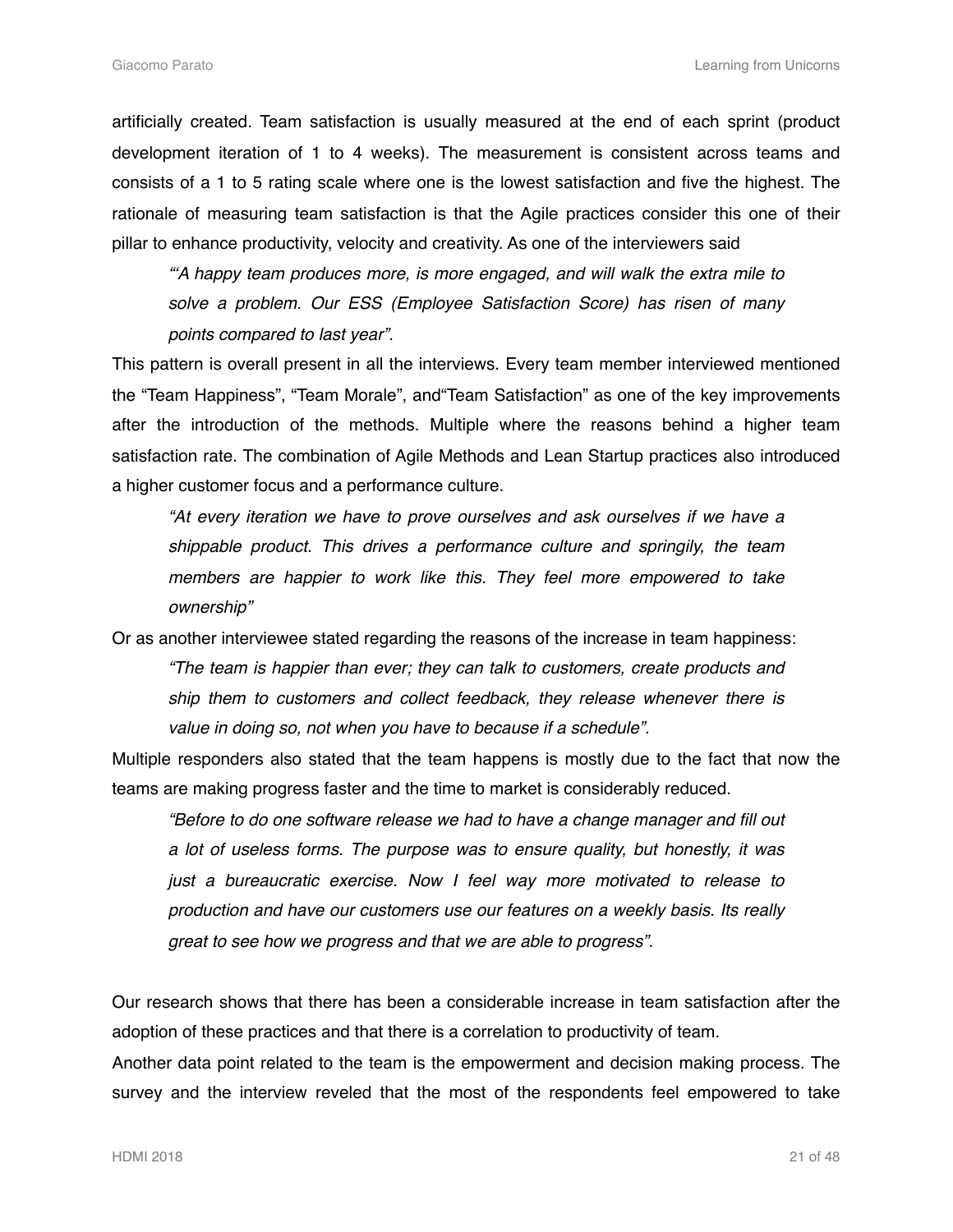decisions and that the goals of the teams are more clear. The team has a better direction and knows what needs to be done to achieve them.



#### 2. In this new way of working, I feel empowered to take decisions

#### 6. The goals and objectives are more clear and you know what needs to be done to achieve them



We also collected data points about the team acceptance of these new methods by asking if they would ever go back to a more waterfall approach and the response was the same from both interviews and the survey. In the survey 100% of the respondents stated that they would never do anything else than agile.

Also, the survey showed a clear result in the motivation of the team.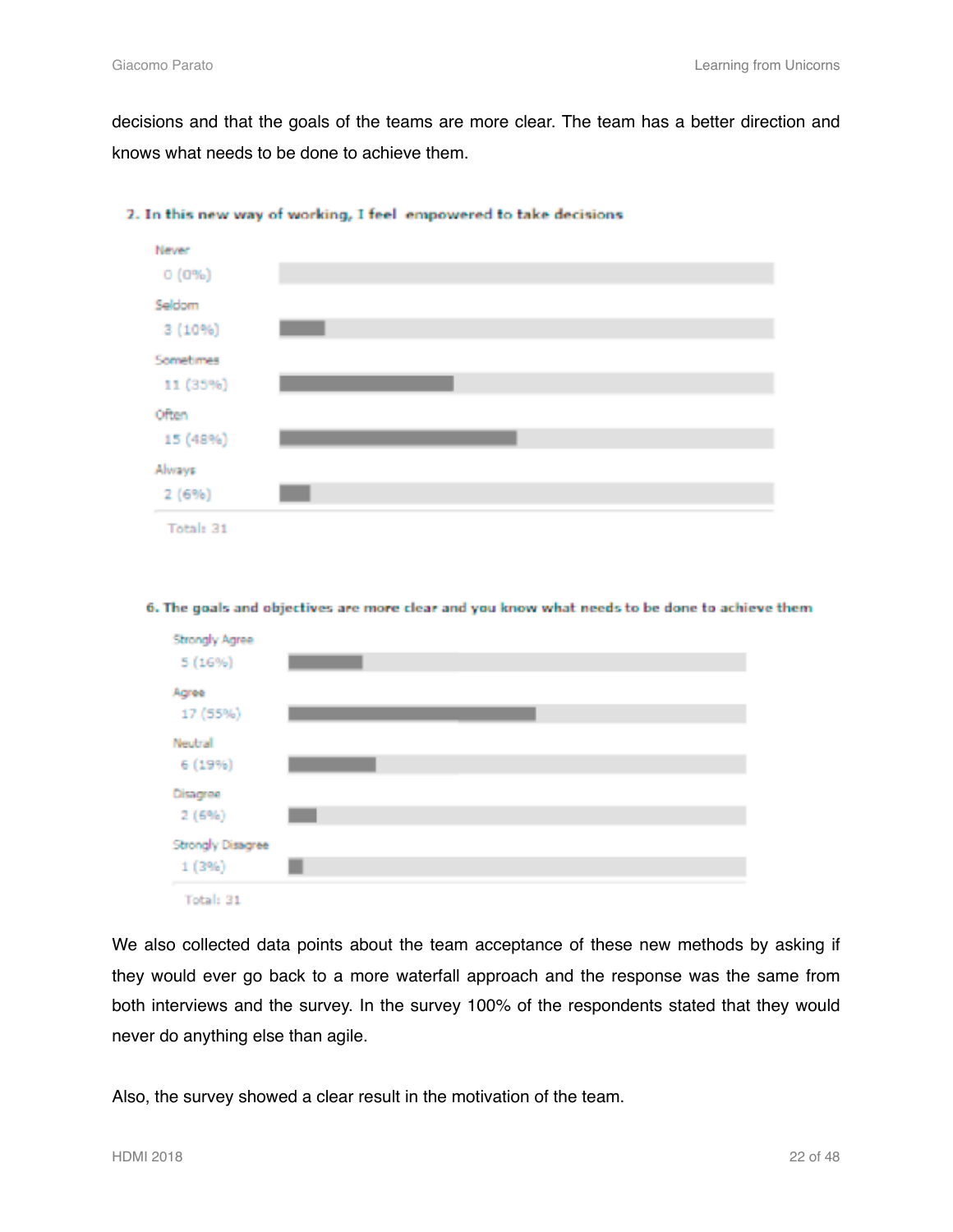#### 16. Do you feel more motivated to work in this way?



#### 17. Do you prefer to work in traditional project management methods like waterfall or with Agile methods?

| Agile Methodologies                        |  |
|--------------------------------------------|--|
| 29 (100%)                                  |  |
| <b>Traditional Waterfall Methodologies</b> |  |
| $0(0\%)$                                   |  |
| Total: 29                                  |  |

#### <span id="page-22-0"></span>**Time to market**

The time to market of every product is defined as the amount of time it takes to develop and idea into a usable and shippable product. Maersk always had huge issues and challenges in bringing its digital products to the market. One example is the remote container management solution that was developed around 5 years ago. With this solution, customers that where shipping perishable goods could see the temperature of their cargo at any stage of the lifecycle. This included having the chance to control and change the temperature. The product was never launched. Actually, the product never even made it to the testing phase. Underlining this failure, is the methods used to develop these solutions. Instead of looking at how digital products are made, Maersk copied the stage gate Model that was successfully used to build ships not considering that building software is quite different from building ships. Many other failures have been described by the interviewee: large transformation programs that aimed at simplifying the customer experience, implementation of enterprise resource management systems, and even smaller initiative that failed to hit the market. The reasons explained by everyone interviews point to the underling cause of heavy governance, shallow objective settings, and a culture of building large initiatives rather than pragmatic approaches. As one interviewee reveled:

*"We planned for months in every single detail, even how many days the testing of a small features would take. The problem was, we didn't know at all what and*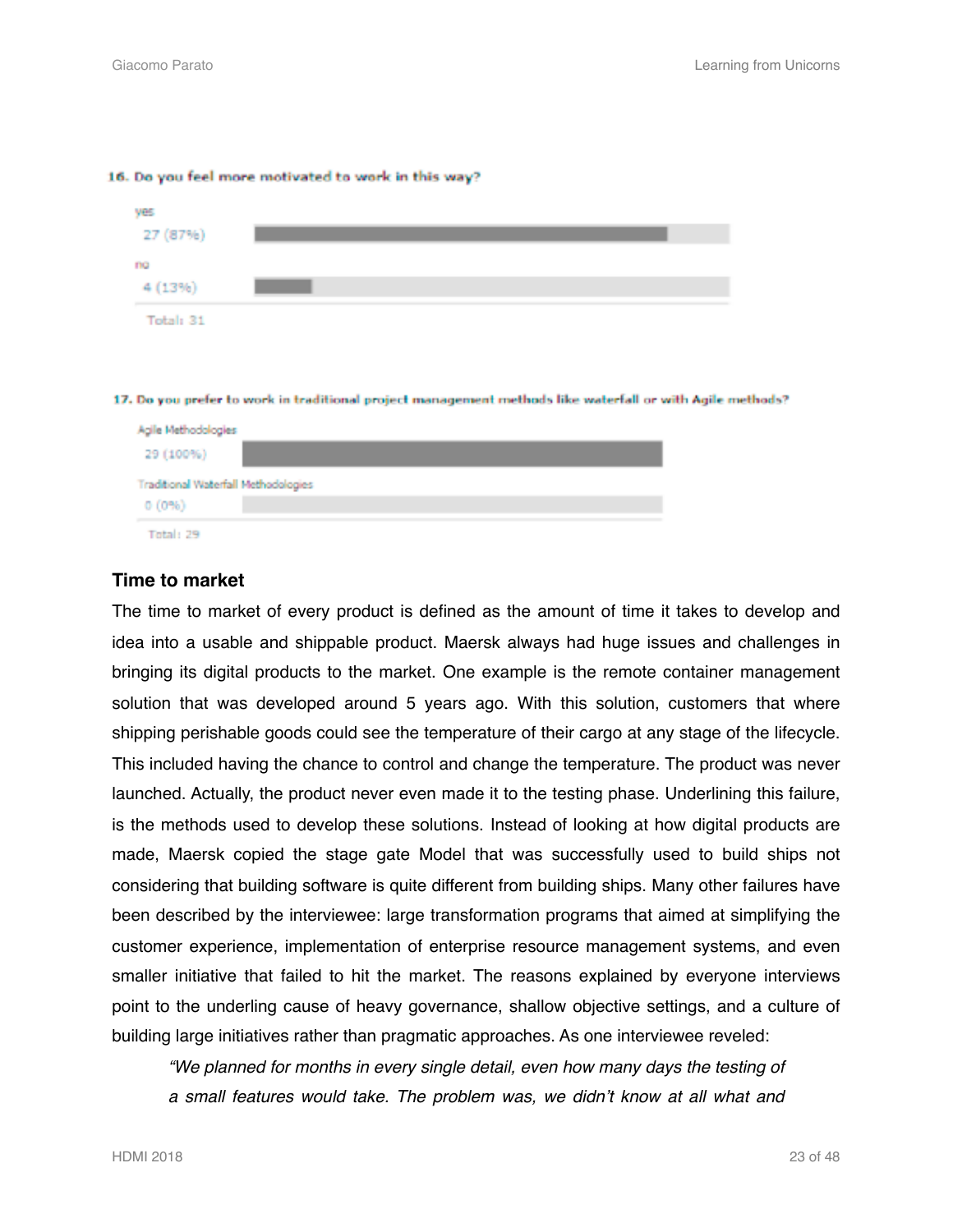*how much it would take. We were obsessed of doing things right and we never focused on doing the right thing"*

Others have expressed this issue in other words:

*"The release is a problem. To release you have to have done you change management, your impact analysis, your testing and security controls, your ready to run procedures and the list goes on forever. The problem is that no-one is helping you in releasing to your customer and achieving value, everyone is only looking at their small bit and trying to achieve their own objectives."*

The new methods have introduced a radical shift in this metric. One of the key objectives of the pilot projects was to evaluate if the teams could be faster in delivering. The Build-Mesure-Learn practice combined with the iterative Agile sprints promises a working product increment within weeks rather than months or years. Actually, the more you release, the more you learn. Analyzing the interviews, we have found that most people highlighted the Time to Market as a drastic improvement and as a radical shift. This was not visible at the beginning. Actually, most of the interviewee responded that they did not have any working product in the first 4 to 6 months. The underlining reasons of this delay where numerous. Most of the teams had to first build up the team working agreements and dynamics, gain access to the data sources, build the pipelines and the testing environments, gain access to all the environments and finally have at least 2 to 3 sprints to build the first iteration of the product. Once the previous conditions where met, the product increment and the new features took even less thane sprint to build. The time to market was measured buy each team in their feature board in an electronic report. The feature was accepted and ready to be put into a sprint, it was than developed and market as done once accepted by the product owner. The average time to market was indicated by the interviewee as something between 2 to 3 sprints. This data point was cross referenced with the data from the electronic development boards.

*"When you consider that before the introduction of these methods we basically never deployed anything to production, this is a huge improvement. It is still suboptimal because we could do way more, but its a real first step to agility. By more I actually mean delivery more frequently and even shorten the duration of the experiments."*

The findings related to the time to market metrics are also confirmed by the survey that was deployed after the pilot phases of the methods in May 2017. The survey question "is the team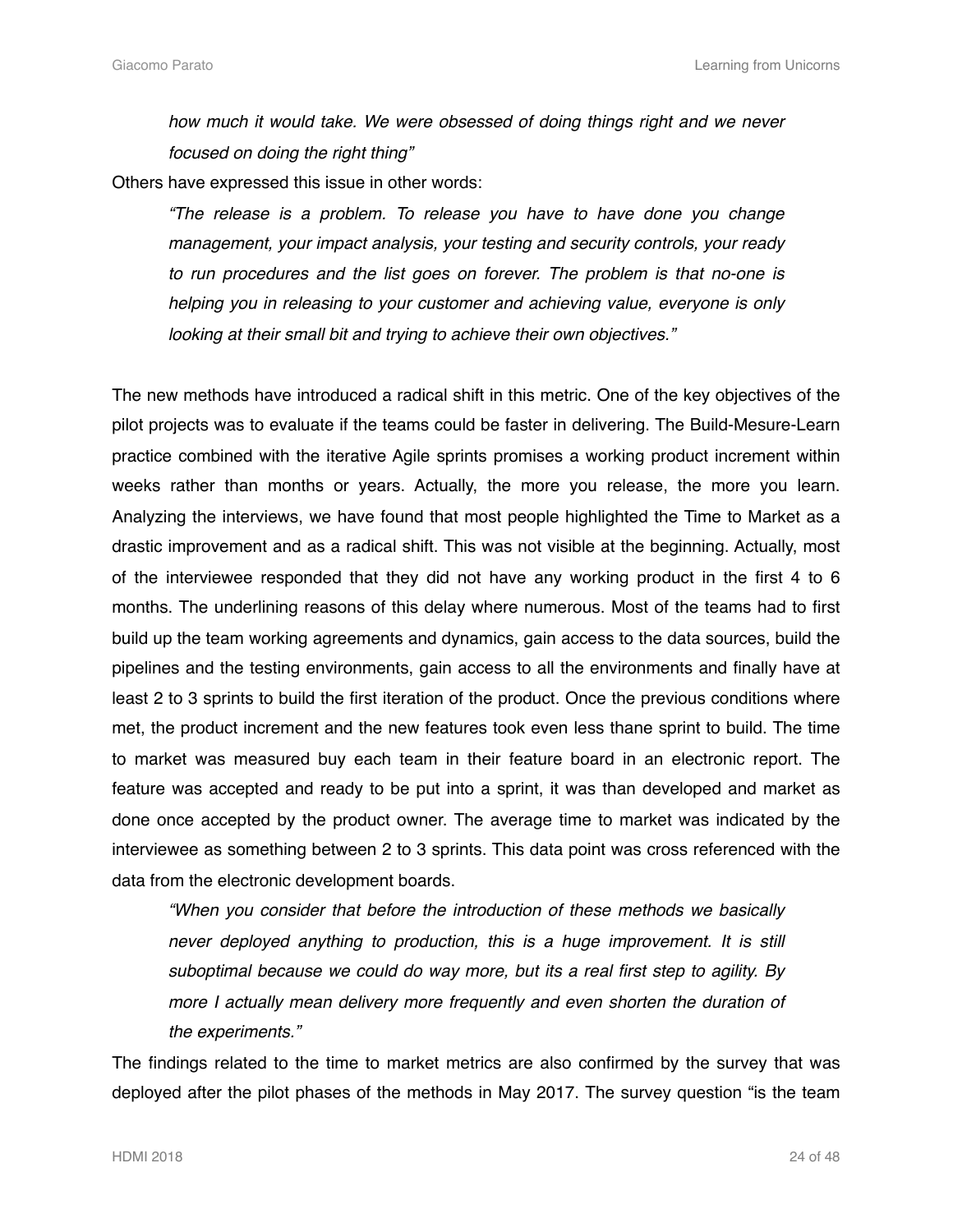delivering working software at every sprint iteration" showed 87% of people responding to yes and 13% responding to no.

#### <span id="page-24-0"></span>**Waste Reduction**

In this paragraph we present the findings related to the wasteful activities and how the methods have helped the product teams in reducing them. Wasteful activities are defined as tasks that produce poor or non existent outcomes and value. These activities have been constantly mentioned in the previous implementation of Lean practices at Maersk. However all the interviewees identified this as a considerable outcome and something that could be further improved. The non value adding activities have been referred to as "Waste", "Features that noone wants", "Checkbox Exercises", "useless meetings", "un-prioritized mess".

Since the Lean Startup and the Agile practices "force" you to reprioritize constantly based on customer value, it is likely that some features never make it to the development pipeline. This means that teams are constantly looking at prioritize their product backlog, that is the list of user stories that will constitute the product features. This activity also leads to a reduction of waste or as the interviewees defined it the "principle of simplicity".

This principle was explained as the "Art of maximizing the amount of work not done" (from the agile manifesto). When the methods where introduced, an extensive training was rolled out and performed to everyone in the project organization. This also resulted in certain principles to be well perceived and understood. Once of these principles was the reduction of waste. The interviews identified that this practice was implemented in almost every team. Most of the interviewee identified that this is a key outcome to this transformation.

*"In big companies like Maersk there is an enormous opportunity to optimize the process. We did a lot of Lean trainings and this practice was well exercised in Maersk. Than we started using this Prince2 method around 3 years ago. We introduced a crazy amount of wasteful activities and nonsense roles. Everything went to stall. And they say methods are just tools. I think they can drastically change everything and create a new mindset."*

Or as someone else stated:

*"We only have 2 weeks. Its quite simple, we don't have time for nonsense activities; we have to deliver a product. Thats why everything we have on our table (referring to the daily tasks) needs to justified as something that contributes to value generation, quality of the product, risk reduction or avoidance. We mixed*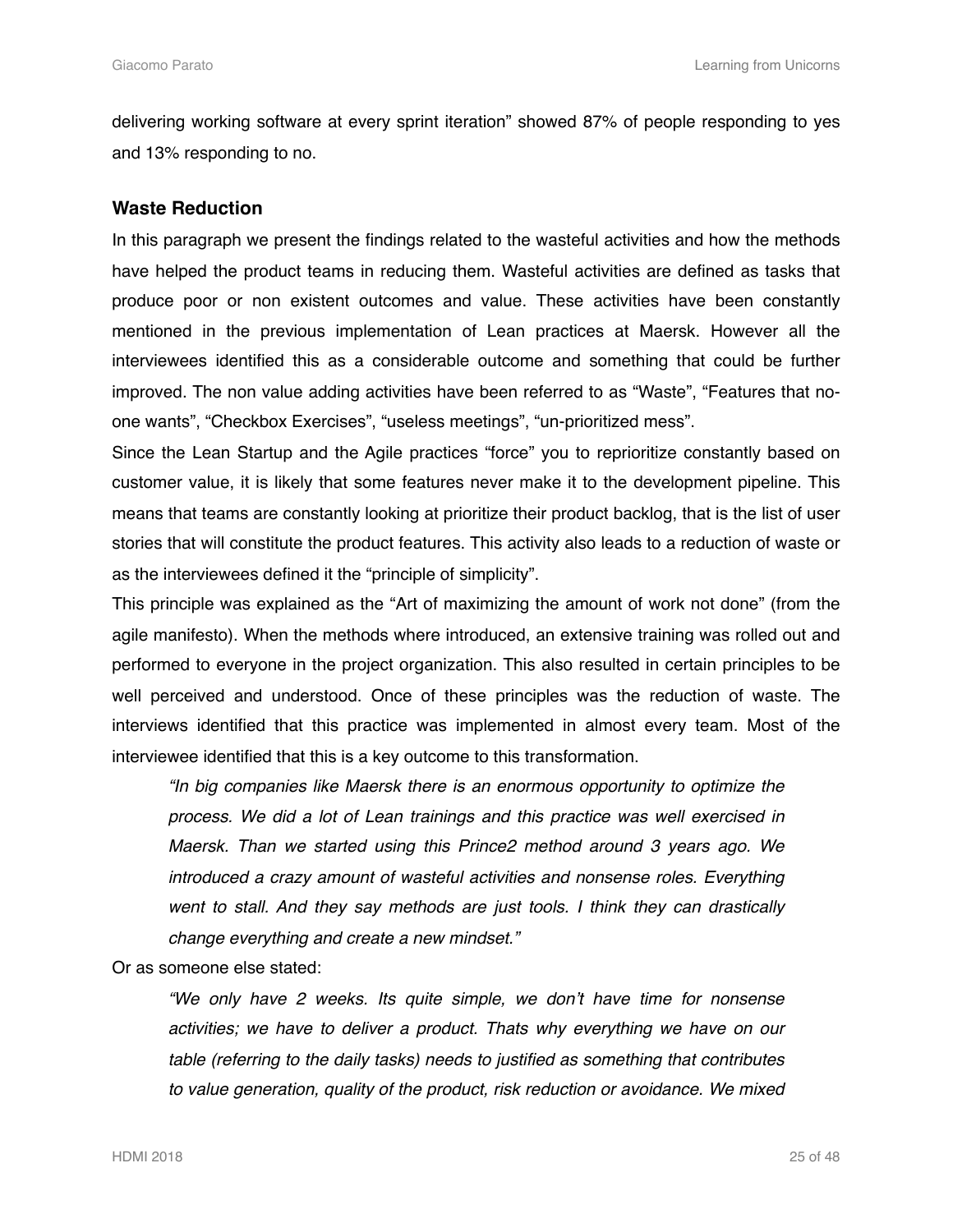# *certain parts of the methods and do value mapping exercises to identify wasteful activities."*

To the question of how much waste have you removed from your process, the interviewees responded in different ways. All of them where able to identify wasteful activities and indicated a percentage of wasteful activities removed. Also, a description of the waste was provided. To categorize and rank the importance of the data the interviewees where are asked to rank the most important wasteful activities.

#### <span id="page-25-0"></span>**Financial Savings**

Based on our investigation, there is a correlation between the methods implemented and the financial savings that are claimed by the teams. The majority of the interviews (3 out of 4) confirmed that the teams where able to have run cost that was considerably lower than the previous cost. The run cost is defined as the cost per month of the team salaries, the resources in use if the teams, the administration costs associated to the product development and the Marketing of the products. This aspect required a deep down and clarifying questions since it is of complex nature. One of the key aspects of Agile development is that the team is empowered and commitment to the product success. All the interview highlighted the fact that external contractors could not have this level of commitment as internal developers. This also meant that the transformation provoked a shift from outsourcing to development companies, to build internal software development capabilities. Combined to this, all the interviewees also talked about the belief that smaller product teams are more efficient than large scale programs with more than forty people.

*"One of the coaches initially mentioned that smaller teams are more efficient and*  move faster, and plus they are cheaper. He said that we could save a lot of *money and produce even more. We thought he was overselling it at first. Actually our burn rate has gone done from 457.000 USD per month to 310.000 USD per month. The amazing thing is that we produce actually because we are more focused on only doing the minimum to prove our assumptions. We try to simplify everything, even too much sometimes."*

Or as another interviewee stated:

*"The costs are considerably lower since the teams are smaller. We changed one of our biggest programs to internal developers and we realized we only needed*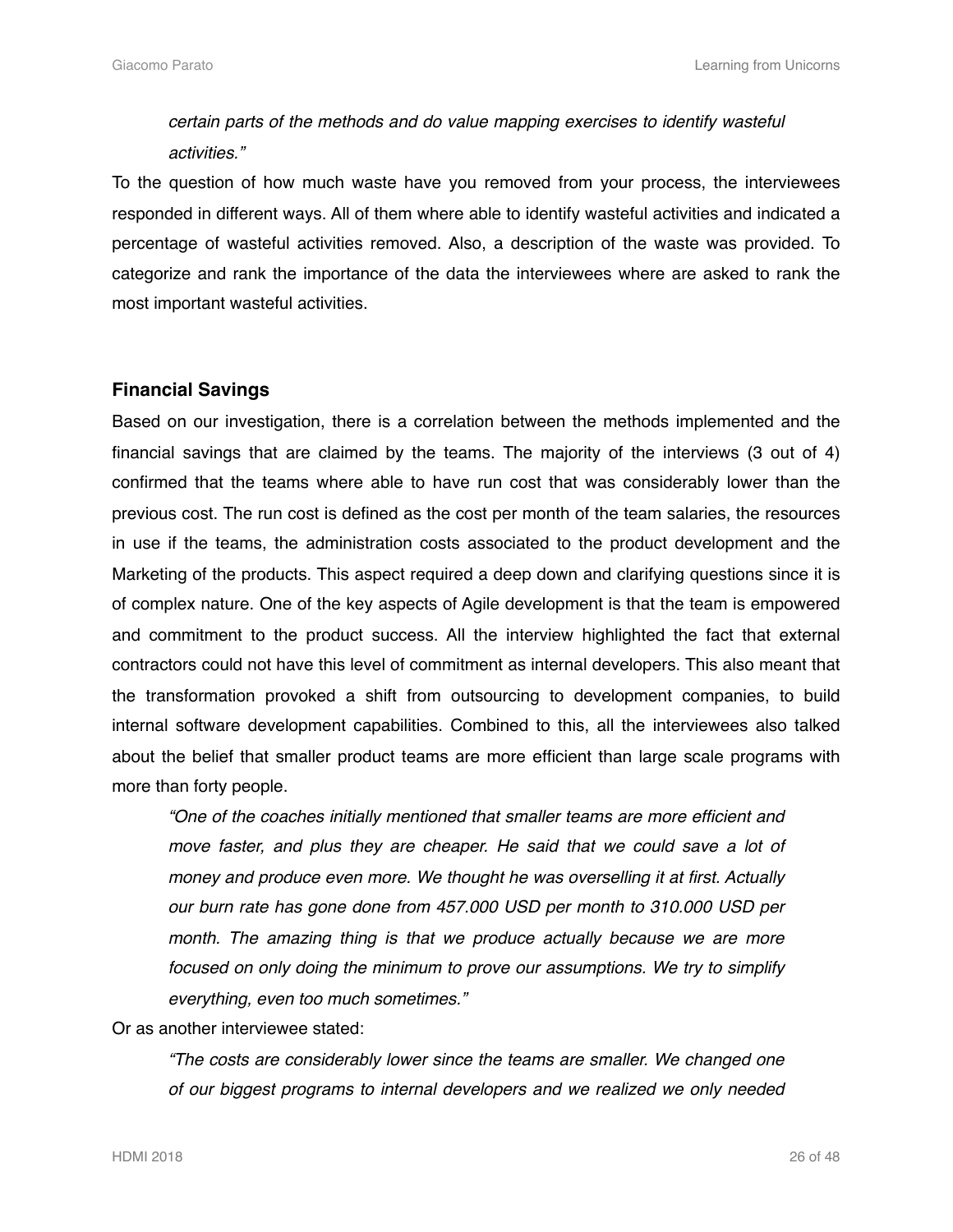*two scrum teams instead of four. We previously had multiple roles and profiles in the teams: architects, testers, quality assurance people, front-end developers,*  back-end developers and the list can continue forever. What we did was to hire *full-stack developers that can take of almost everything. They cost way more than a normal employee, but they can do the work of five people. Its pretty amazing".* 

In another interview the cost of the administrative costs was raised as a concern and confirmed by two other interviewees. With administration costs we mean the costs associated to the tools and platforms needed by the teams, that is, cloud services subscriptions, development tools of the teams, software and hardware in general. The concerns raised where about the predictability of these figures. The team works with the concepts of emerging architecture and does not have an upfront design of the envisioned end state. This means that the teams cannot predict the overall costs and the procurement department does not have time to negotiate better prices and services. This overall trend is due to the fact the teams are shifting from an outsourced based development capability to an internal capability. The implication of this shift are multiple: on one side the teams will have to start designing solution on a data layer only and iteratively refine the architecture, on the other side they have to start decoupling the process complexity on top. This uncertainty causes a raise in the platform costs.

Our findings confirm this statement in the other interviews since everyone stated that the team size has been drastically reduced and has an overall impact on the financials.

#### <span id="page-26-0"></span>**People and Roles**

Multiple studies have focused on company culture and how new profiles of skilled and digital natives millennials can cause a culture clash in large and established companies like Maersk. One side effect of the transformation that took place at Maersk is that the current employees find it difficult to collaborate with the new profiles. The newly hired software engineers, data scientists, data engineers, product owners and coaches, find it extremely hard to cope with this clash of cultures. This is what emerged from the interviews. Every interviewee admitted that there is a New Maersk and an Old Maersk and the two sides have difficulties to understand each other and collaborate.

This patters is present in every interview. As the Scrum Master defined it

*"It is like a reaction to a virus. We are trying to provoke a transformation and bring this company into the digital world. Initially, everyone thought this was just a*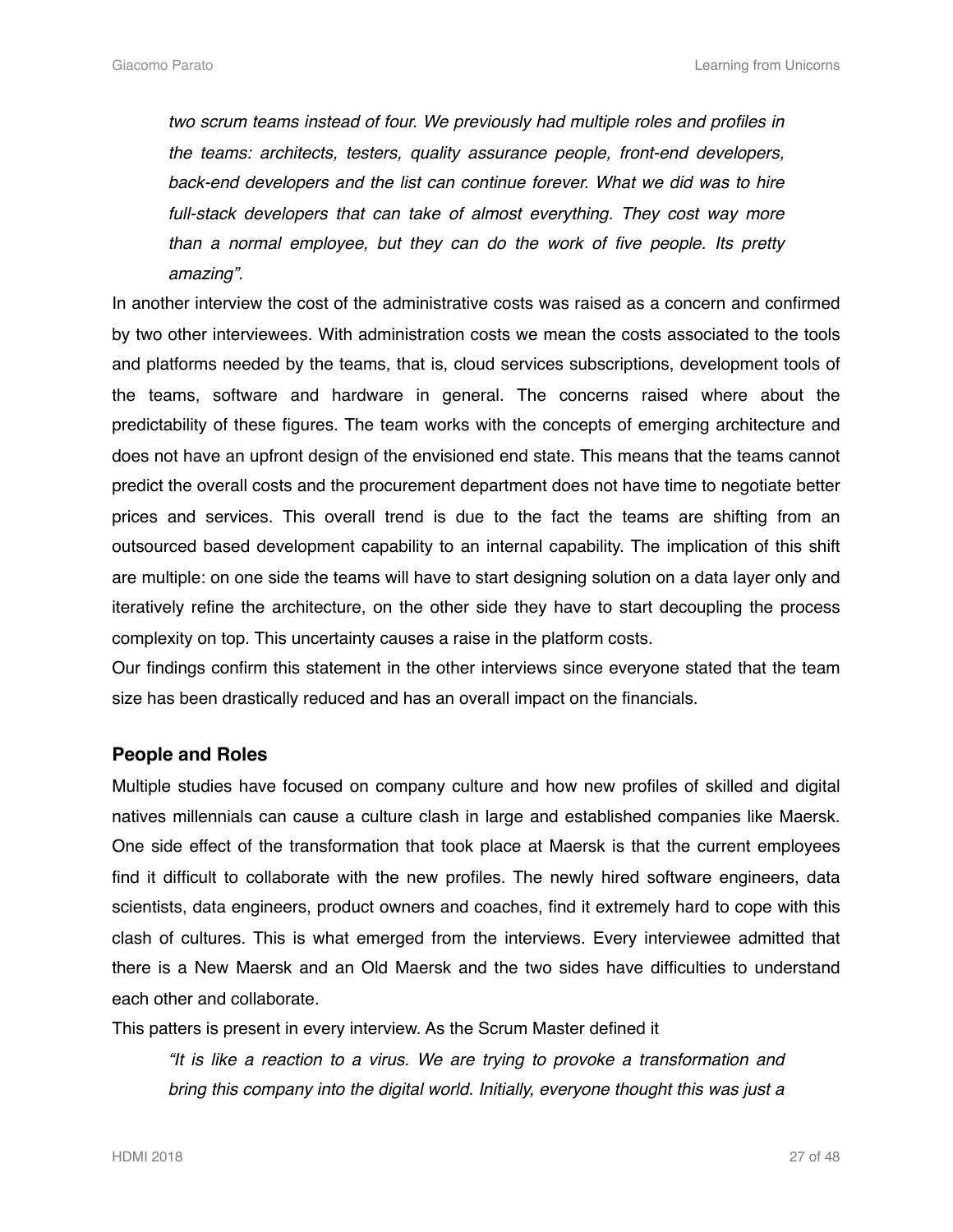*way to develop software. Now they realized that their roles will have to change and that they might not have a job in the future. We have to change most of our processes, technology and operating models. This environment is not motivating to digital natives and it's uncomfortable for the old-timers as well".*

This data was also confirmed by another interview with a Senior Leader:

*"We see people leaving us all the time. Project Managers and Project Controllers, people that where in administration functions within the Information Technology department and newly hired skilled developers. Both sides are affected and this*  has not been managed by Maersk in a good way. We loose the new people that *can bring us in the digital era; we loose the old people that know everything about our business. This is not good for everyone. We need to realize that the two sides are the sides of the same coin; without one or the other, there is no value."*

The main roles that are affected by this transformation are the standard project management roles and functions. The interviews reveled that this layer in the organization is impacted by the adoption of these practices. All the interviewee stated that they did not see this role as a key role of the future Maersk. The reasons where explained by one interviewee as

*" These roles are difficult to place in the model. There is no place for Project People because the tasks of a traditional project manager are done by the teams themselves. The team is the unit of delivery and they feel the pressure and commitment to deliver. They are the driving force. Actually, they don't want to be managed."*

This is fundamentally different from the previous setup of heavy governance and project management.

#### <span id="page-27-0"></span>**Mindset**

Another interesting data point that emerged from the interviews and from the surveys is the broader theme of the mindset. We found that there is friction caused by digital natives behaviors and beliefs. These are the new employees that work at Maersk Digital. These appear to be in contrast with the traditional way that Maersk operated. As explained by one interviewee:

*"There is a tendency to reject the new ideas that can disrupt the ivory towers people have build for years. We need to push authority down in the organization and/or give development teams more access to senior decision makers. Build a*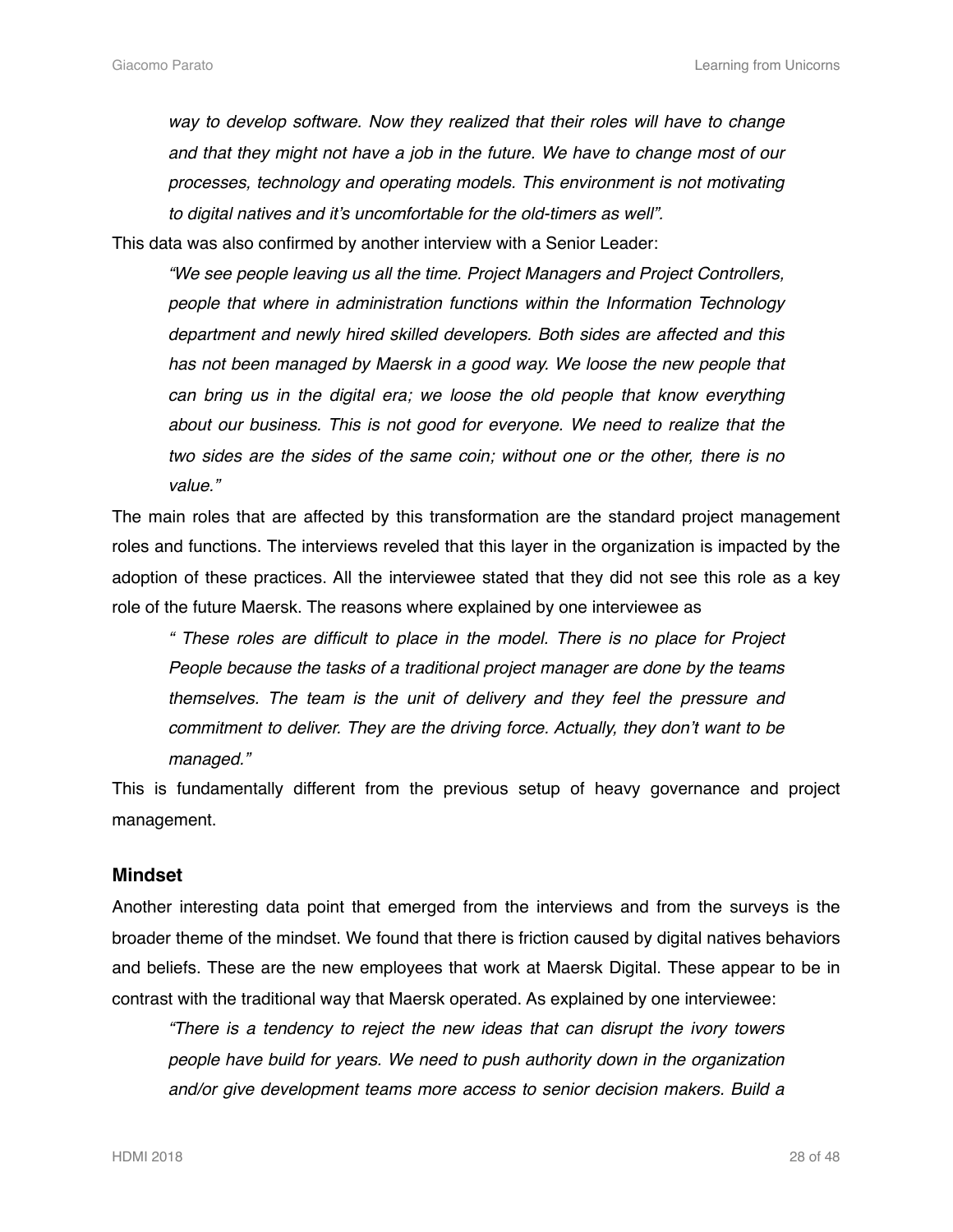*culture of trust. Trust = (credibility + reliability + intimacy)/self orientation. Senior Management need to work more with direction and less with KPI setting. This creates agility in the execution. It takes good insights at the senior level to set appropriate directions Manage funding based on product lines instead of projects"*

This is particularly true in the new teams and the contrast that they have created in the organization. As the Maersk Chairman, Jim Snabe, explained in one of the town halls addressing the Digital organization:

*"What this organization has created (referring to Digital) is of enormous potential. …The results you have created in terms of provoking a transformation of this dinosaur are impressive….We need to reinvent this business, create a new mindset where customers are the center of everything…we can do this in two ways: we can isolate this department and ring fence it, or we can embed it into the organization. If you do the first strategy, you do not change an organizations mindset. This is like a speedboat not a tugboat. I would rather have you guys being the tugboat that drags this old vessel towards a new future"*

Also, this was confirmed by another interview:

*"Talking about the culture- transitioning from waterfall to agile is a huge change and it is easier for some than others - Resources not being 100% allocated to the scrum teams impacts the team's productivity due to switching times and competing priorities - Governance & processes- less is best…these two cultures cannot coexist. This mindset is the future of the company"* 

We also find that the teams consider these practices as useful tools that aid the adoption of a new mindset and that these practices constitute the framework that enables a new way of thinking and behaving. It is clear from the interviews that everyone understands that the Lean Startup and the Agile practices have a way higher impact and constitute a mindset change. As one interviewee stated:

*"Agile is a Mindset, scrum is a framework. I thought that when we started this, this would be yet another process implementation. Here is what you have to do and how, here is your role, this is what we know and what we should do and so on.. Actually, the very first training we received was completely different. It was fresh and interactive. It was really motivating. There I really got interested cause it was mostly about the Mindset part. Have a customer focus mindset, go out and*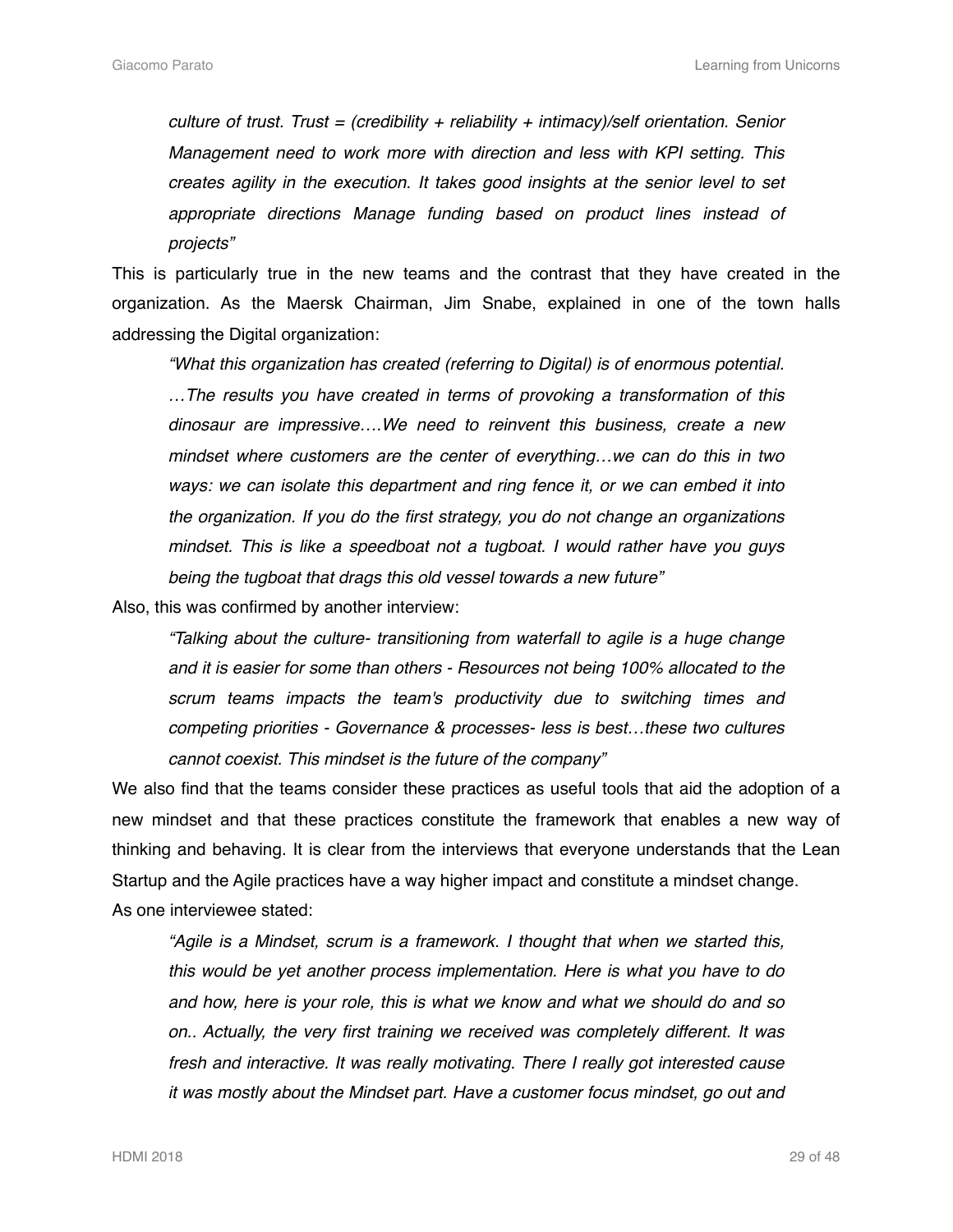*see, experiment with MVPs, learn, learn learn…this is a new mindset, there was nothing in the trainings about process and how to do things."*

We also find that the Maersk employees find this more engaging and challenging at the same time. The implementation of new processes and a prescriptive approach is easier to implement. For employees it is easier also to follow it.

*"Its easier to create a new process and rolled it out. This is what we are used to at Maersk. Its way more challenging if you are given a goal and some tools to get there, but not a prescriptive recipe for success."*

Or as another interviewee stated:

*"If you do what you are told, you are fine. You follow your work stream from A to B and hand it over. Done. I reached my goal. This way of working is way more interesting but also more difficult. We work on the value added services and we need to discover with our customers what we can build with them that can be of value to both parties. Its more explorative, and people are not used to work in this way"*

This also means that the digital natives are more suitable to work this way and can really make a difference in cross pollinating this mindset to the rest of the company.

We find that there is also a correlation to the trust and empowerment aspect and this is related to the behavior and beliefs that constitute the mindset. The element of trusting individuals has a particular focus within the Agile methodologies. That is, trusting the team that given the right conditions, it will solve a problem and create value for the company. We also find that it is the conditions that we are in that constitute the key enabler of trust. This can create a new mindset of entrepreneurship in the teams, which in turn can lead to the team taking more responsibilities and reaching higher targets. The teams that have been empowered by their management have had better results than teams that have less trust from their management teams. The former team have received a problem to solve rather than a solution to build and have not been under the project management reporting mechanisms. The problem to solve was framed as "fuel savings on 300 vessels of at least 3%" and the team could chose whatever way to solve this problem. The management trusted the team to come back with an initial proposal of how they could possibly solve the problem and was invited to al the iteration demos. After only 4 months the solution was installed on 100 ships and started to deliver savings. This element of trust from the management was a key enabler of provoking a new mindset in the teams.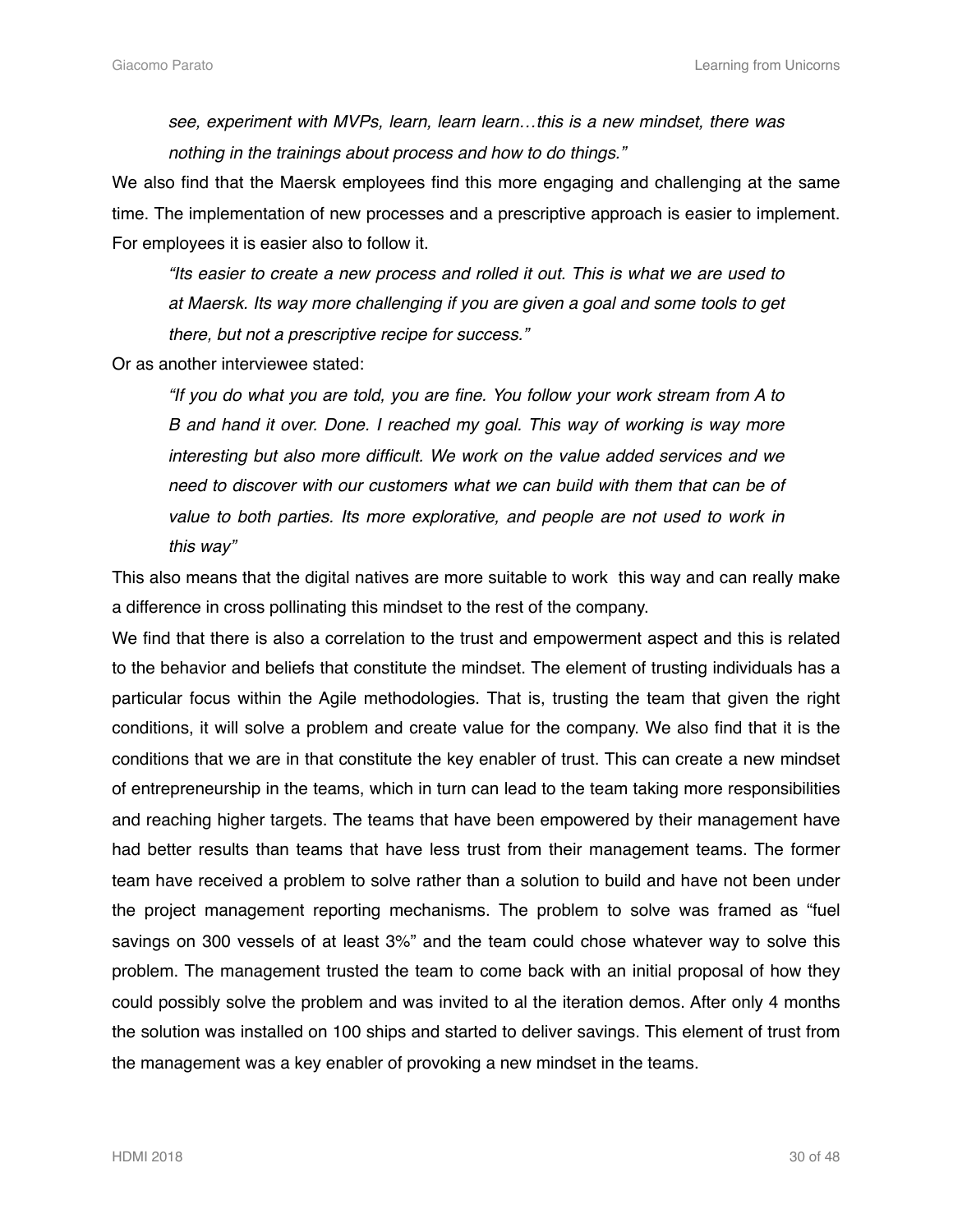*"We usually get a plan to execute and a solution to build whilst here we got more freedom… its actually very different and more interesting. We get a problem or a target to reach, a business outcome, nothing else.. how we get there? That is our business… this really makes people think in a different way, makes you take initiative to solve the problem and you are more free. Its also more difficult cause some people don't like it, they prefer to be told exactly what to do."* 

This result also appears in the survey response where 54% of the respondents said that they feel more empowered to work this way.



2. In this new way of working, I feel empowered to take decisions

We also find that there is a connection between the scrum framework and the adoption of this mindset.

## <span id="page-30-0"></span>**Influencing Factors**

During the interviews we have also found that there are some influencing factors that directly enable or block the adoption of the practices and consequently influence digital product innovation. The outcomes above where observed and described in the interviews and triangulated with the secondary data like surveys, powerpoint presentations, documents found in the Methods sites and best practice sharing community sites. This also led to the discovery of the factors that can influence the successful adoption of the Lean Startup Methods and Agile Practices and consequently lead to higher digital product innovation. The influencing factors are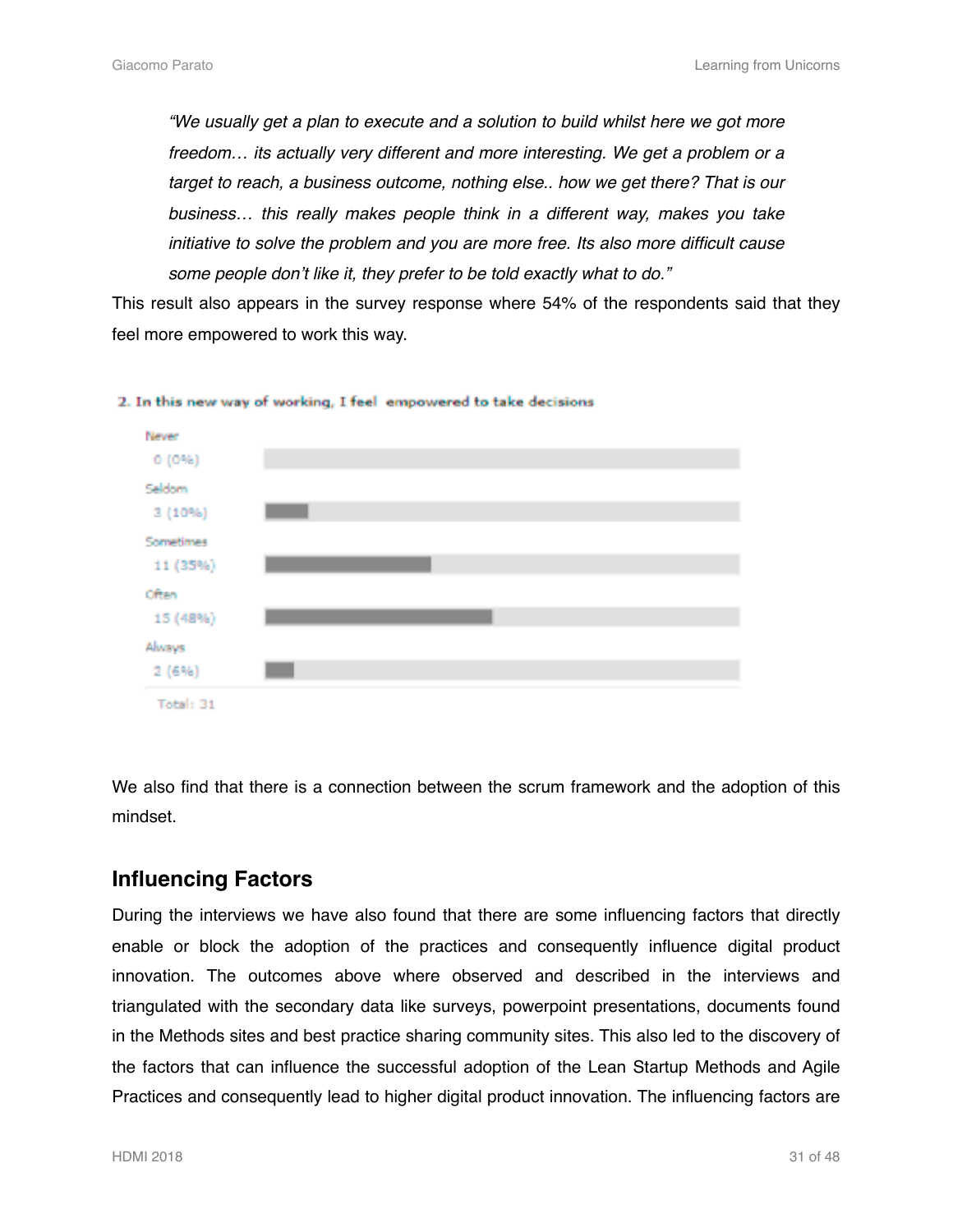organizational structures, processes, people and team behaviors, group dynamics and values that can positively influence the adoption of these practices or act as impediments to the transformation. The findings presented will shed some light on what are the enablers and blockers to the adoption of these practices and what are the common impediments and enablers.

#### <span id="page-31-0"></span>**Leadership Behaviors**

In large transformations the leadership and management practices play a fundamental role in enabling or blocking the adoption of the new practices and the creation of a new culture and mindset. In our interviews and by triangulating the data with the secondary sources, we have found this theory confirmed. Since we took an explorative approach, we did not have a precise theory and did not develop a framework to prove our assumptions, instead we wanted to know more about the role of the leadership in this adoption. Our data analysis confirmed that depending on how the leaders behave, they can both act as champions and promoters of the practices, or they can be an obstacle to the adoption.

Leaders that have managerial power to , for example, change processes or release budgets, have high influence in the success or failure of the practices. A common finding in the interviews is that the leaders that could have change the release processes, did not act fast in doing and considerably slowed down the teams.

*"We had everything ready and wanted to release to production our new start connect product version. This product helps the Captains to take sailing decisions. With our tool he knows about the trim (The trim of a vessel is the difference between the forward and aft draft), the speed of the vessel, and other parameters. We can save millions of bunker and pollute less the environment by taking data-drive decisions. The problem is we cannot release to production without going through forms and checkbox exercises. Useless processes that make us loose lots of money. All this could be changed in one meeting, but the IT managers don't want to do this; they like to sit on an ivory tower".* 

This was also confirmed by the secondary data sources from the team retrospective. The teams used something called the Spotify Health check. This facilitation tool is very useful to detect the blockers and escalate this to management teams for resolution. The team runs a workshops where members of a squad discuss and assess their current situation based on a number of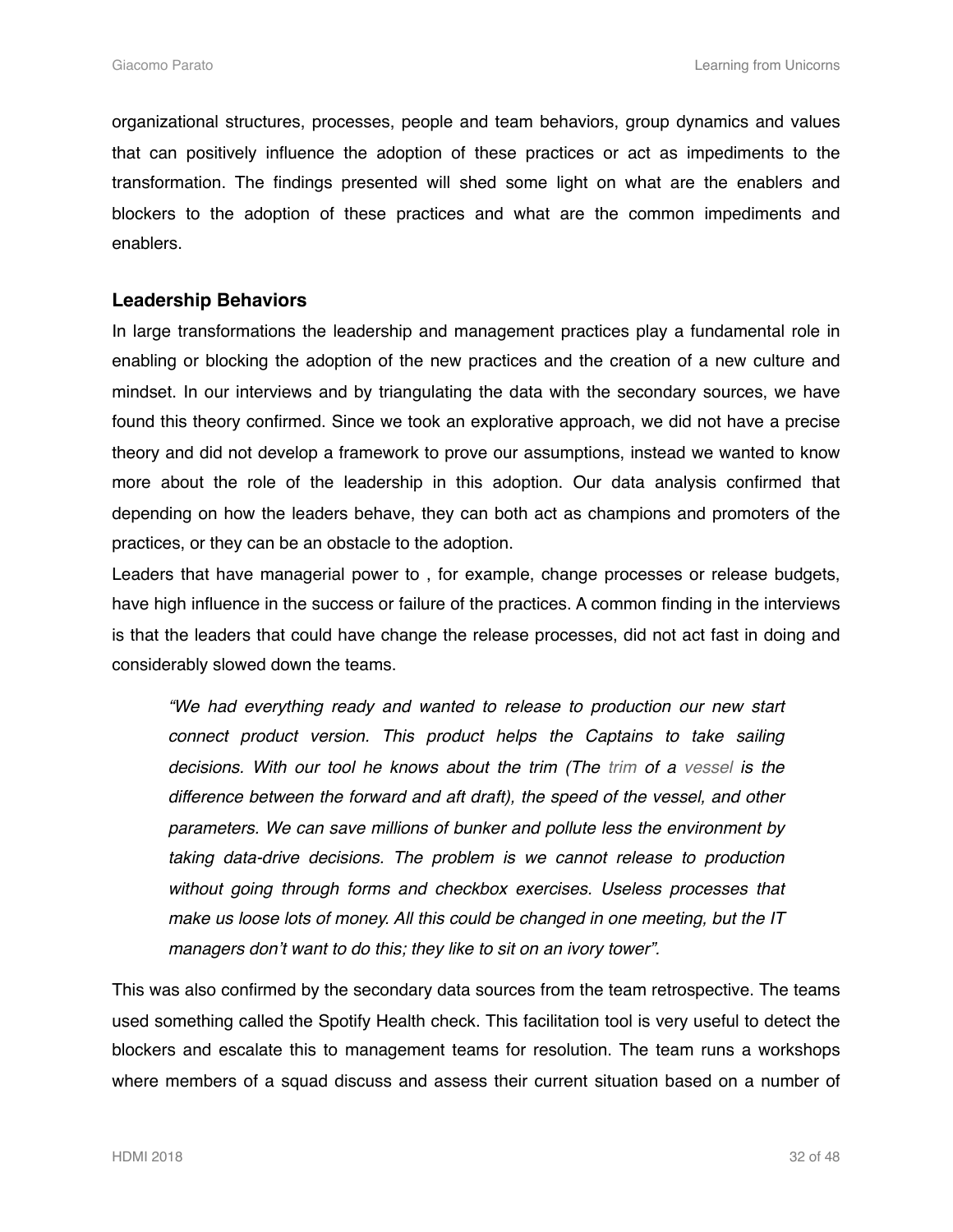different perspectives (quality, fun, value, easy to release, etc.). Each member explains the rationale of his rating and everything is documented in a retrospective document. The teams than create a graphical summary of the results and use the data to identify improvement areas. This valuable data was triangulated with the interviews and what we found was that the "Easy to release" dimensions had the most negative ratings in every team. Only one team our of 14 had a medium rating. The other 13 teams rated their release process extremely low (very difficult to release). The rationale behind this rating pointed to the IT Management not taking a decision in simplifying this process. In a follow-up interview, one of the team members also mentioned that the management was reluctant to change because they basically lost their power and their controlling function.

*"If you don't know any better, its difficult to change. The management in this case will hear the story from our users directly. They need speed and want new features rapidly. This means that we need to have nimble release processes and a DevOps setup. The IT management is not willing to embrace this journey; they are most willing to sit on the old procedures. They are not innovative at all".* 

This was also triangulated with the secondary data were we found a confirmation of our findings. Not only -Maersk has a very waterfall approach to projects, but the governance levels are highly bureaucratic and generate a lot of administration work for the teams. Empowering and not micromanaging — — — — — — —

#### <span id="page-32-0"></span>**Workspaces**

In our research we have explored every aspect that could have been identified as an enabler or blocker of this adoption. The interviewees mentioned that the newly created workspaces have had a very positive effect on enabling the adoption and success of these practices. In early 2018, Maersk opened a new collaboration space in the Digital Department that served as a hub to coo-create with customers and users, launch new products, try virtual reality equipment, etc.. In this new office space we have 2 creative rooms with writable walls and surfaces, facilitation material and movable furniture; one product pitch room where product owners launch their products and pitch for money; one concentration room, for relaxing and focused work like coding; an open area for meet ups and for face to face meetings; 3 product team rooms for product launches and team chartering activities.

The workspace has created very interesting dynamics and synergies in the teams and beyond. Customers are eager to co-create with Maersk Digital.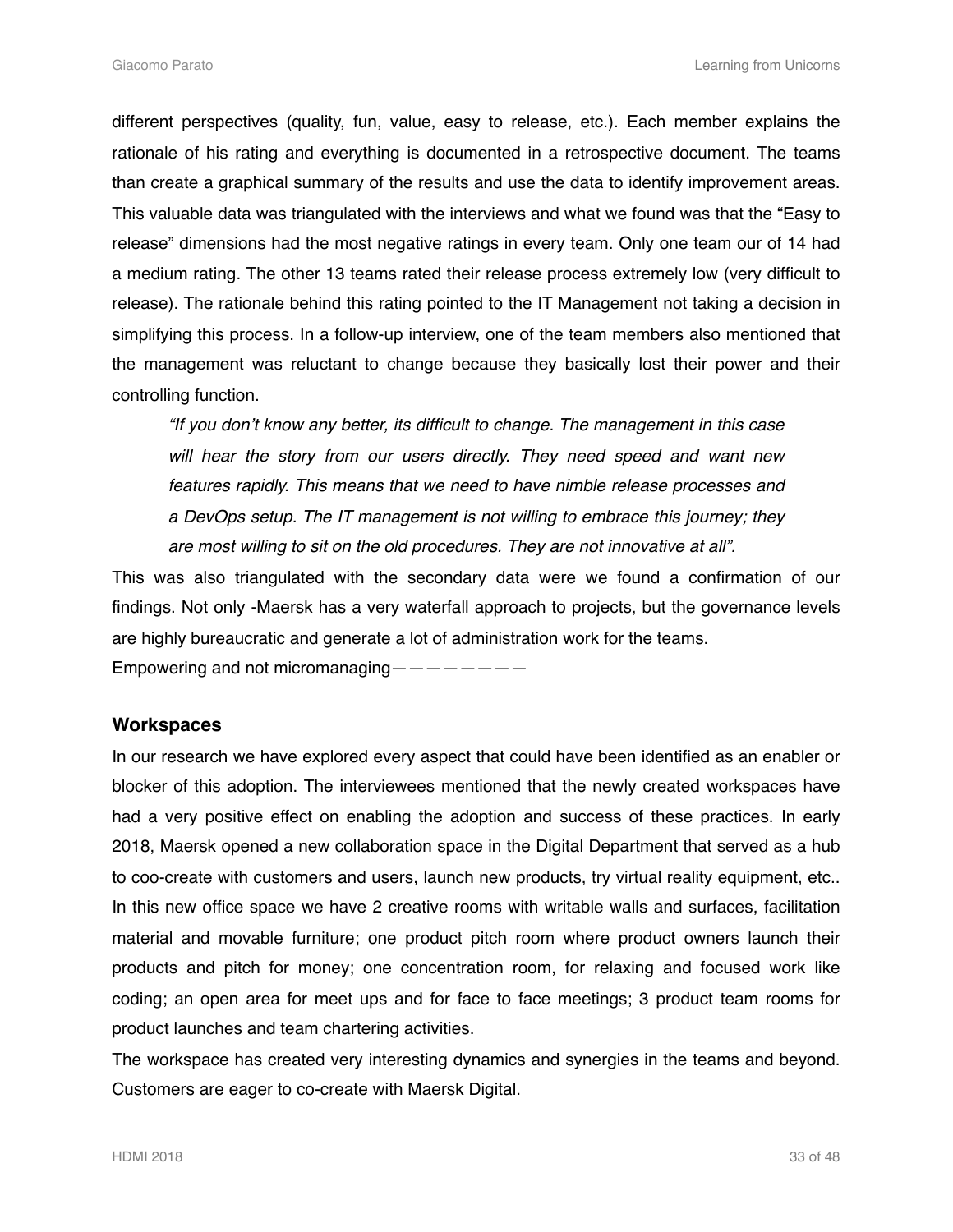*"This week we have had four customers coming to visit and do a Design Sprint of 5 days with our facilitators. This was pretty intense, and they want to come back. Historically, we operated in silos and we were never allowed to talk to customers. This has changed not because our management wanted so, but because our customers knock on our door. If we can do this more often, we will establish a very powerful link. This is mostly possible because of our newly created space. The facilities are amazing; we can write on walls, use different rooms, move the furniture, use digital equipment to display and design, lunch together and communicate face to face. In our old setup, we would have endless meetings where nothing was created and poor decisions where made. The new space obliges us to create something and show it back to the room at the end of the workshop. Outcomes are visible."*

Collaborative spaces have also been mentioned in the survey as an enables or innovation and as something that can foster creativity and co-creation.

In the survey, 22 respondents stated that newly formed collaboration spaces as one of the main reason that enables collaboration between teams and the co-creation with customers.

*"Its easier to sit in the Hive (our design room) and co-create with the customer. We are building the new pricing engine and most of the team we need space to elaborate formulas and mathematical models. This space has the setup and we can visualize and co-create"* 

Or as someone else mentioned

*"The collaborative spaces have created a really unique environment for collaboration. We formed the teams and since we are coming from different department it would be impossible to sit in our office and getting something done. I would have to walk around the Esplanaden building all the time. I asked to have the team collocated in the same room and we got the Product team in the Lighthouse"*

The collaborative spaces also enhanced the face to face communication. We know that the most effective way to communicate is face to face at the whiteboard (Alistar Cockburn). The collaborative spaces have been designed with writable surfaces in every room. To the precise question of how often the teams communicate face to face, 84% of respondents stated that they now do this Often or Always. This is helping to solve one of the main problems at Maersk with is the siloed thinking.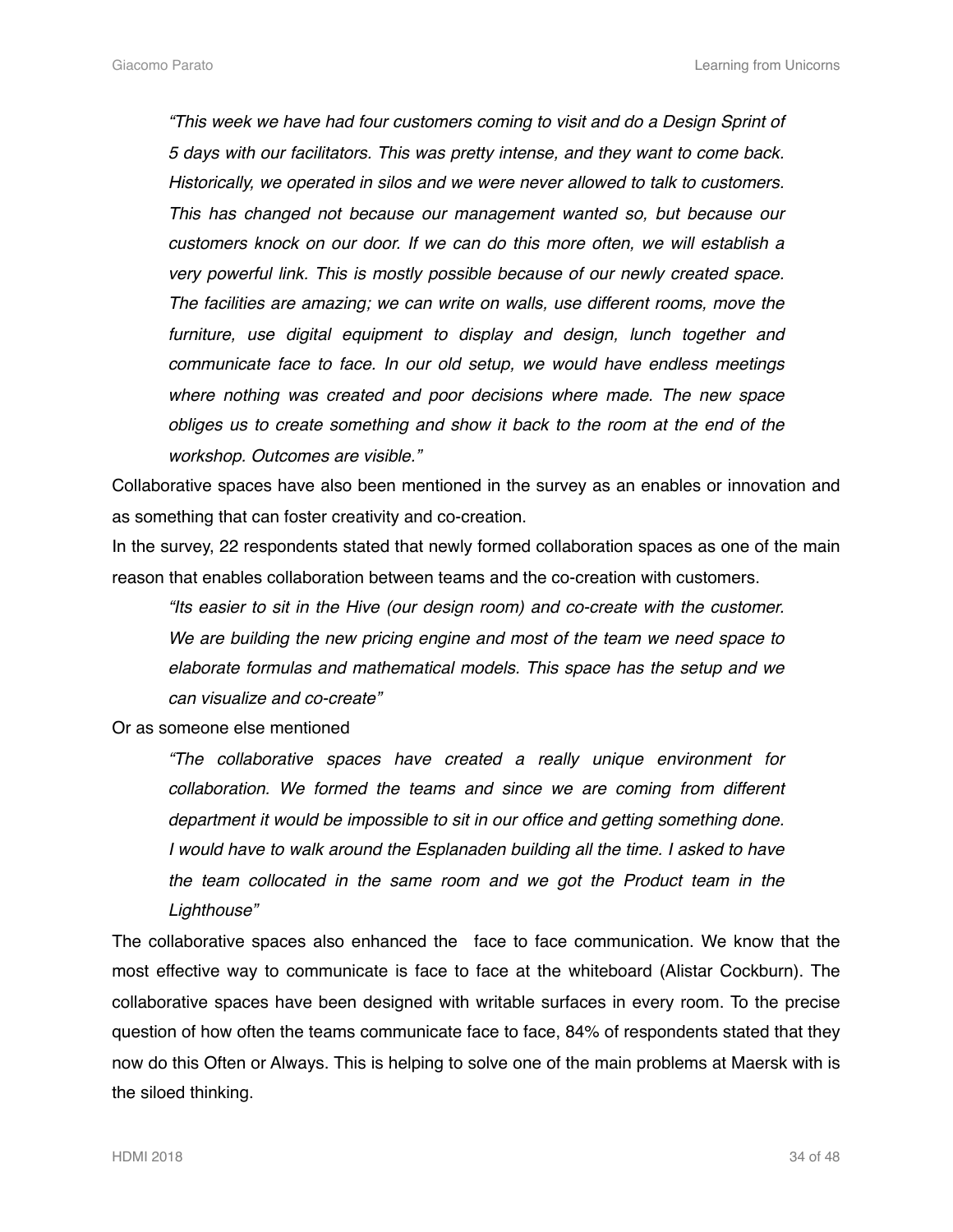

8. How often, when it's possible, does your team communicate face to face?

As said, the teams are collocated in the collaborative spaces. An interesting finding is that the enhanced collaboration in the newly formed spaces can be hindered by the personal objective and key performance indicators.

The personnel performance management system at Maersk entails that every employee with a manager title or above has personal objective for every year. The yearly objectives are set in April and reviewed every 3 months. The bonus calculation at the year end will define how much Maersk can distribute in bonuses. The personal objective will be a multiplier of the given bonus. In mentioning this system, 3 interviewee out of four stated that this management system can hinder the collaboration in the teams. The reason for this is that the functional management (Finance, HR, IT, Commercial, Operations) set their objectives and this is cascaded to the employees in each department.

*"People can have the best intensions but if the personal KPIs are set in the opposite direction of the product OKRs, than there is nothing we can do. We had a team member that was measured in terms of process adherence, he was imposing release processes and slowing things down considerably. I am measured in product outcomes like usage, customer satisfaction. If we cannot release new features, these metrics go down. We have conflicting KPIs…this is crazy"*

Or

*"We clearly need to align KPI system as that has proven a significant roadblock to success. When people pull in two different directions, that can be very harmful*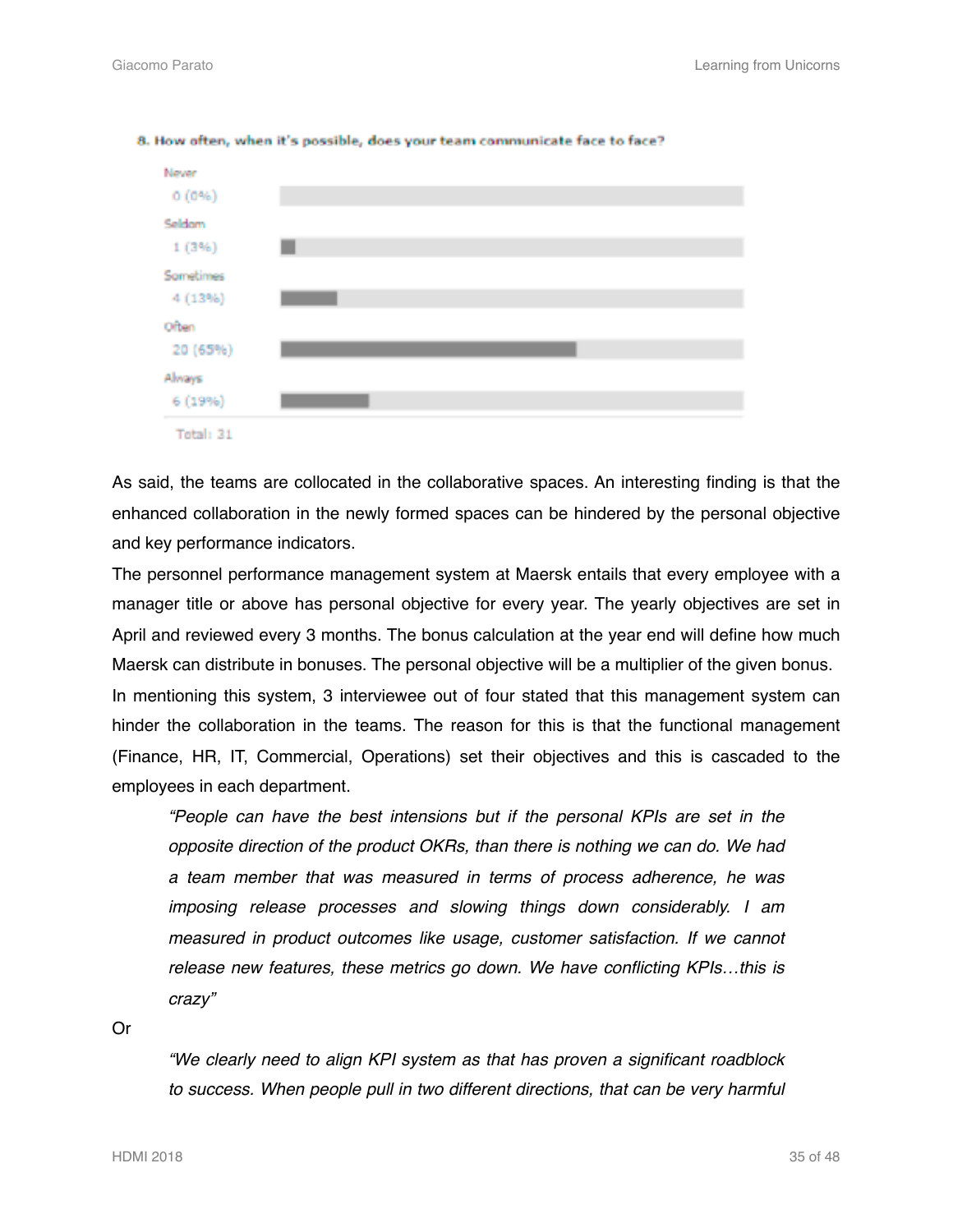*for the product success. The team should have a balanced performance measurement system. Balanced I mean considering financial metrics, customer satisfaction metrics, quality metrics, team satisfaction metrics. This give you a very good understanding if the product is doing well, if the customers are happy, if the team is performing well, and if financially we are heathy."*

There is a correlation with team collaboration and the KPI setting. This finding was also clear from the employees engagement survey where 56% of the Maersk employees in Digital stated that the personal objectives are one of the main reasons why people do not collaborate.

*"The KPI system is so old and outdated. Not only it forces people to be selfish, its really a killer of collaboration. We divide and are more divided with this system instead of being united by a common objective. I see this as a major impediment rather than an enabler and motivator of the teams."*

#### <span id="page-35-0"></span>**Release and Security Practices**

A particular focus needs to be put on the data access and security practices. Our investigation has shown that many processes need to change to enable the continuous delivery of software. In particular, the Agile DevOps practices of continuous deployment and delivery, need a drastic change in the release procedures and security practices. The current release procedures are very focused on manual sign-offs and handovers. The different staging environments like development, pre-production, testing, training and production are controlled by a manual procedure. This means that each team needs to submit a request to push a new version of the product from one environment to the other. This is controlled by a release manager that will request paper documentation to move everything from one environment to another. The documentation entails screenshots of executed testing, architectural documentation and requirements that are not applicable when you want to continuously release software.

*"I cannot understand how these people think. I am the product owner and I need to be able to release whenever I need to do so. This is why I need a real slick pipeline and a green button to release to production. There is an opportunity cost here… and it can be very high if you have to wait weeks to release to production."*

We find that the opportunity cost is tightly related to the release practices and the practice of continuously releasing to the customer.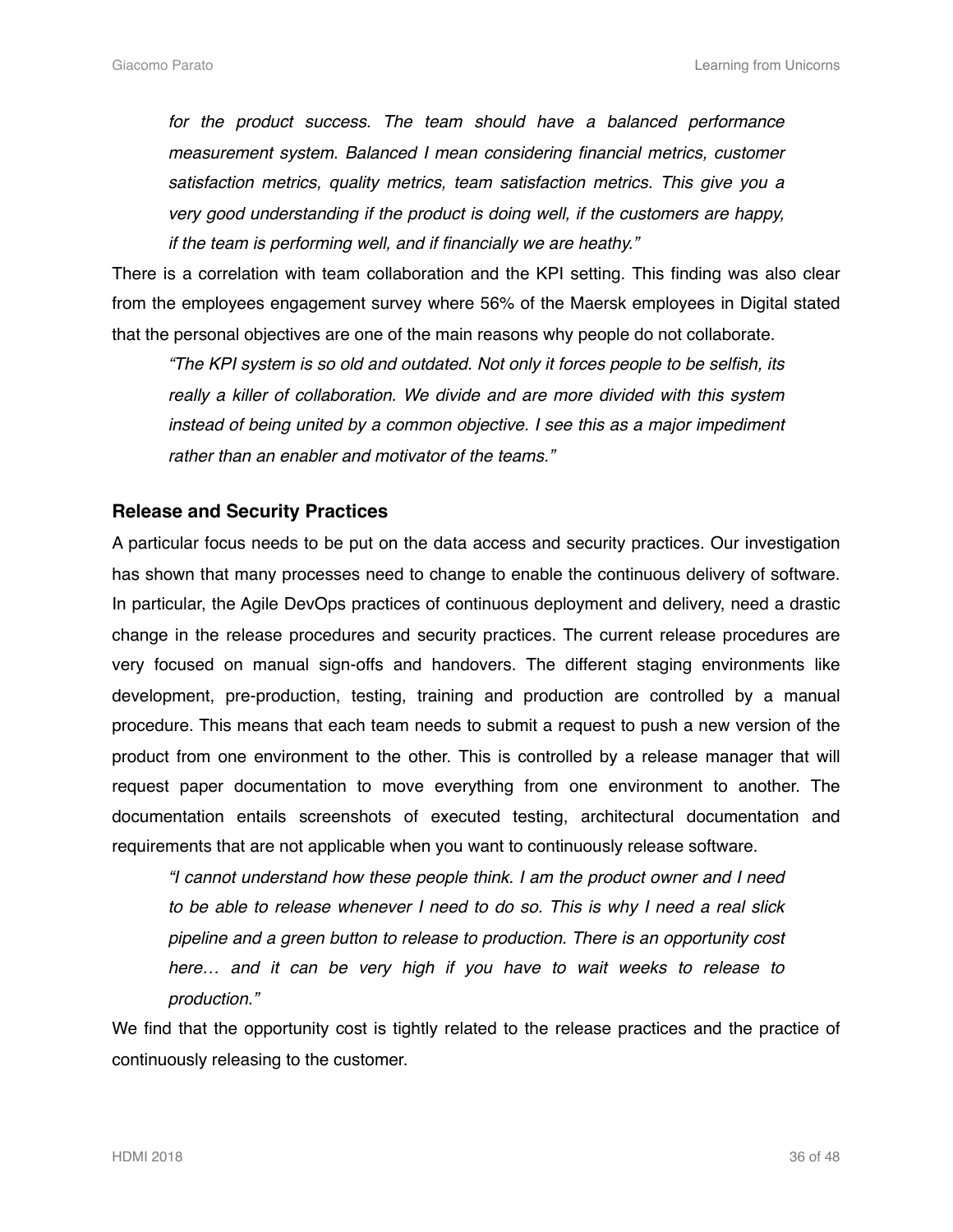*"A new feature in production can save us 30 to 50 USD per hour on our vessel consumption, multiply that by 800 vessels that cannot use this for weeks.. and there you have it… its not peanuts we are talking about. Bunker is our biggest spend and if we optimize by small percentage this has a great lever on the bigger scheme of things"*

The mindset of creating minimum viable products and the build-measure-learn practices are also highly influenced by this process. We find that these practices are almost impossible to implement and exercise if the the release process is not streamlined and changed by automating the pipelines, the testing scripts and by simplifying the staged environments. This type of work has been done by one team. Here we find that the build-measure-learn cycles have been reduced to 2 weeks instead of 5 to 7 weeks for the standard projects. The latency time is obviously waiting time and process time instead of development time. It can take up to one week for one deployment to pass thorough the pipeline. The practice of time boxing into sprints is also not possible with these procedures.

*"Whenever we have a release the sprint goes to hell. We use roughly 8 days to develop some features that achieve the sprint goal, but then we are never donedone because of this problem of releases etc… We cannot afford to have this waste, its costly, its demotivating, and we never get anything out there so we never learn from customers, achieve value, get stuff done."*

### <span id="page-36-0"></span>**Budgeting Process**

A particular mention needs to be reserved for the Budgeting Process. This process has been identified as a key blocker for the adoption of the practices by all the interviewees. The triangulation with the data has also confirmed this finding.

Maersk follows a traditional budgeting process that follows a yearly cadence. The process starts in mid August where each initiative and program will submit the ask for the following year. A steering committee than evaluates the project charters that have been submitted; they sum up the ask for the coming year, and evaluate against the budget availability. The functional leaders are than asked to revise their ask based on the budget calculations or a granted the asked budget.

Whilst there is a heavy discussion on planning, resources and costs, there is very poor attention to the value, that is, focusing on outcomes not outputs. The current process is a heavily focused on the business cases and plans based on assumptions that have not been verified.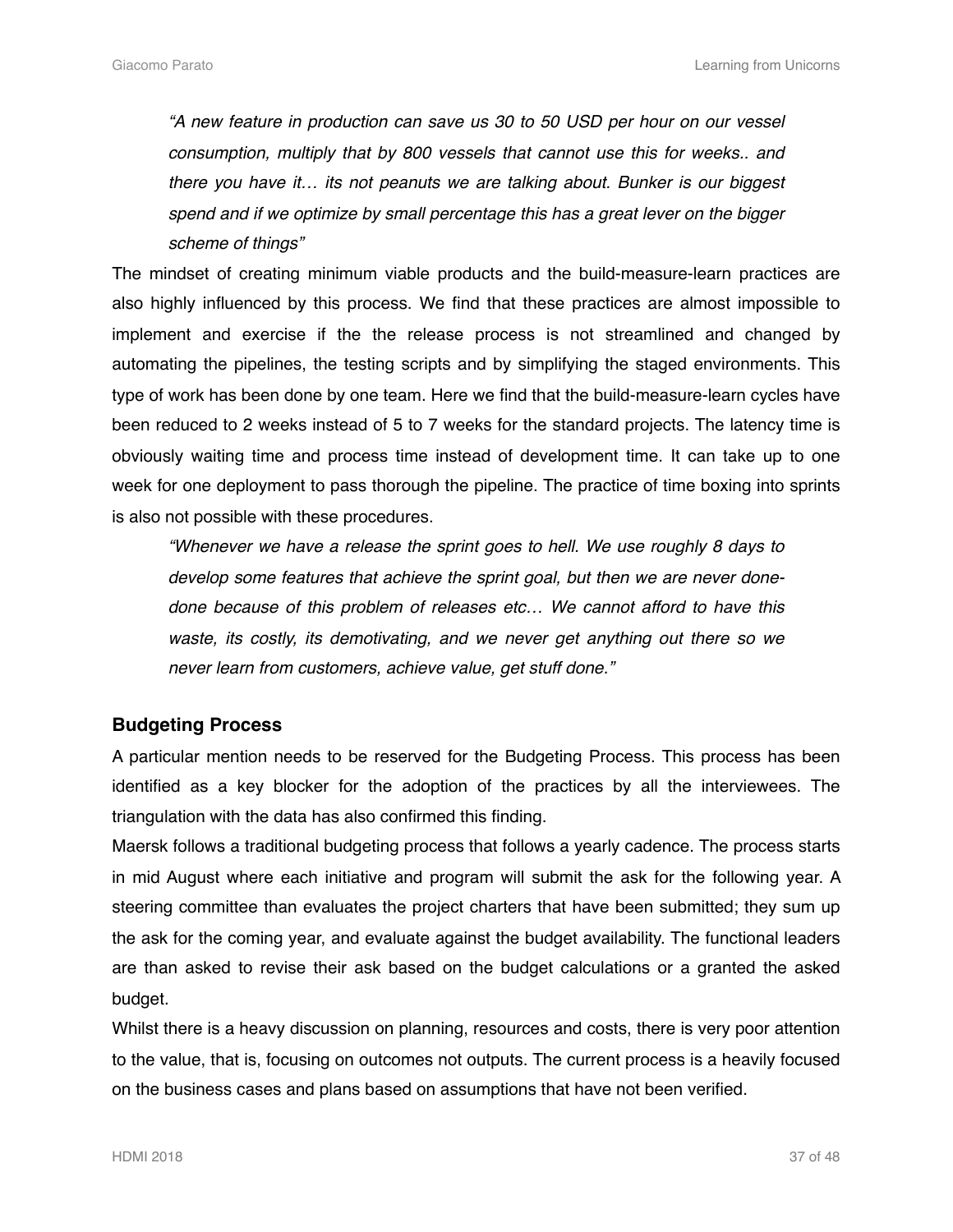*"They submit promises and smoke. The people that know other people get the funding. Smoke in mirrors, that is what it is."*

Or as another interviewee described it

*"Its not even a sales pitch its a big circus and a farce. We need to change to venture capital style budgeting. I come from San Francisco and everything we do there is never based on paper but on evidence of what you can build and for who. I love to say that we go to work everyday to build something that people*  want. Nothing else. You can prove this by having a product and some traction. If *you only have idea its fine, but you get a seed funding A, which is just enough money to startup and prove your value. Than you ask for more and so on.* 

*Here at Maersk you get the full funding from day one. This makes it difficult to kill stuff, cause you already spend 4 mil USD so you will likely put another 4 to maybe finish it. The team is also not motivated to find and learn as they go. They are from day one on the execution and delivery treadmill case they have to deliver the promise that someone else made. How can you pivot in these conditions? You tell me. Fail fast, or as I prefer to say learn fast. That is what we should do. Not even GE uses that type of budgeting anymore. Because we found out they don't work at all.* 

This also reflects the interview findings where

*"I almost get depressed about the budgeting process. As a product person I simply cannot relate this old stuff. I understand the company wants control and needs to know the budgets that they spend money on but if you do it this way you even loose control. There is no track record of success with this. We had a program called Simplification that was supposed to simplify the customer experience end to end and we killed it with governance and controls. In the end, we didn't even talk to customers. We spend more than 300 Million Dollars on it, yes you heard me… because its easy to spend that amount if you are Maersk and hire 200 consultants to work on it.* 

As another interviewee described it

*"We are constraining ourselves with this process. We have to build up project plans, business cases, use cases, and potential deliveries upfront. We actually don't know if this will work, because if you look in the history, we failed when we did this approach. We got trained in the Lean Startup method and it seemed very*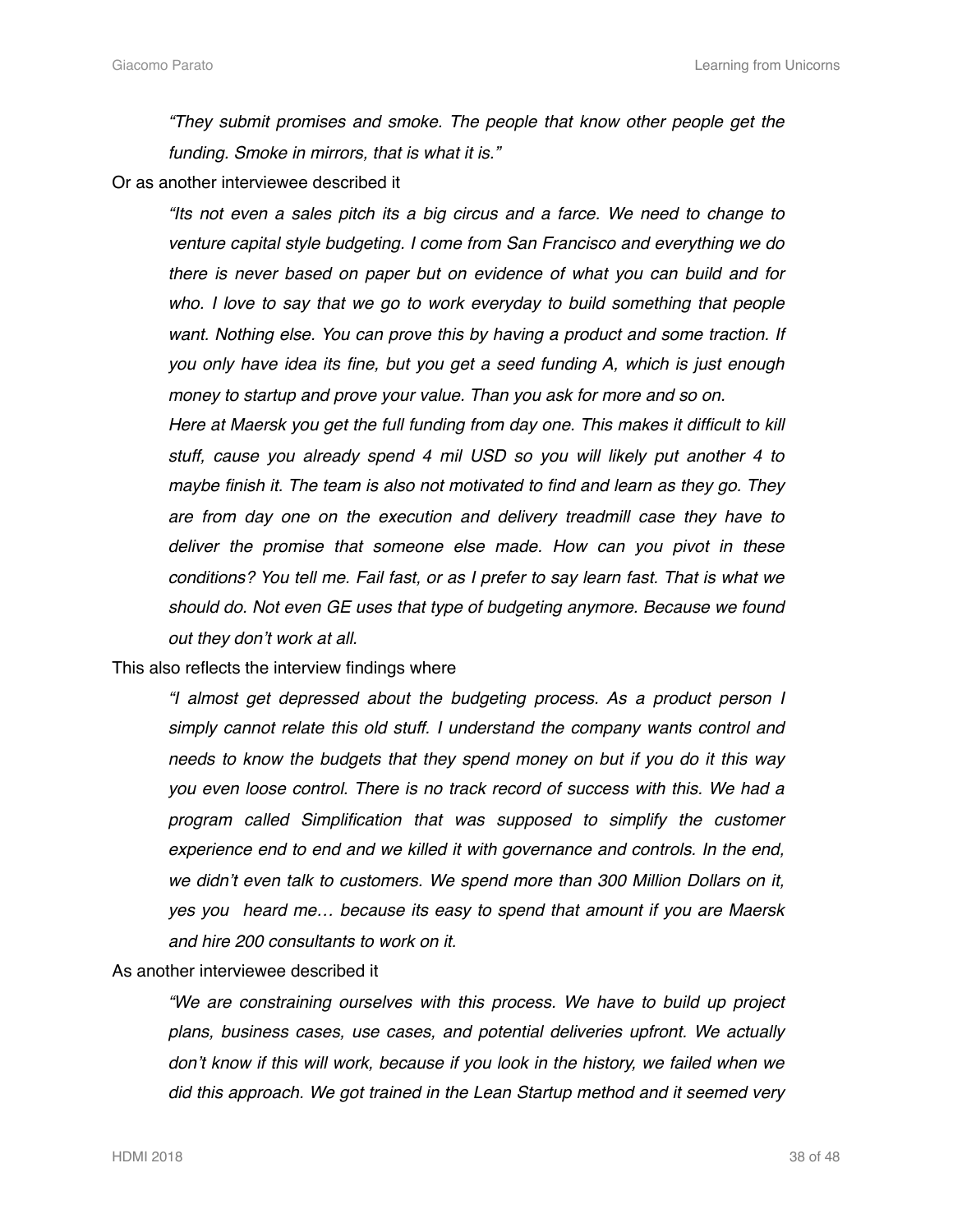*logical for us. Build small prototypes and minimum viable products, give them to the customers, understand and reiterate. Than you can take decisions on what to build"* 

Or as another interviewee stated

*"The budgeting process is a real killed of agility. We are locked into a plan, a scope, a resource plan and of course quality. This means we cannot pivot and change, we have to deliver what we agreed on in September. We cannot allocate the money to another initiative as it's been allocated already to one product. This is really an outdated process that needs review. We cannot Innovate in this way."*

Also, the survey done on a population of 31 people showed that the budgeting process together with the software release processes was at the top impediments list. 87% of the respondents said that this process together with a seamless release process was a top impediment for the company. There is correlation between the successful adoption of the practices and the hindering processes like budgeting. The Pivoting is basically not possible since the teams are on a preset agenda and plan of delivery. This is visible from the fact that every interviewee states that this process can demotivate the teams, hence lower the productivity of the teams. Also, the budgeting process has an effect on the practices like pivoting. By adopting zoom-in and zoom techniques, the team can decide to pivot and expand or focus the functionality scope of the product. This decision is based on the customer feedback. The practice is not possible if during the budgeting process there is a "promised" or "locked" scope. The pivoting practice in general is not possible if the timeline, the scope and the resources are locked. Also, the buildmeasure-learn practices are quite useless in this context.

*"We can sprint as much as we like, learn, build and release as much as we like, but if someone else already decided what we will deliver, well then there is no change at all from the previous project model approach where everything was analyzed to death until we could even start developing anything. How does the MVP approach even fit into this process?"*

Another practice that is negatively influenced Is the MVP (Minimum Viable Product) practice. This practices entails that a creation of a MVP is done to measure and learn from real customers. The MVP definition can be of many shapes and forms. As one Product Owner defined it:

*"We did a fake website, a usable one, we did something in someones else name (not a Maersk branded site). The MVP can be of many forms and shapes. I like to*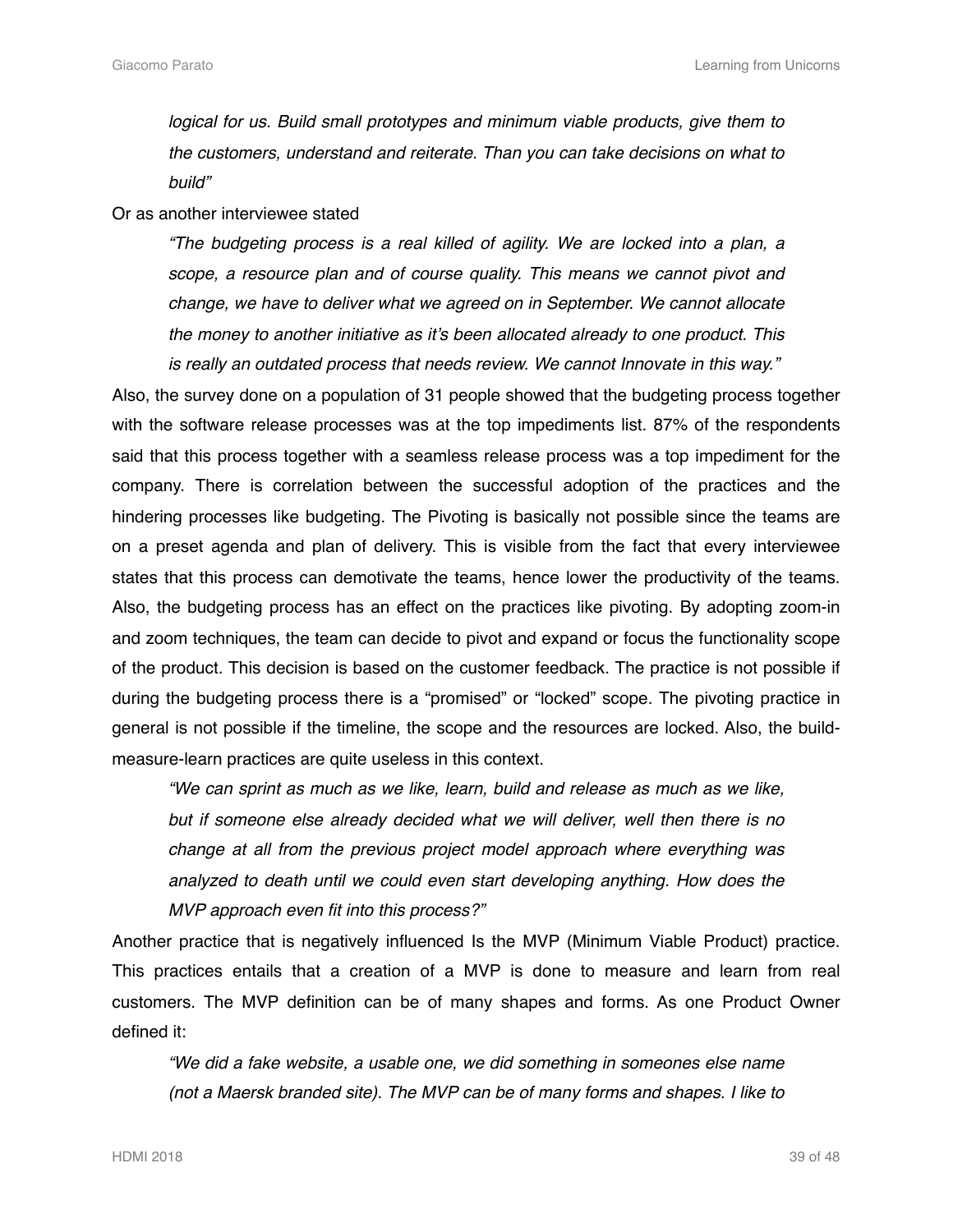*defined it as anything you can do to collect information that will tell you to go on or not. Wizard of Oz is a great example: we create a booking customer experience that looked fully automated but in reality behind we have 30 people inputting data in other systems. We learned that the customers where not too interested and we should have pivoted, but we couldn't cause this was already sold as a success and in one year we had to build it anyway. What a waste!"*

#### <span id="page-39-0"></span>**Customer Access**

We find that having direct access to the customer is a key enabler of the practices and results in faster and more valuable product innovation. With direct customer access we mean frequent direct contact, either face to face or through phone and video, with real customers. Historically Maersk has always made use of business reference groups, intermediary sales people, agencies and others to access the customer; this was a way to elicit requirements, clarify directions, take policy decisions and so forth.

*"We had to have a steering committee approving a customer visit and we where always escorted by other people like sales and commercial people. We could not even ask the customer something, it was ridiculous. Now we event when to Costa Rica to visit our best customer that ships Bananas with us, to understand his pain points and the key gains we can have."* 

The direct customer access also appears to be the only way to learn from the delivery of a minimum viable product and the only way to close the build-measure-learn cycle rapidly. Without the direct customer access the team cannot understand and create products in the first place. Also, we find that the teams that have direct customer access are more committed to the product and more engaged:

*"We had a really good understanding of the problem during the trip; it was great because when we came back to the office we actually thought about what we were solving and for who, we had a personal attachment to the problem and felt responsible for solving it."*

We also find that there is a relation between the products created by teams that have direct customer access and the waste of functionality, that is, the features that are created by the teams and that never see the light because they are discarded by the customer. We know that internally in Maersk this waste is of around 45% (internal analysis on the booking system). This means that almost half of the software features that are created, are never used. By having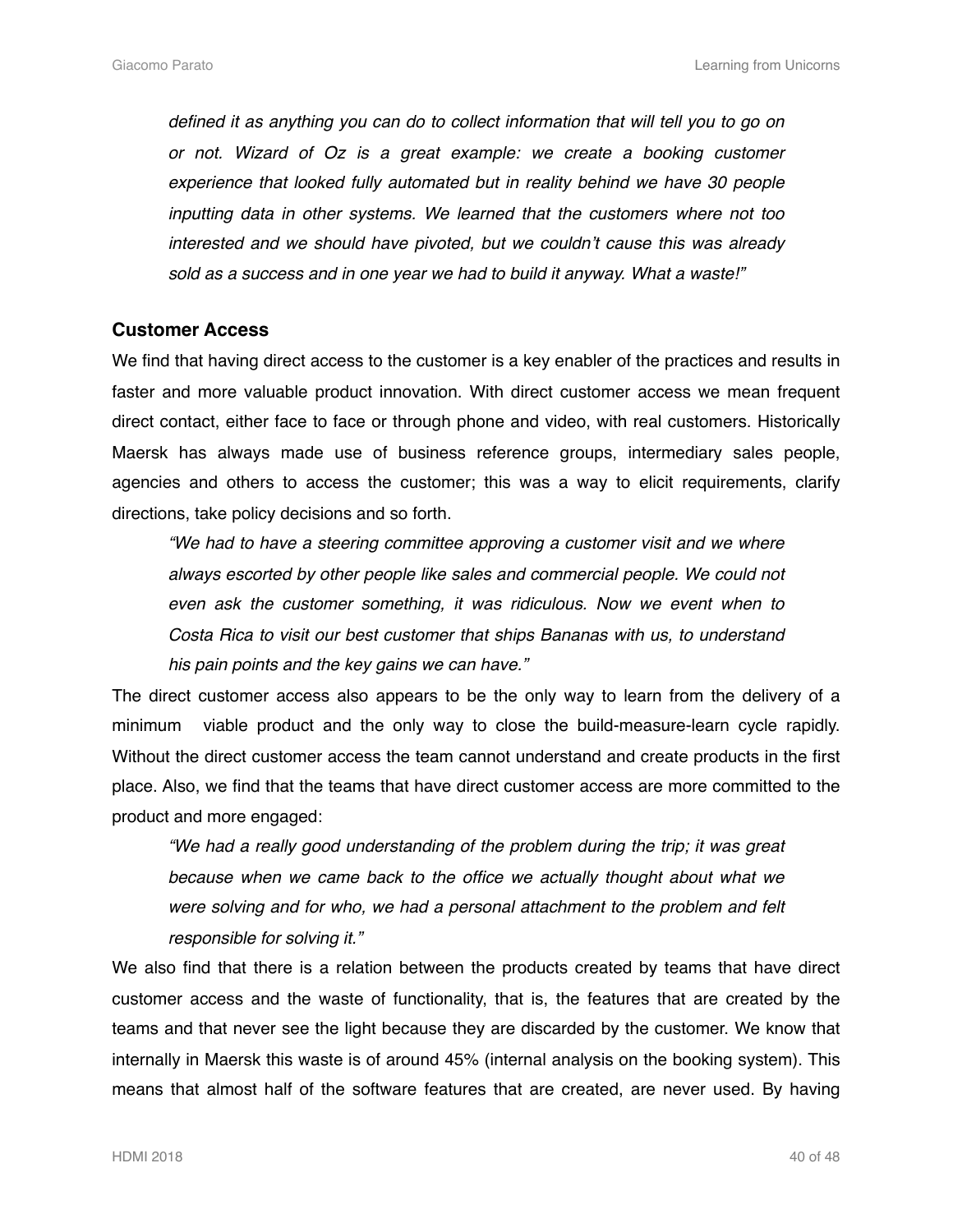direct customer access the teams can prioritize with direct customer input and descale the functionalities that are not needed before they are even developed.

#### <span id="page-40-0"></span>**Coaching and Mentoring**

Our investigation has highlighted a key enabler of the adoption that can lead to higher digital product innovation: the coaching and mentoring activities.

During the implementation of these practices an extensive training program was rolled out to train everyone involved in the Scrum practice. The trainings targeted the different profiles and people involved with a specific curriculum. The Scrum Masters and Product Owners where not the only ones involved in the trainings. The entire teams went through a program to understand the basics of the practices, the methodologies involved, and the models to be applied. Product People where involved in extensive trainings about business models, discovery techniques, and more. Although the trainings programs where well perceived, this was not enough.

*"The trainings are really good. We learned a lot. But I need someone who knows this stuff in deep and can help me on a day to day basis. Its not enough to get trainings, the difference is really with the coaches that did this before. We can rely on them on a daily basis and get advice. They are really key to this change"*

Or as someone else noted

*"We have seen so many trainings programs fail because if you don't change many other things around the teams, nothing eventually changes. I mean the budgeting process, the team staffing and KPIs, the mindset of management and leadership"*

There is a correlation between the coaching and mentoring activities that have been performed and the implementation of the practices.

*"Without the coaches we would fall back to what we know best. Controls, Project Management activities, and so on. They push to act and think differently and make a leap of faith into the future. Its really experimenting and learning"* 

Or as another interviewee stated

*"Its a big change. For example, we had to go back to management and say that we where not doing the predictive dashboard anymore because there was no value in doing that. We proved that by involving our customers and the feedback was negative. The coaches told us to create an MVP and present it to our users.*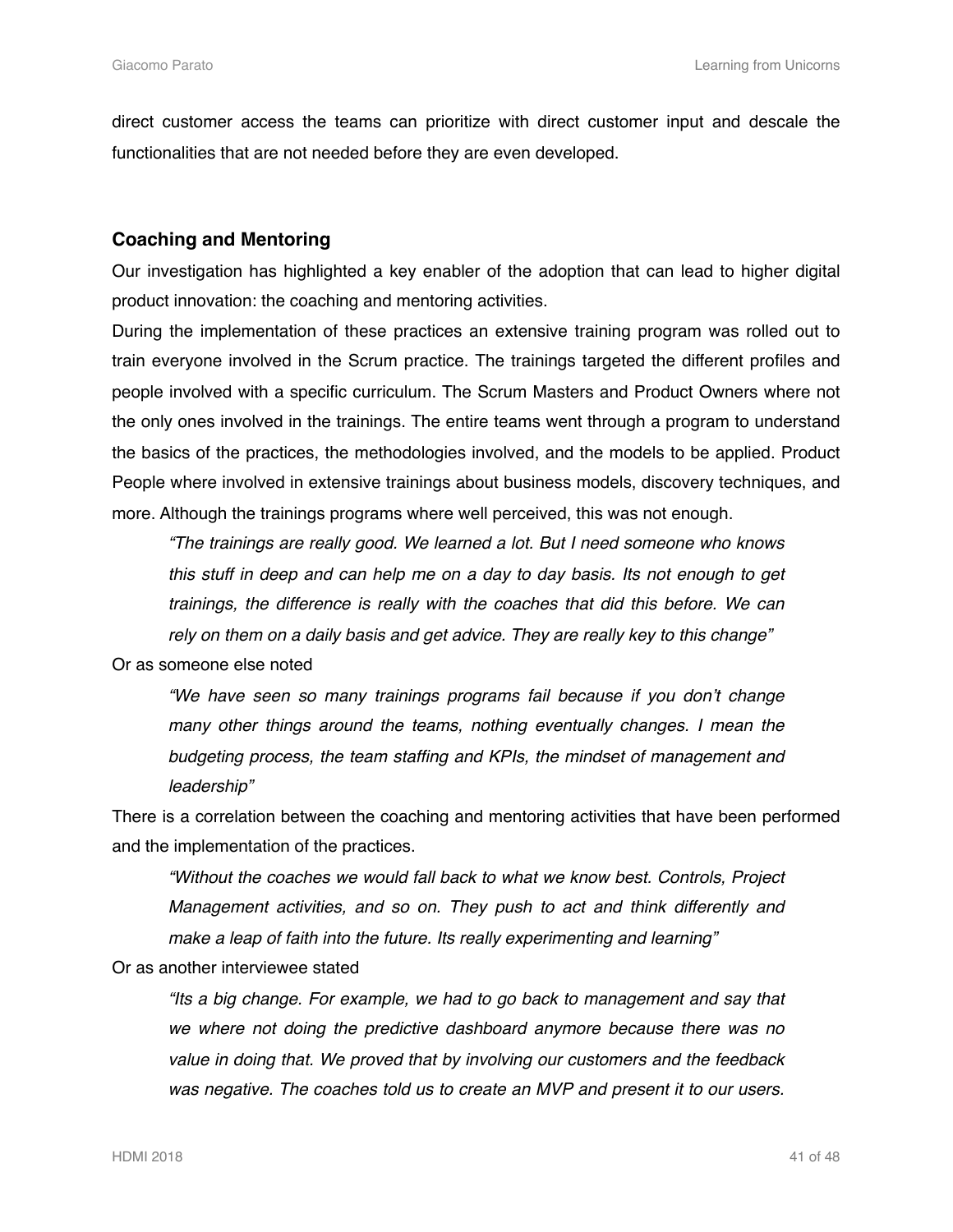*We thought it was a crazy move, cause it was unfinished. Actually, no-one noticed that, but they focused on functionality. This made us learn that we should have created a suggestion system on the single trades, not a dashboard of data".* 

The importance of the coaching activities is also confirmed by the fact that every team that really succeeded in shortening the time to market was supported by a coach.

We also find that there is a relation between coaching and the outcomes listed under waste reduction. As two of the interviewee stated:

*"The coaches ask questions. The first time they told me I had to have a coach, I never understood what he wanted and why I needed it. I though what kind of nonsense is this. At the first meeting he said his role was more to ask questions rather than give answers. I also thought that was weird. In fact, after 12 months into this journey, I would say that he was fundamental to our success. He immediately asked why we were doing things like documenting the architecture before it was even build; exploring all the use cases and documenting a lot of stuff we would never read nor use"* 

*"The coaches are really great to have. We have inspiring sessions and one to ones, they are awesome and have really fancy tools to visualize waste. Our coach always asks us questions like - Is that activity bringing you closer to understand your customers? - or - Do you do that because you will use it or because the process tells you to do it? - All these provoke a learning mindset and a waste reduction. We have reduced the architecture documents to 4 pages …*  instead of 60-80 pages of stuff that no-one was reading. The funny thing is that *now everyone wants to have a coach and copy our documentation style"*

We also find that the outcomes enabled by the coaching activities have a cross-pollination effect. This means, other teams in other departments want to learn how these practices are implemented and ask fo come and see how the team applies them. This effect of cross pollination is a particular scaling technique. In a big organization like Maersk its very difficult to drive change in a sustainable way. Most of the programs imposed new processes and ways of working, without creating a culture and mindset that would stay in the company for many years. Instead, they created process adherence rules. When the new rule came in, the old was just wiped away. As one of the interview stated:

*"Lean Startup and Agile are more about a culture and mindset. The supporting processes need to enable this mindset and the practices, but they can and*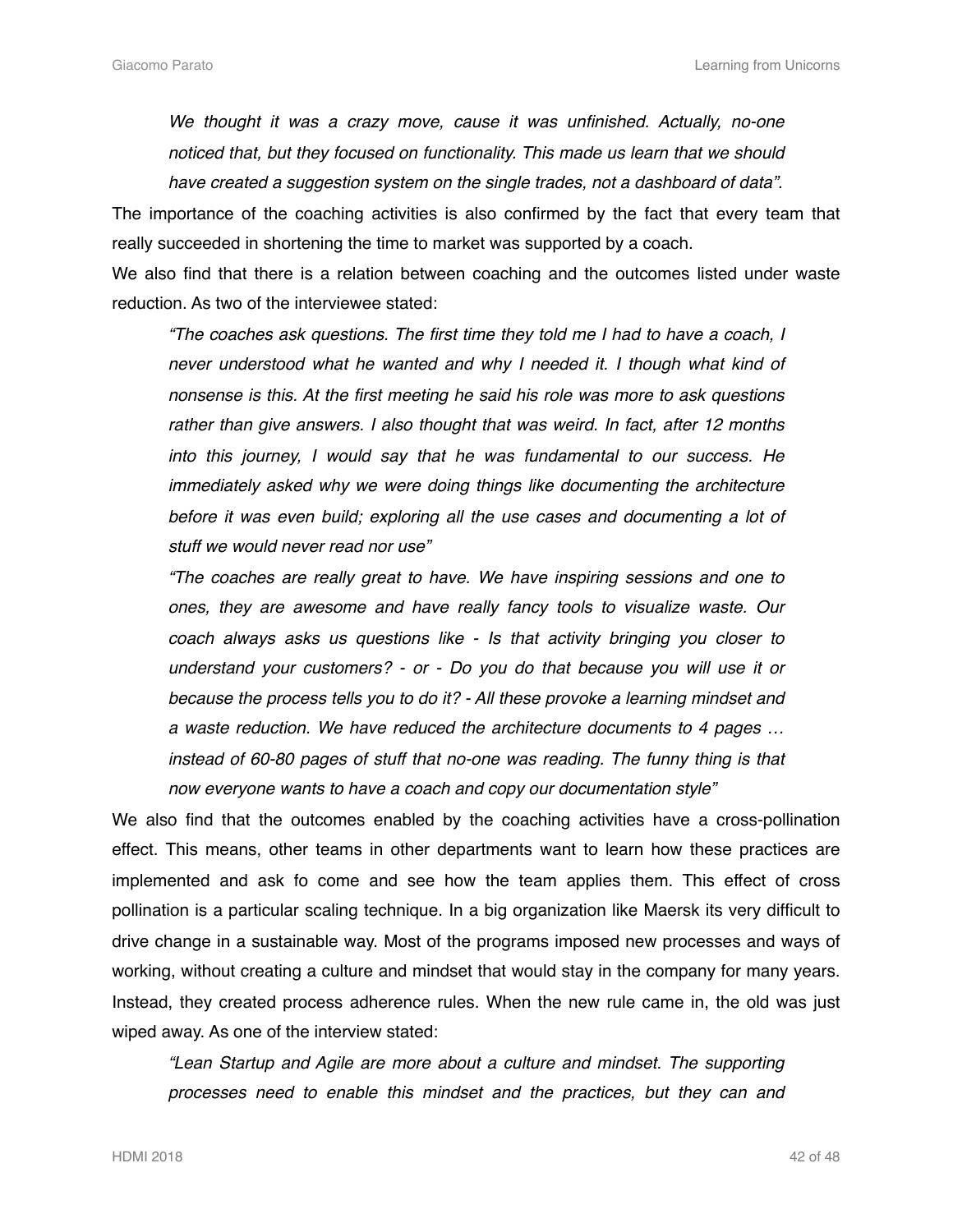Giacomo Parato **Contractor Contractor Contractor** Contractor Contractor Contractorns Contractorns Contractorns Contractorns Contractorns Contractorns Contractorns Contractorns Contractorns Contractorns Contractorns Contrac

*should change all the time. If you threat them (Lean Startup and Agile) as a process, than people will apply them by the book. To make this culture stick, we need to provoke a movement and really crowdsource this change"*

This crowdsourcing effect of cross pollinating the practices between teams has also been mentioned by another interview.

*"They (the coaches) are pretty smart. They know it would take 40 or 50 people to roll this out to the entire company. Instead, they really focus on one team and that team becomes really good as say MVP. Than they use that team and some people in the team to train others and spread the word. They usually still come back and see if errors are propagated in this process and correct them. In this way you create a sustainable capability. They are really there to make themselves redundant"*

We also find that there is a relation between coaching and mentoring and the team satisfaction. The teams that have a coach assigned have expressed greater satisfaction and score higher at in team satisfaction at the health checks.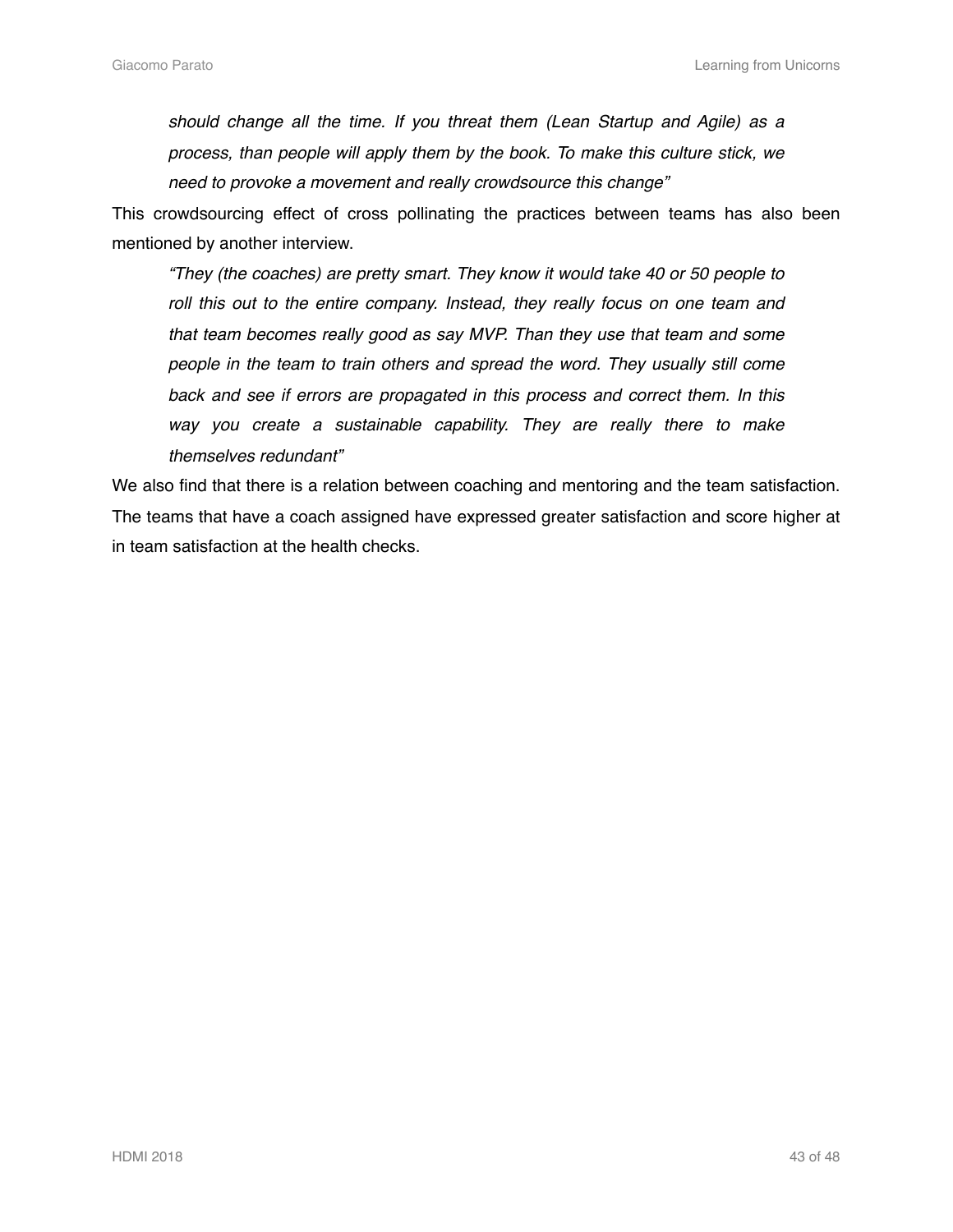# <span id="page-43-0"></span>**Discussion**

We have set out to research and explore the implementation of the Lean Startup combined with Agile practices at Maersk, a large corporation within the shipping industry. We have also explored the enablers and blockers of this implementation and the correlations between these elements. We also intended to find general directions that large firms like Maersk can adopt to have higher success in digital product innovation.

We find that there is a strong correlation between the influencing factors and the Outcomes, and that there are blockers and enablers of the implementation that can be generalized to large firms like Maersk.

To successfully implement the practices of Lean Startup and Agile, we believe that Maersk should not compromise on the principles of Agile delivery nor the Lean Startup practices. There is evidence that these practices constitute a mindset that the organization have to embrace to be successful and have greater product innovation. This approach is more radical than a standard process or methodology implementation and requires that everyone in the organization understands the implications on going on this journey. Compromising these practices by tailoring them to fit the current structures, processes, and mostly the Maersk Culture, will pose a thread to the outcomes. Actually, we find that the best outcomes have been achieved when the teams where able to start from a clean slate and completely rethink the way they work, redesign the processes around them, question everything and change things. Compromising and find a common ground can result in poor outcomes and higher costs of operation. Having a project model that follows a waterfall approach with the roles and processes involved, and at the same time having an agile product model with different roles and governance structures, is suboptimal. However, having a tweaked model or a Water-Scrum-fall model, can be even more confusing and cannot achieve any benefits.

Another important element of this implementation is the organization of the teams and the roles within them. We find that these roles are very new to Maersk were a project management culture has been present for many years. This strong part of the organization have a different operating model and mindset; they pursue and execution model, instead of an exploration model; they outsource and contract negotiate instead of insource developers and collaborate. They are set to deliver based on a preplanned scope and timeline, instead of delivering value and adapting to market conditions. They are focused on internal outputs instead of customer outcomes. The new practices require new roles. The Product Owner, in particular is a key role for the success of this implementation. The practices explored, require strong empowerment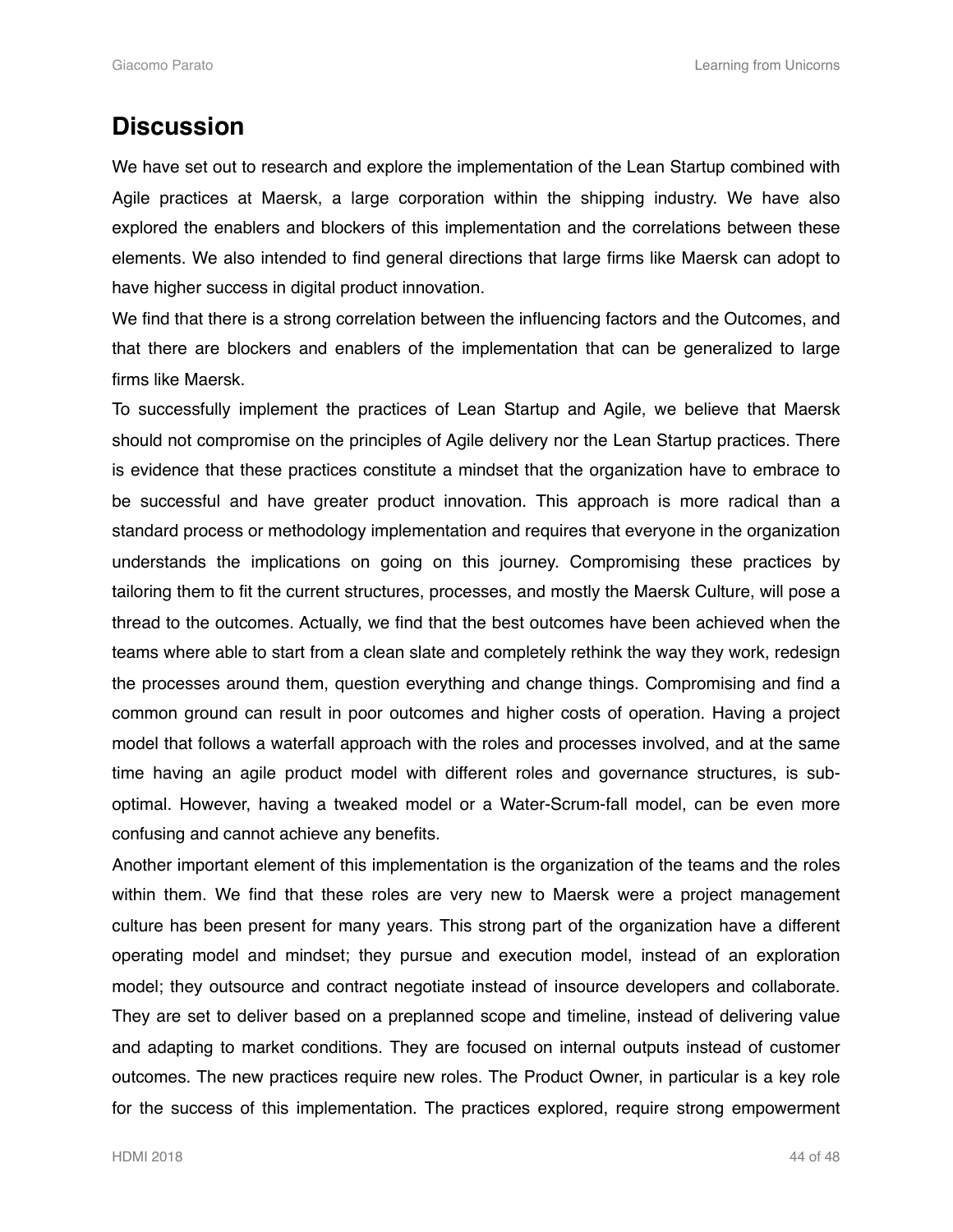and entrepreneurship spirit. These two elements are condensed in the product owner role. This key role is very important to reach the ultimate goal of getting successful products out on the market and is the Key role and the main enabler to the success of the product teams. To successfully implement the practices Maersk needs to excel in the product owner role to drive success and not repurpose current roles into new roles, hence externally hire people that have done it before and bring a new mindset in the organization. It would be way to costly to repurpose the current roles in the new roles and have a mediocre product organization.

In our opinion this has been identified as the weak link in the roles and them most difficult role to fulfill. Another interesting fact to note is the current setup of the development organization. Currently, the engineers are mostly outsourced developers from consulting companies. The new strategy is to insource this capability and have internal developers. We find that the reasoning behind this move is in line with the practices and will enable them. The trust and empowerment factor is highly influenced by the fact that these people actually work for Maersk; they are not contracted on a fixed scope and time, but instead they are contracted by Maersk and want to achieve the best for Maersk. The motivation factor is also higher if you can control the outcomes and steer the technology direction of the product as well as the ownership of the practices and product pipelines. As we explained in the findings, the Agile Coach and Scrum Master role is a key role to enable the transformation as well as cross pollinating and crowd sourcing this transformation. These roles facilitate the discussion and the setting of structure and mindsets that create successes. We interpret this as a key role for the successful implementation of the practices; without a constant coaching and mentoring role, the teams would fall back to their old practices and would settle in an interim state. The role of facilitating the discussion and creating a learning culture and a retrospective culture of improving thorough the understanding of the past, can be successful only if someone is actually taking this as a main responsibility and duty. Making sure organizational impediments are visible to the leadership; making sure the teams are going towards an empowered and self-organization culture; coaching and mentoring and even teaching the practices; all these are duties that the role of the scrum master and Coach will cover. This role in our interpretation is a key enabler of the successful implementation.

Regarding the technology stack and the deployment practices, we believe that an increased maturity of the technology stack would provide considerable speed in delivery, increase the team satisfaction and reduce the opportunity cost.

The automation should include the provisioning of new environments. Currently this practice is controlled by a global process that has a service level agreement of at least three weeks.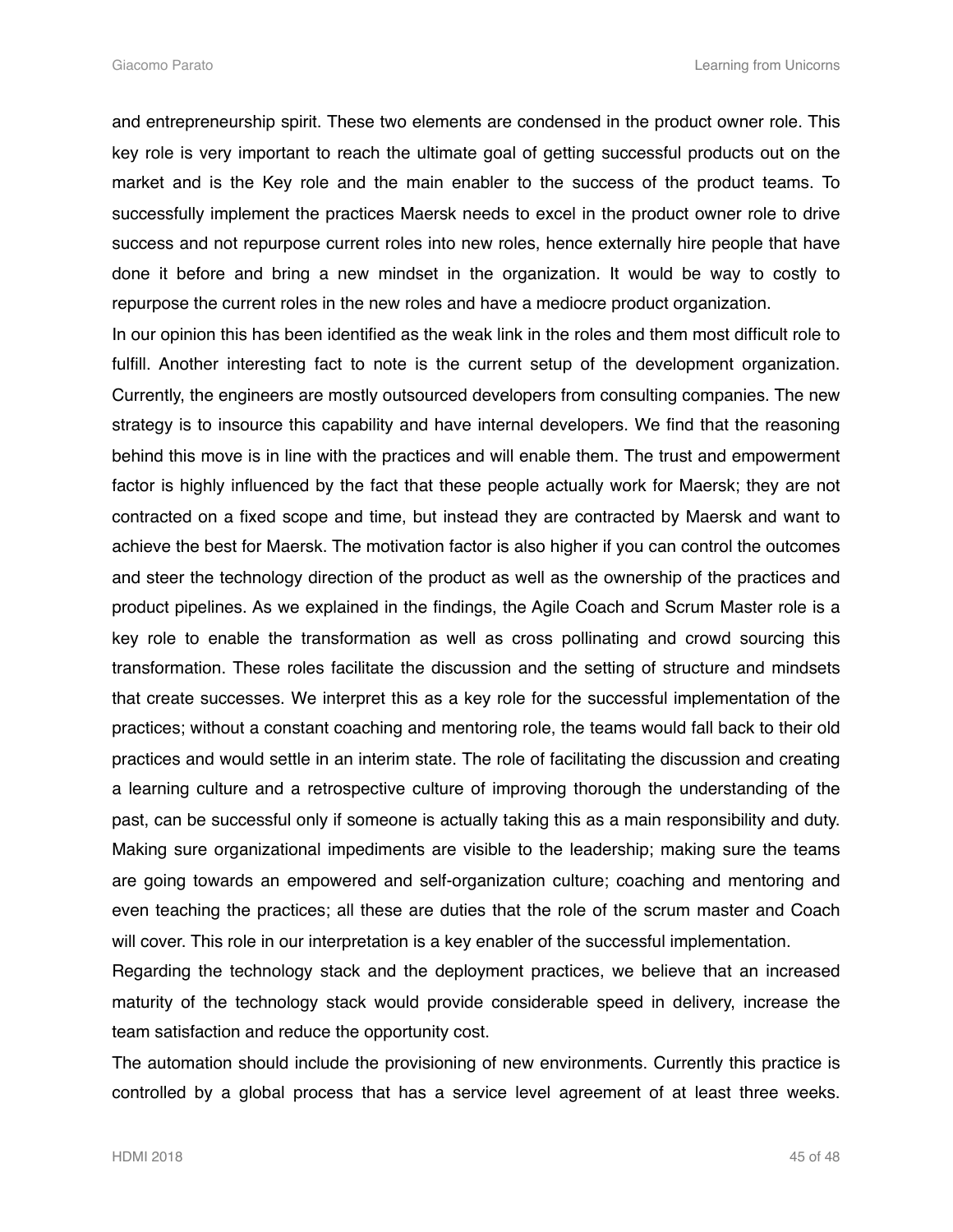considering that the team has to experiment new features, the creation of environments where hardware and software is provisioned automatically is a key enabler of speed and experimentation. Also, the submission of justification and business cases to create environments that have a cost of less than 5K USD is perceived as a huge waste and a detractor of the team motivation. The practices of continuous delivery and deployment can only be exercised if both the technical stack and the processes are streamlines and simplified.

We believe that also the testing practices have an important role and need to be automated. In accordance with the above considerations, to respect the sprint practices and the continuous delivery, testing needs to be automated.

Another relation that we find to be very important to create successful products, is changing the budgeting practices and move towards a seed funding model. The current annual budgeting process that locks the scope and the timelines is completely unsuitable with the practices above. Changing this core process is a key enabler to also change a mindset of "command and control" where the business sponsor that spends money also decides and controls the projects he is funding. In these condition the teams are not able to experiment and create minimum viable products with their customers; they cannot pivot based on the input; they cannot time box the development into sprints because everything is already planned upfront. These conditions are extremely hostile to the implementation of Lean Startup practices. A change in the budgeting process will also provoke a new mindset and culture of trust and empowerment. That is, trusting the product owner and the development team to achieve value, doing everything to remove impediments for the teams, accepting failures and experiments, as long as done as early as possible and as quickly as possible. This could eventually also change the leadership behavior. However, we find that for the management level its quite difficult to unlearn the old practices and lose control. The future leaders would have to learn when to apply situational leadership and move their role as coaches instead of key players.

This means that the current leadership will have to be supported by continuous coaching and mentoring until the new styles emerge and are sustainable. This culture and mindset change in the leadership level is key to successfully create digital products.

We also believe that the cross functionality of the teams needs to be scaled to the organization al level. It is not enough to have the teams staffed with people from the commercial department,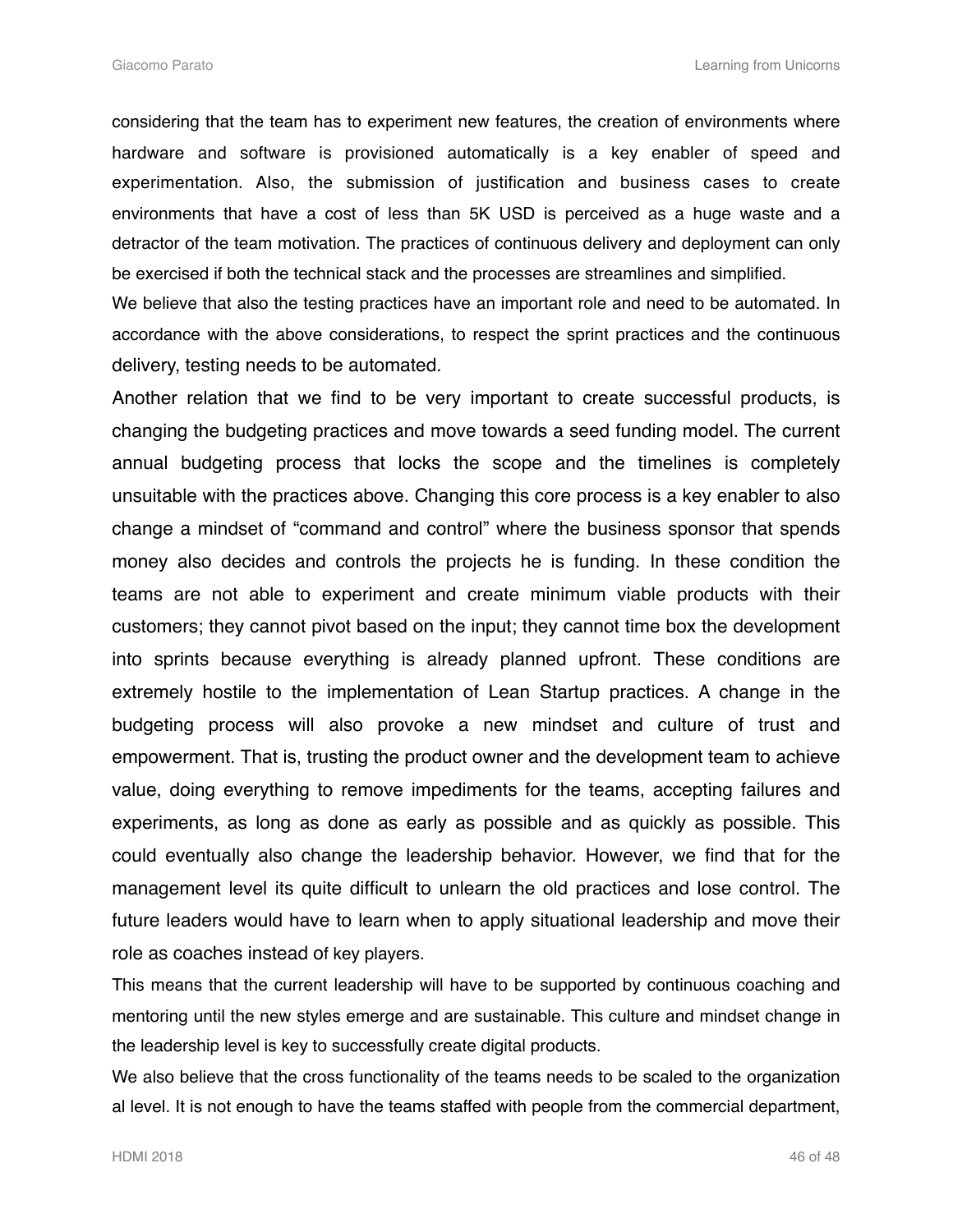human resource, finance, operations, Information technology and digital into small crossfunctional teams that can create an end to end value to the customer. Everyone belonging to these teams will have personal objectives that reflect the department objective. Even if the team members are driven by product objectives like increasing the usage by 40% percent within 6 months, their line manager will still have department objective that will cause friction in the functions. Moving towards a cross functional setup by organizing on value streams, end to end customer journeys, could be a great experiment and a subject for future studies. We know other have successfully implemented this setup in the banking and telecommunications sectors where digitization is more advanced and there are indications that this could also work in assets driven companies like Maersk.

## <span id="page-46-0"></span>**Limitations of this study**

This study has been undertaken in Maersk on a limited amount of people and the learnings can be applied to firms that have similar structures, processes, size, and industry type. Heave assets driven firms are likely to have the same cost saving focus like Maersk. These practices and the adoption have demonstrated the potential outcomes, however, large firms will likely have the same blocker and enablers to the adoption. The study has not focused too much on the history of the company and why the old practices where never successful. Hence, it might be useful to understand why the adoption of Waterfall practices has never succeeded in Maersk. The population of four interviewee is also a limitation. Given that the practices have only been introduced at Maersk in 2017, it will be easier to collect more knowledge in the coming years when the maturity of the practices has taken a step further and when the practices have been scaled to the broader organization. The research is also biased by the fact that the researcher works at Maersk and has personal relationships with the interviewee. This was mitigated by the fact that the interviews where filmed and supported by other people in the department as film operators and recorders.